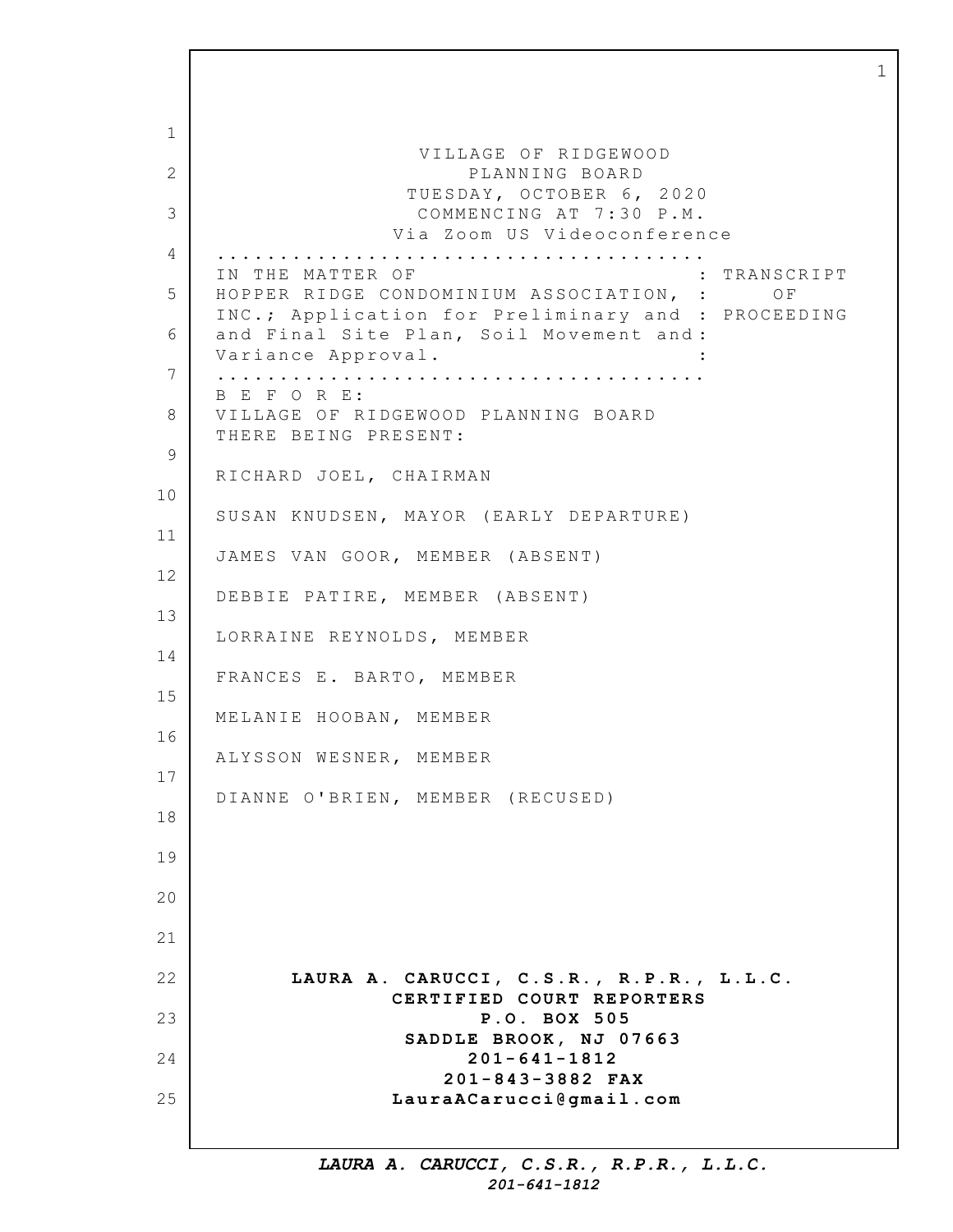1 2 3 4 5 6 7 8 9 10 11 12 13 14 15 16 17 18 19 20 21 22 23 24 25 A L S O P R E S E N T: JANE WONDERGEM, LAND USE SECRETARY PETER VAN DEN KOOY, P.P., CME ASSOCIATES MARYANN BUCCI-CARTER, P.P. CHRISTOPHER J. RUTISHAUSER, P.E. DYLAN HANSEN, IT Moderator A P P E A R A N C E S: MORRISON MAHONEY LLP B Y: CHRISTOPHER E. MARTIN, ESQUIRE Waterview Plaza 2001 U.S. Highway 4 6 Parsippany, New Jersey 07054 Counsel for the Planning Board DAVID L. RUTHERFORD, ESQUIRE 141 Dayton Street Suite 203 Ridgewood, NJ 07450 201-652-8500 davidlrutherford@yahoo.com Counsel for the Applicant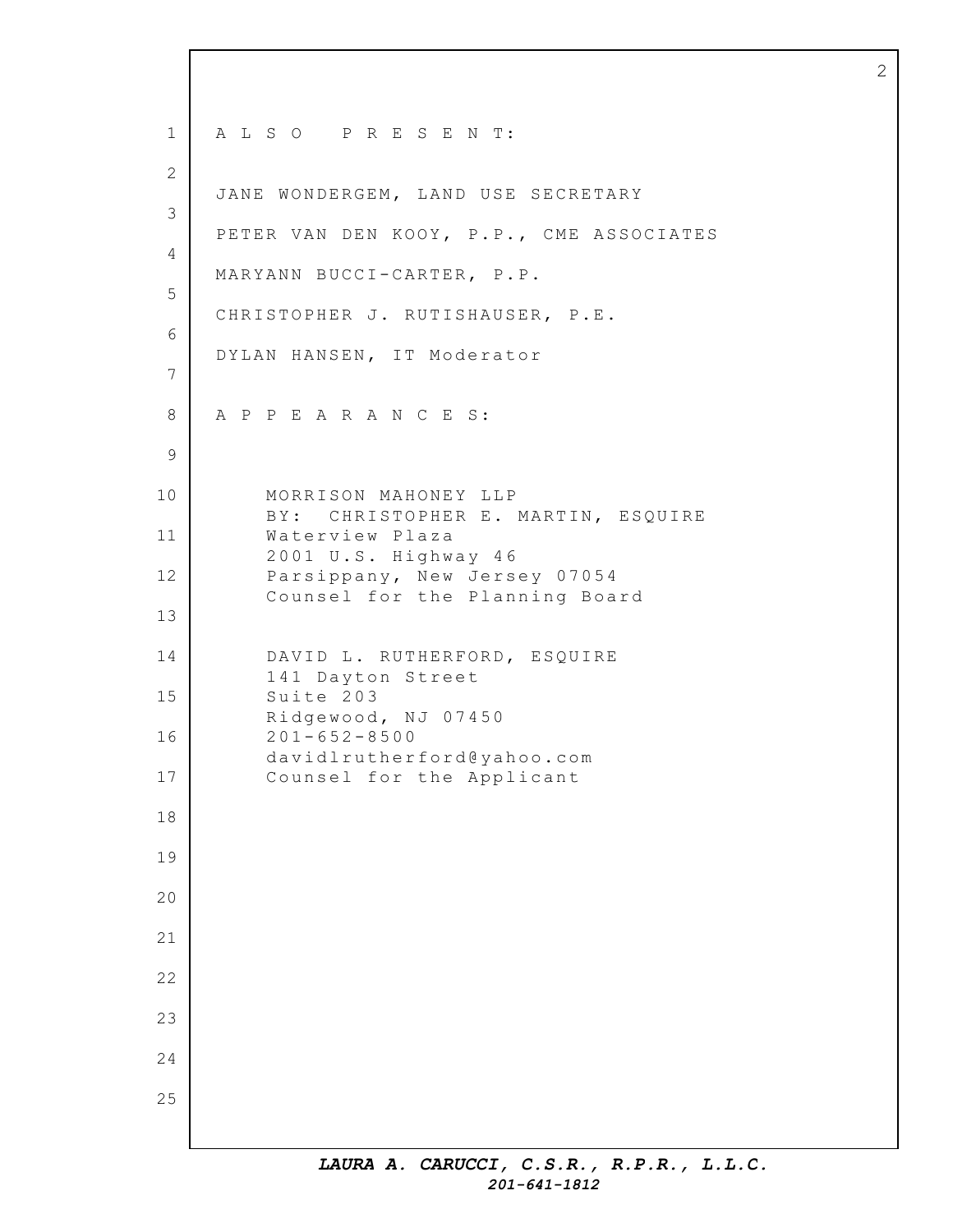I N D E X W I T N E S S SWORN SWORN PAGE TIBOR LATINCSICS, P.E., P.P. 10 Voir Dire Examination by Mr. Rutherford 11 Direct Examination by Mr. Rutherford 14 E X H I B I T S NO. DESCRIPTION IDENT./EVID. A-1 Plan Set, Last Revised August 10, 2020 (8 pages) 23 A-2 28 Photographs 23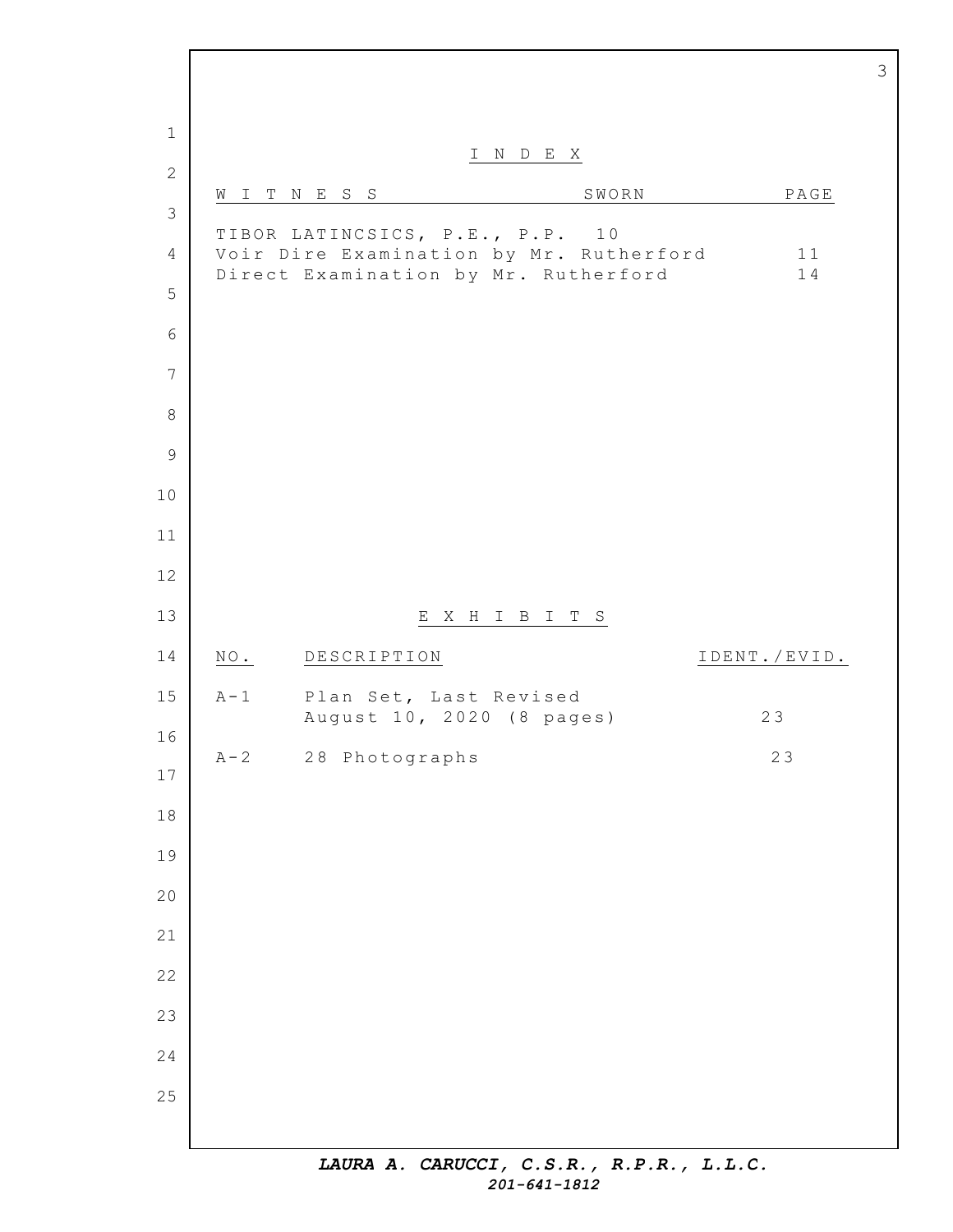1 2 3 4 5 6 7 8 9 10 11 12 13 14 15 16 17 18 19 20 21 22 23 24 25 CHAIRMAN JOEL: Next is Hopper Ridge Condominium Association, application for major preliminary and final site plan, soil movement and variance approval. This was carried from September 1, 2020, without further notice MR. MARTIN: I think, Ms. O'Brien, you're recused. (Whereupon, Ms. O'Brien is recused from this matter.) MR. RUTHERFORD: Yes. Good evening, everyone. Just for the purposes of who will be participating, Tibor Latincsics is our Professional Engineer and Professional Planner. I also arranged Ms. Carucci or her representative to transcribe this evening's meeting. As well as I know there are likely a number of interested parties. I don't know if it's the board's practice to bring them as participants, or just the witnesses; is that how it works right now? CHAIRMAN JOEL: I haven't really had many applications, but I guess you can examine your witness, and then when it gets to cross from the

4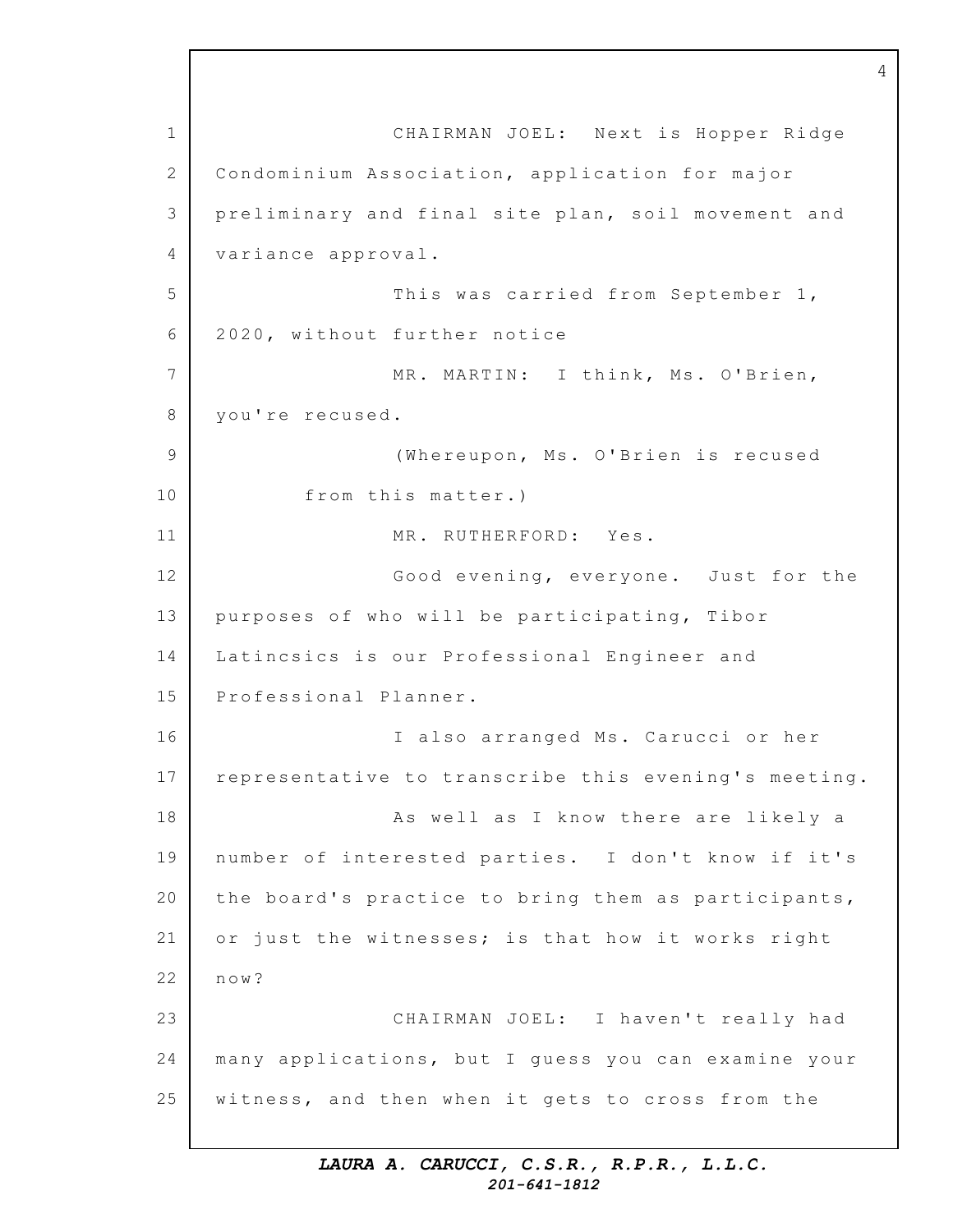1 2 3 4 5 6 7 8 9 10 11 12 13 14 15 16 17 18 19 20 21 22 23 24 25 public, we can let people in. Is that a problem, Chris? MR. MARTIN: That's exactly how it should be done. Thank you, yeah. MR. RUTHERFORD: Okay, that's fine. Because I expect there  $--$  I don't know, but I believe there are likely a number of interested parties here this evening. CHAIRMAN JOEL: Okay. MR. RUTHERFORD: I don't see Mr. Latincsics yet. Oh, here we are. CHAIRMAN JOEL: Okay, I see him there. MR. RUTHERFORD: Okay, Mr. Chairman, then I'll proceed. For the record, My name is David L. Rutherford. I'm appearing tonight on behalf of the Hopper Ridge Condominium Association, Inc. The board will recall that we came  $-$ my client came before the board for a concept review a couple of years ago with respect to a project to supplement and repair an existing crib-tie retaining wall on the Hopper Ridge property. You heard that night, and you'll hear

5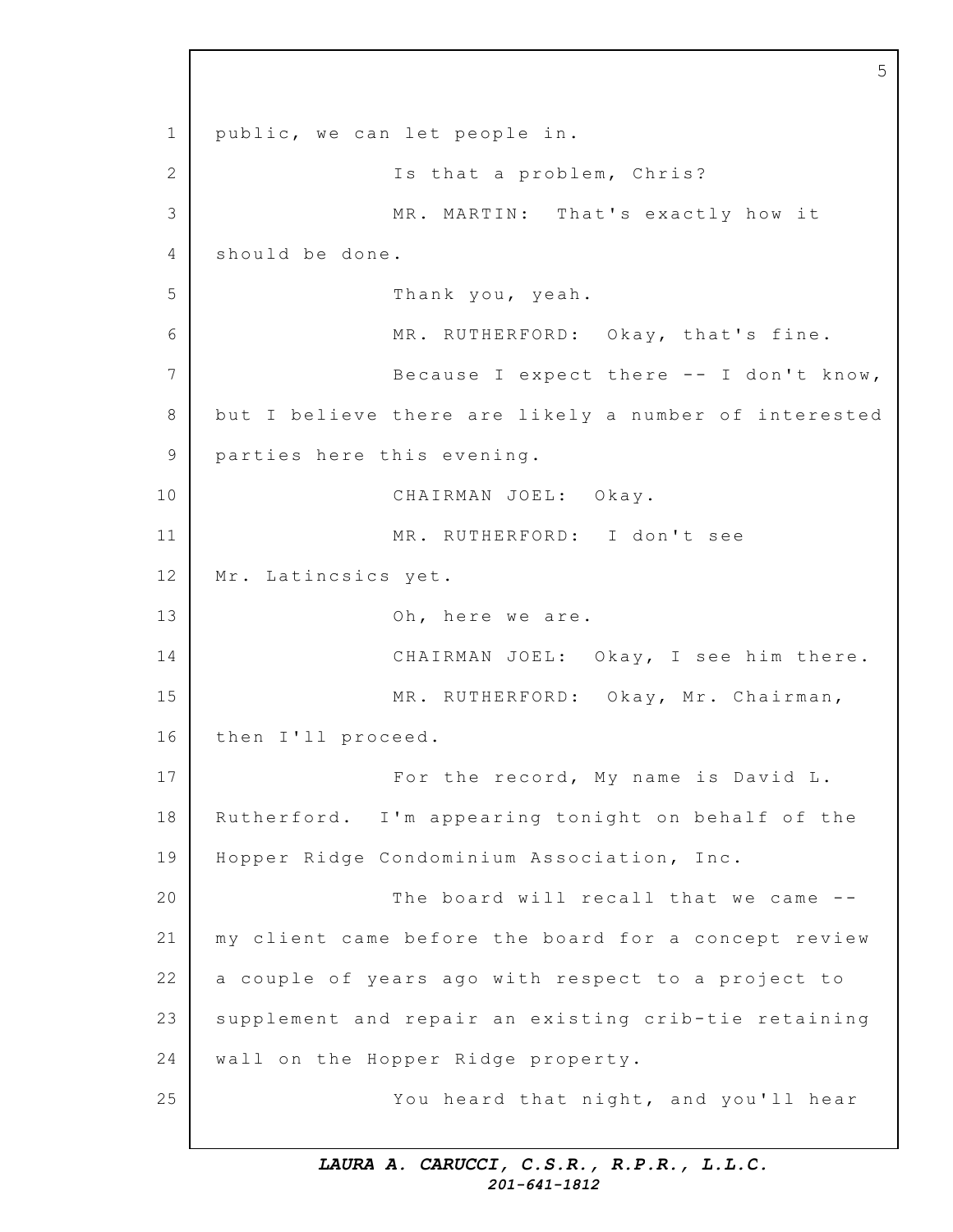1 2 3 4 5 6 7 8 9 10 11 12 13 14 15 16 17 18 19 20 21 22 23 24 25 again tonight probably on a number of occasions, that this is a need, not a want. The existing railroad-tie retaining walls have reached the end of their useful life and they need to be repaired and supplemented. And Mr. Latincsics is going to explain to you this evening how that's going to be done. That having been said, the idea certainly is to create an aesthetically pleasing wall. But these walls are essentially functional. And you'll hear more about that this evening as we proceed. While there are some variances involved relating to the height of the walls and the proposed development in the riparian zone, I will submit to the board that this is to a large extent an engineering matter and not a planning matter. Mr. Latincsics will explain to you that the retaining walls will essentially not be visible. I think Ms. Bucci-Carter agrees with this to a large extent. She can certainly speak for herself, please understand. But they will really not be visible to any extent from beyond the property. They will be visible primarily to the residents and the unit

6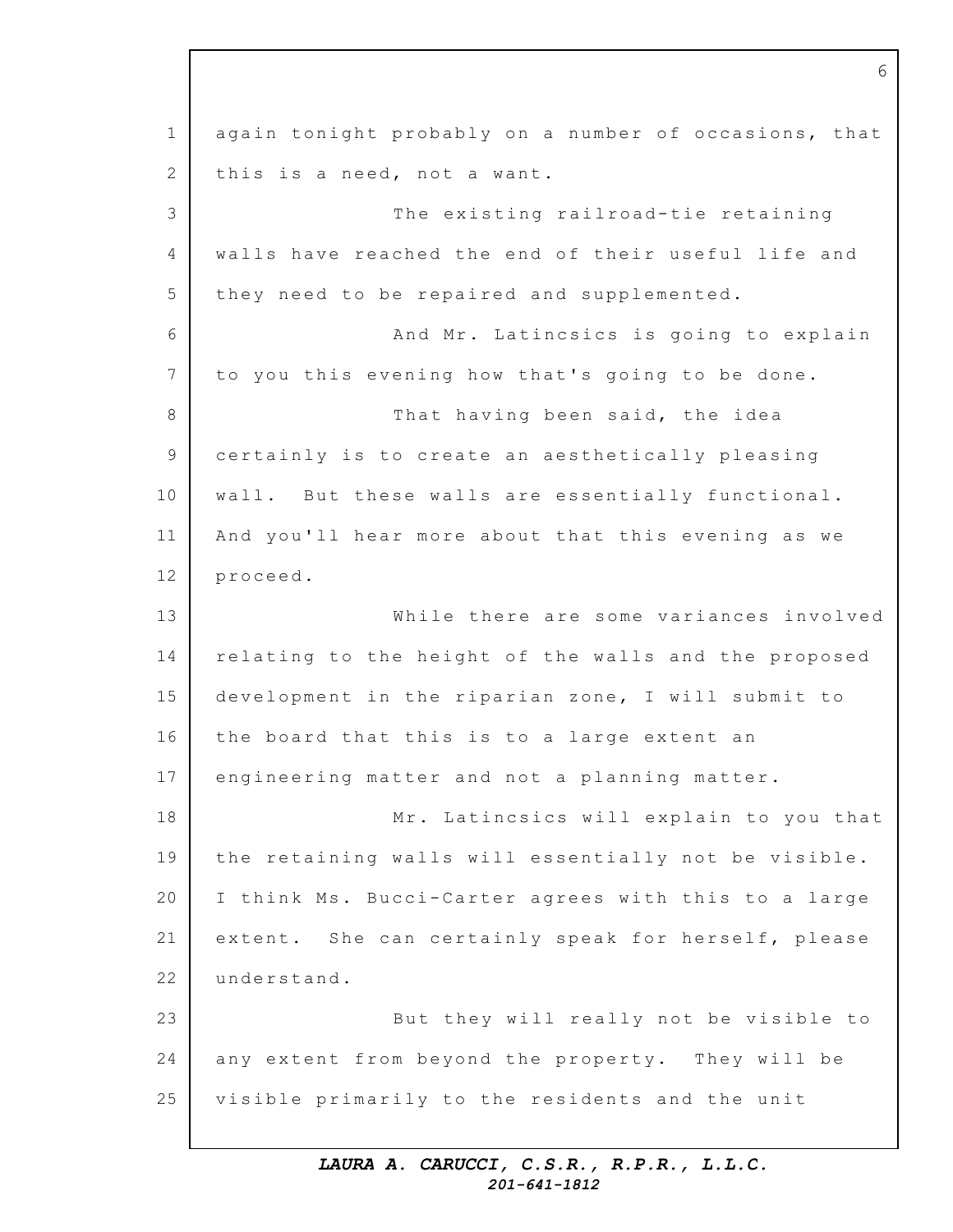1 2 3 4 5 6 7 8 9 10 11 12 13 14 15 16 17 18 19 20 21 22 23 24 25 owners of Hopper Ridge. So while it certainly does affect the neighborhood to a certain extent, this is kind of a self-contained project that the association must do because these walls have reached the end of their useful life and, as I indicated, need to be repaired and supplemented. I did file an Affidavit of Service -or Certification, I should say, of Service and Publication with Ms. Wondergem earlier today. And recognizing the limitations of the Zoom platform and the hour, my intention this evening is to have Mr. Latincsics qualified as an expert in the field of professional engineering and professional planning and enable him to proceed in narrative format. I think the board's IT expert earlier spent a fair amount of time with Mr. Latincsics to try to help with the screen sharing, so hopefully we'll be able to present our exhibits in an efficient fashion that will enable the board to really understand what we're trying to explain, and you'll understand the project a lot better. So unless the board has any further questions of me, I'd like to have Mr. Latincsics

7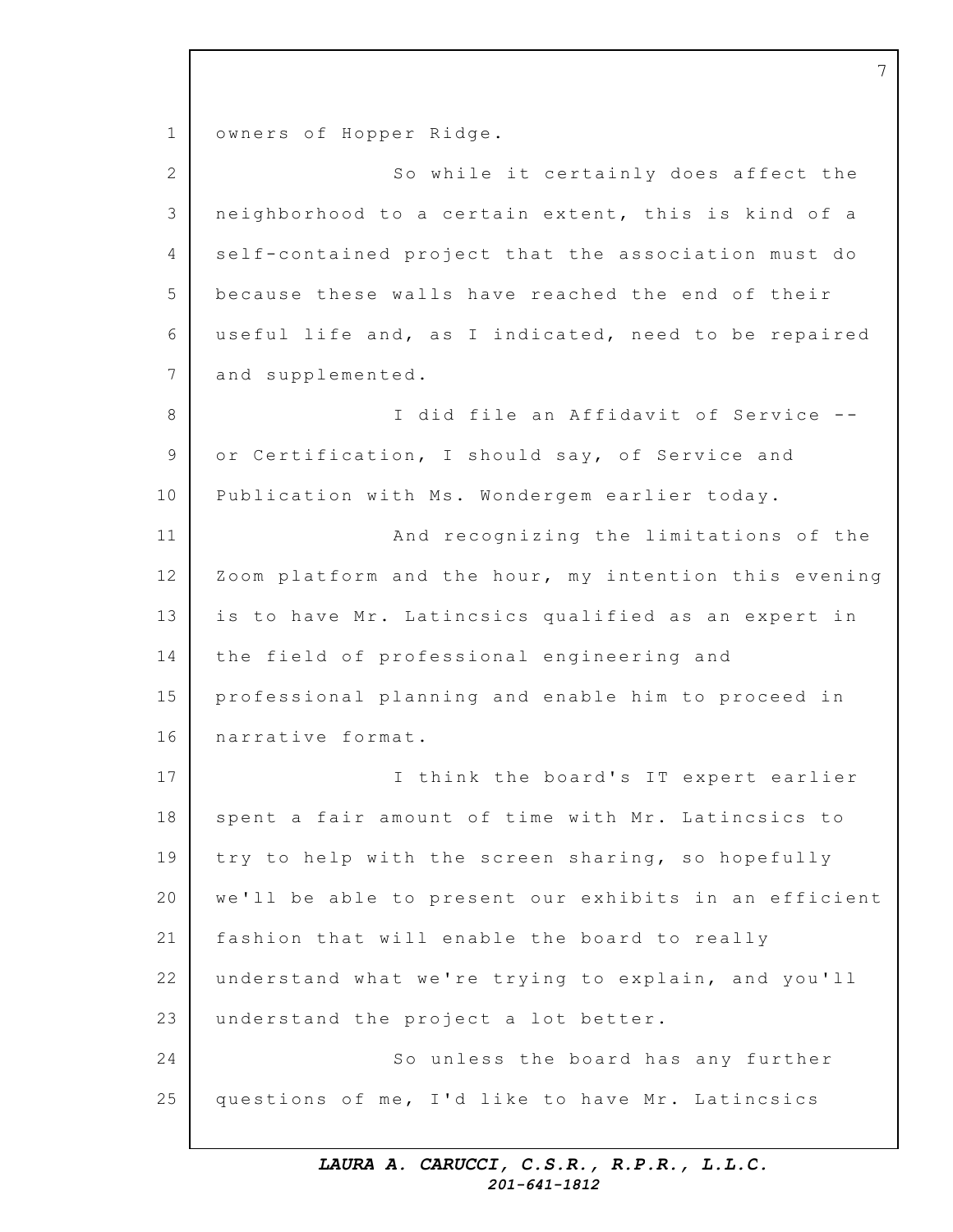1 2 3 4 5 6 7 8 9 10 11 12 13 14 15 16 17 18 19 20 21 22 23 24 25 sworn and we'll proceed with testimony. CHAIRMAN JOEL: Just one final order. I guess Diane recused, so if she could be removed off the screen just so it doesn't appear that you're still up on, like, the dais. MS. HOOBAN: We did lose Susan? She had something to go and take care of so, I quess... MS. WONDERGEM: So we have five then, right now, correct? Five members? One, two... MS. HOOBAN: Yeah. MR. RUTHERFORD: Five members, okay. We want to proceed, Mr. Chairman, I think for a number of reasons. I won't be surprised if this matter does not conclude this evening. As I indicated, while it doesn't present tremendously complex planning issues, it is complex from an engineering perspective and I know a number of parties that are interested in it. So I have arranged for the reporter, as I indicated earlier, and I expect that we'll be able to provide a transcript to the board so that those members who are absent this evening will be able to read the transcript and render themselves eligible. MR. MARTIN: As well as the recording,

8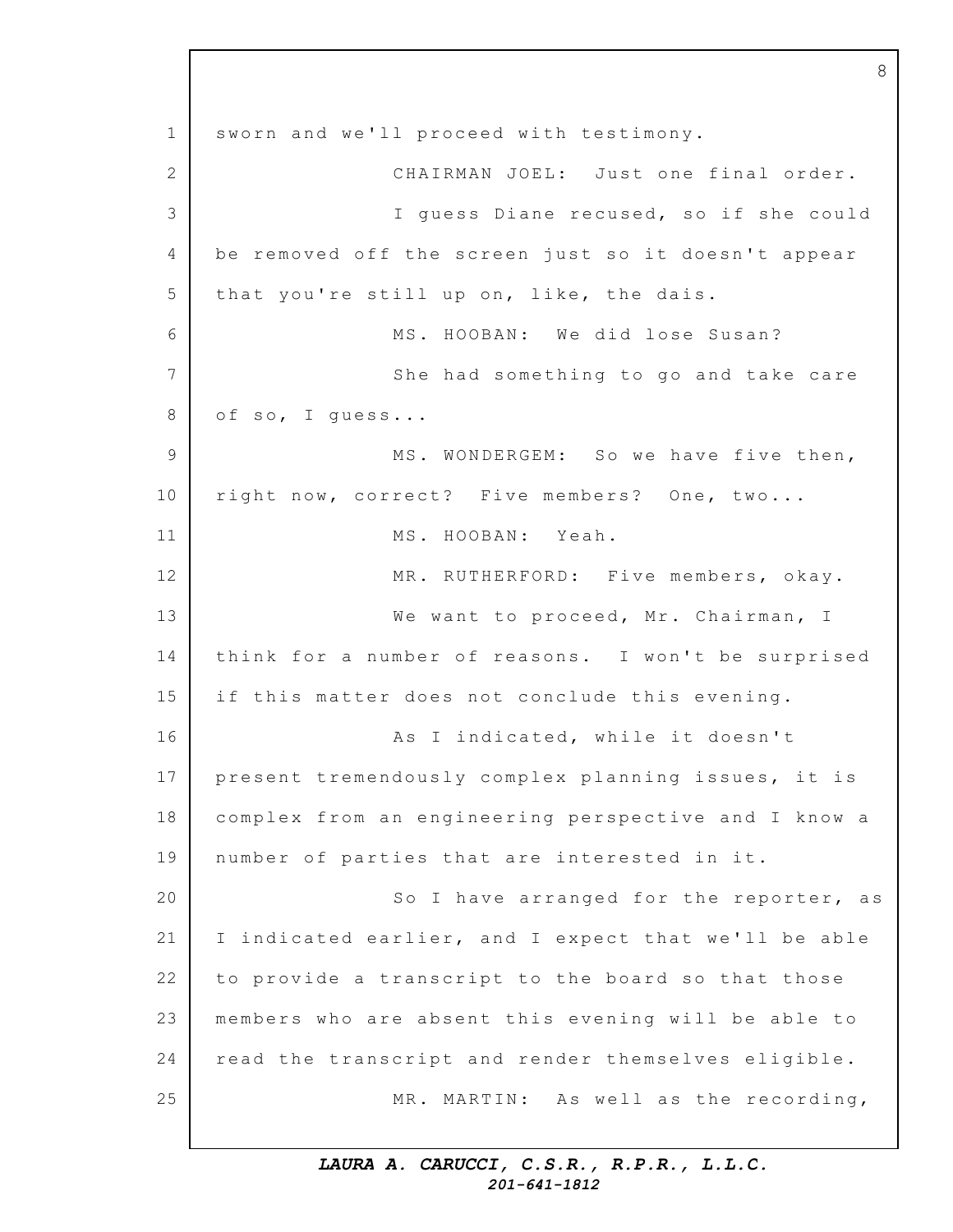1 2 3 4 5 6 7 8 9 10 11 12 13 14 15 16 17 18 19 20 21 22 23 24 25 9 yes. MR. RUTHERFORD: Yes. That's fine, yes. But it's easier to read a transcript. I must say, though, listening to a recording can be a bit tedious sometimes. In any event, so with that having been said, we'll have Mr. Latincsics -- I'm looking for him. There he is. I'm sorry. If he can be sworn, please. MR. MARTIN: Mr. Latincsics, this is Chris Martin. How are you? MR. LATINCSICS: Okay. How are you? MR. MARTIN: Can you raise your right hand? Do you swear to tell the truth, the whole truth, and nothing but the truth? MR. LATINCSICS: I do. T I B O R L A T I N C S I C S, 29 Church Street, Ramsey, New Jersey, having been duly sworn, testifies as follows: MR. MARTIN: For the record, give your full name and your business address, please. MR. LATINCSICS: Tibor Latincsics,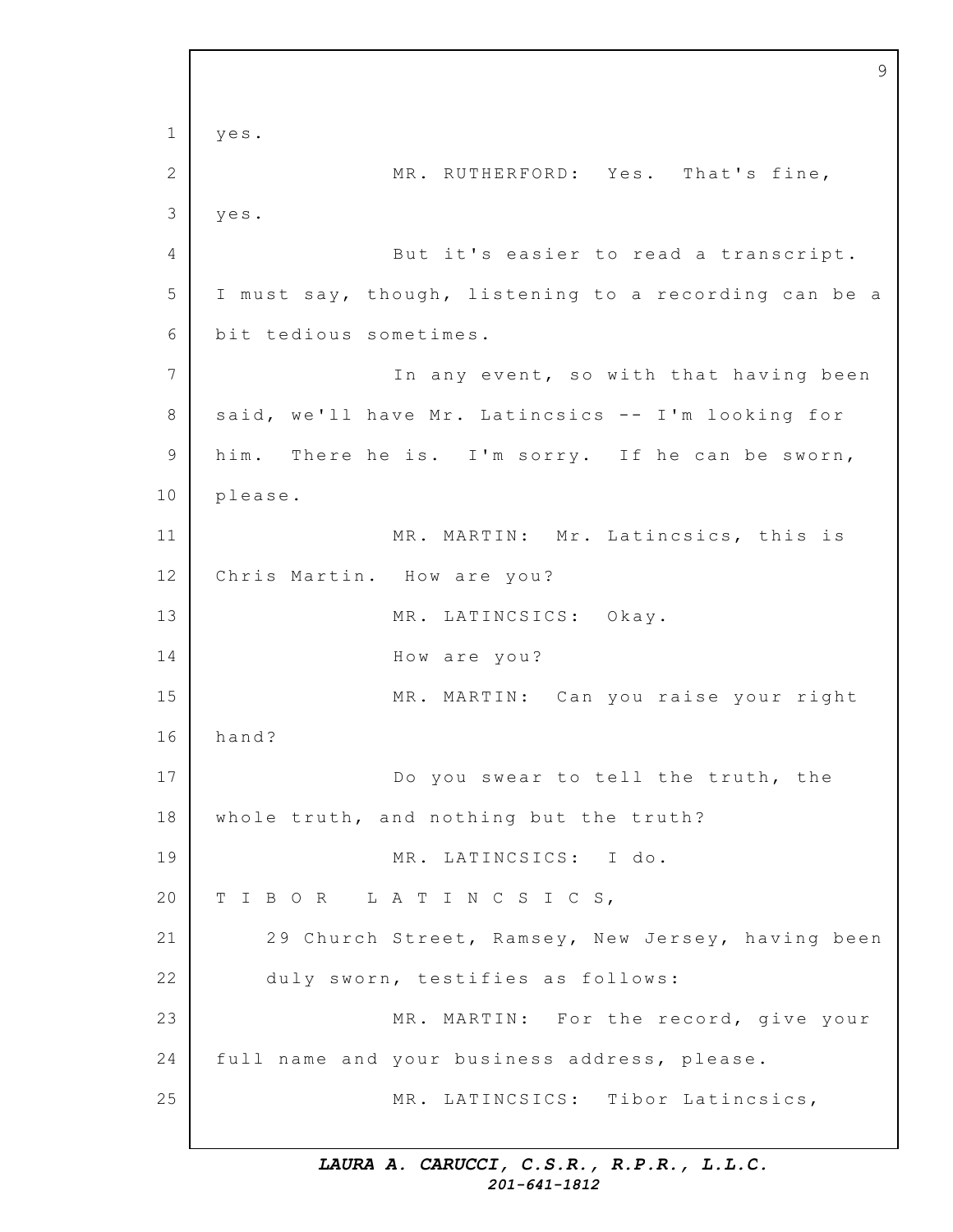1 2 3 4 5 6 7 8 9 10 11 12 13 14 15 16 17 18 19 20 21 22 23 24 25 spelled T-i-b-o-r; last name, L-a-t-i-n-c-s-i-c-s. Professional Engineer with the firm of Conklin Associates, 29 Church Street, Ramsey, New Jersey, where I'm located at the moment. Professional Engineer License Number 32444. Professional Planner License Number 3736. I have provided testimony before the planning board previously and on a routine basis for planning boards throughout northwest Bergen. MR. MARTIN: And you're a professional engineer, correct. MR. LATINCSICS: Correct. MR. MARTIN: And you have a civil engineering background. MR. LATINCSICS: I have a Bachelor of Science in Forestry from SUNY in Syracuse, a Bachelor's of Science in Civil Engineering from NJIT, where I have and am currently serving as adjunct professor. MR. MARTIN: You've been involved in projects in terms of design and engineering of foundational and wall-related activities for soils and, you know, to prevent erosion and protection, correct? MR. LATINCSICS: Yes.

10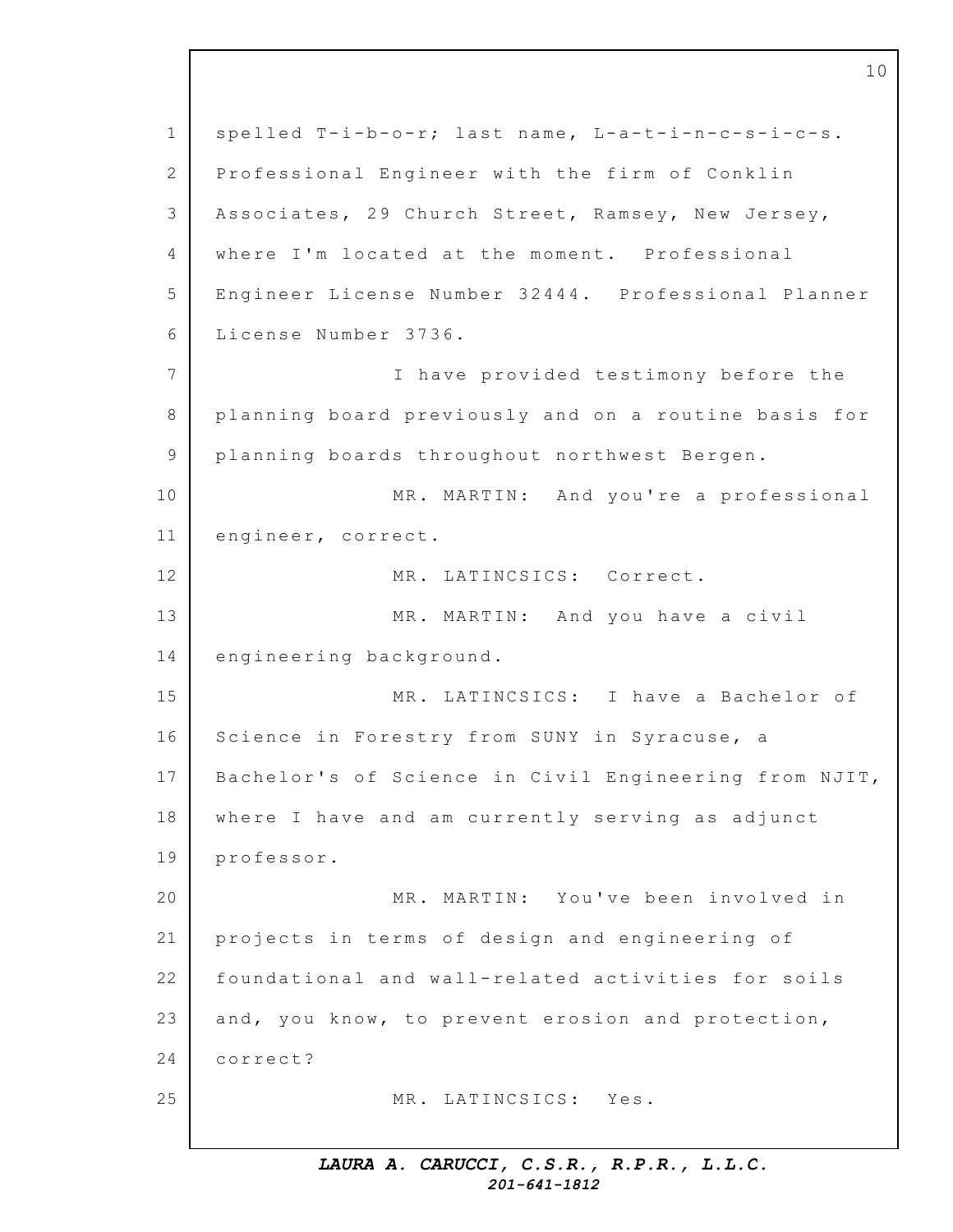1 2 3 4 5 6 7 8 9 10 11 12 13 14 15 16 17 18 19 20 21 22 23 24 25 Conklin Associates prepared the eight-sheet plan set before you. That includes the original survey work. We had the soils -- for the soils. And I have the project manager and the project engineer on the development of this project. MR. MARTIN: And so qualifies tonight as a professional engineer. Go ahead, Mr. Rutherford. MR. RUTHERFORD: Yeah, Mr. Martin, thank you for that. VOIR DIRE EXAMINATION BY MR. RUTHERFORD: Q. Mr. Latincsics, you are also a licensed professional planner in the State of New Jersey. Is that correct? A. Correct. License Number 3736. Q. And you've been qualified in the past before planning and zoning boards in New Jersey as an expert in the field of professional planning? A. Yes. Including the Ridgewood Planning Board. Q. Your voice -- I don't know what the issue is. Your voice -- I don't know if anyone else is experiencing this.

11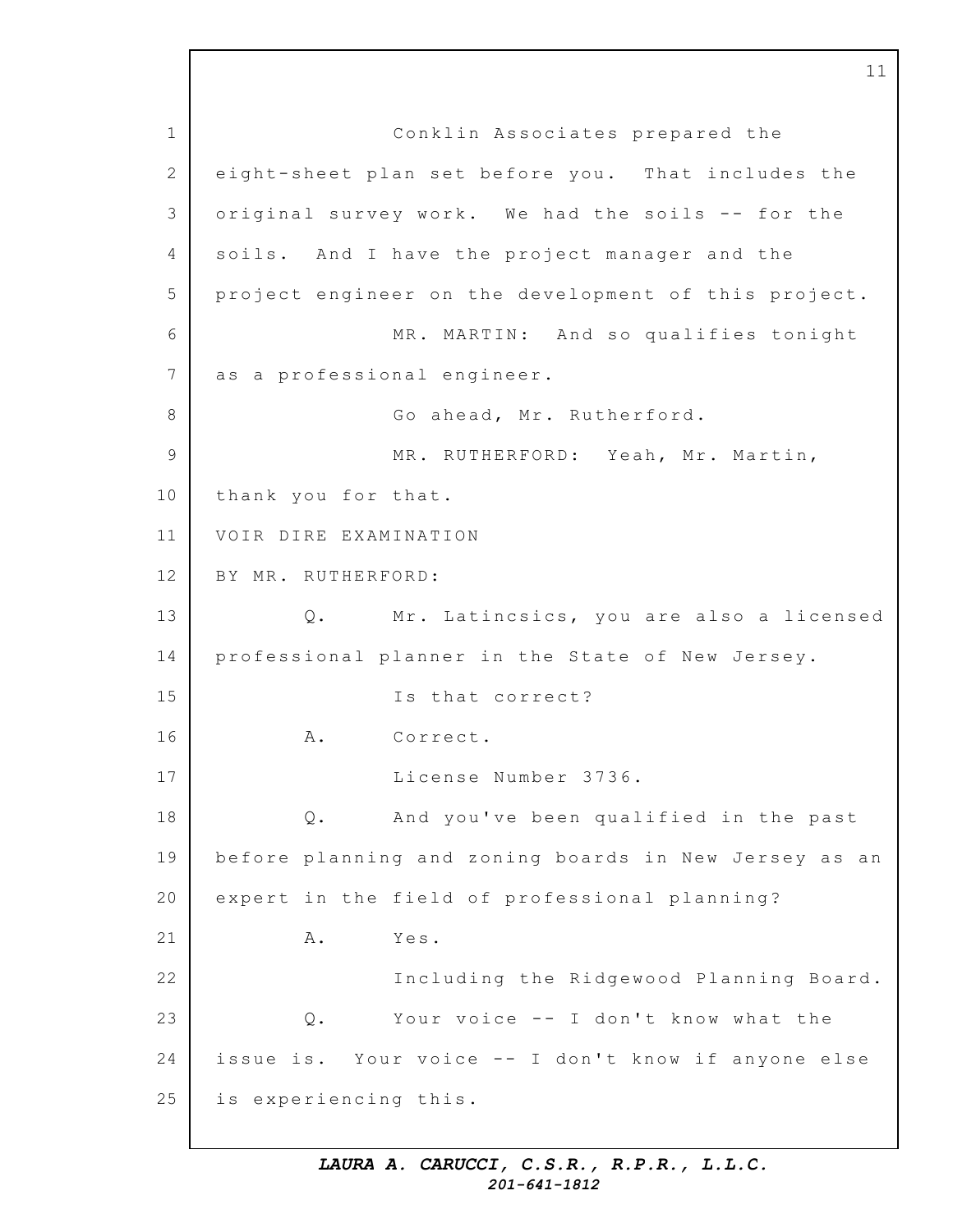1 2 3 4 5 6 7 8 9 10 11 12 13 14 15 16 17 18 19 20 21 22 23 24 25 12 Your voice is, kind of, fading in and out a little bit. MR. RUTHERFORD: Can everyone else hear Mr. Latincsics? Thank you. And I'll ask Mr. Hansen, I just want to make sure my court reporter is also -- she's been logged in so she can transcribe this? IT MODERATOR: She's able to listen in. I can bring her in as a panelist. MR. RUTHERFORD: I don't need her as a panelist. I just want to make sure she can hear u s. MS. REYNOLDS: What's her name? IT MODERATOR: Reinstein. MS. REYNOLDS: She just put something on the screen saying she's having trouble hearing. MR. RUTHERFORD: Oh, I'm sorry, okay. IT MODERATOR: I think she's having trouble hearing Tibor. MR. LATINCSICS: What can I do from my end? (Audio Distortion.) Am I allowed to share the screen? (Audio Distortion.) MR. MARTIN: Tibor, we can't hear you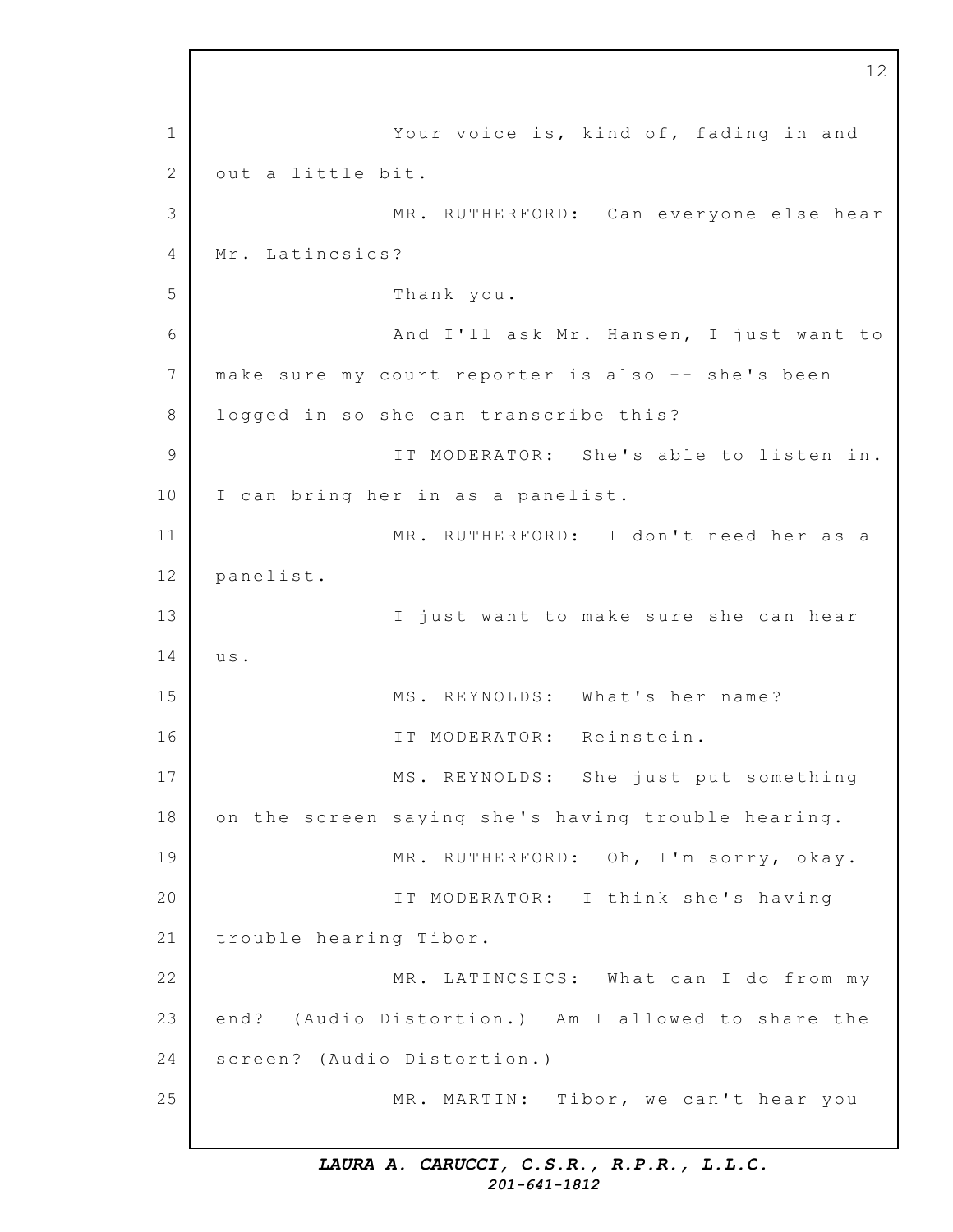1 2 3 4 5 6 7 8 9 10 11 12 13 14 15 16 17 18 19 20 21 22 23 24 25 13 now. And I have a threshold question for Mr. Rutherford. Mr. Rutherford, he's been qualified as a professional engineer. Do you also want him to be qualified  $-$ -MR. RUTHERFORD: Yes. MR. MARTIN: Based upon your voir dire, he's also qualified as a professional planner. Now the more troubling issue. The court reporter and audience member and I think the Chair are having trouble hearing him. MR. LATINCSICS: Is that better now? IT MODERATOR: Yeah, a little bit better. If you want to, you can dial in the number that will attach it to your video. MR. LATINCSICS: That would be on my iPhone. IT MODERATOR: Yeah. You can do it from any phone. But if you click down in the left-hand corner by where the microphone is, there's a little up arrow and it says, "Switch to phone audio," and it will give you a phone number and a code to dial in with.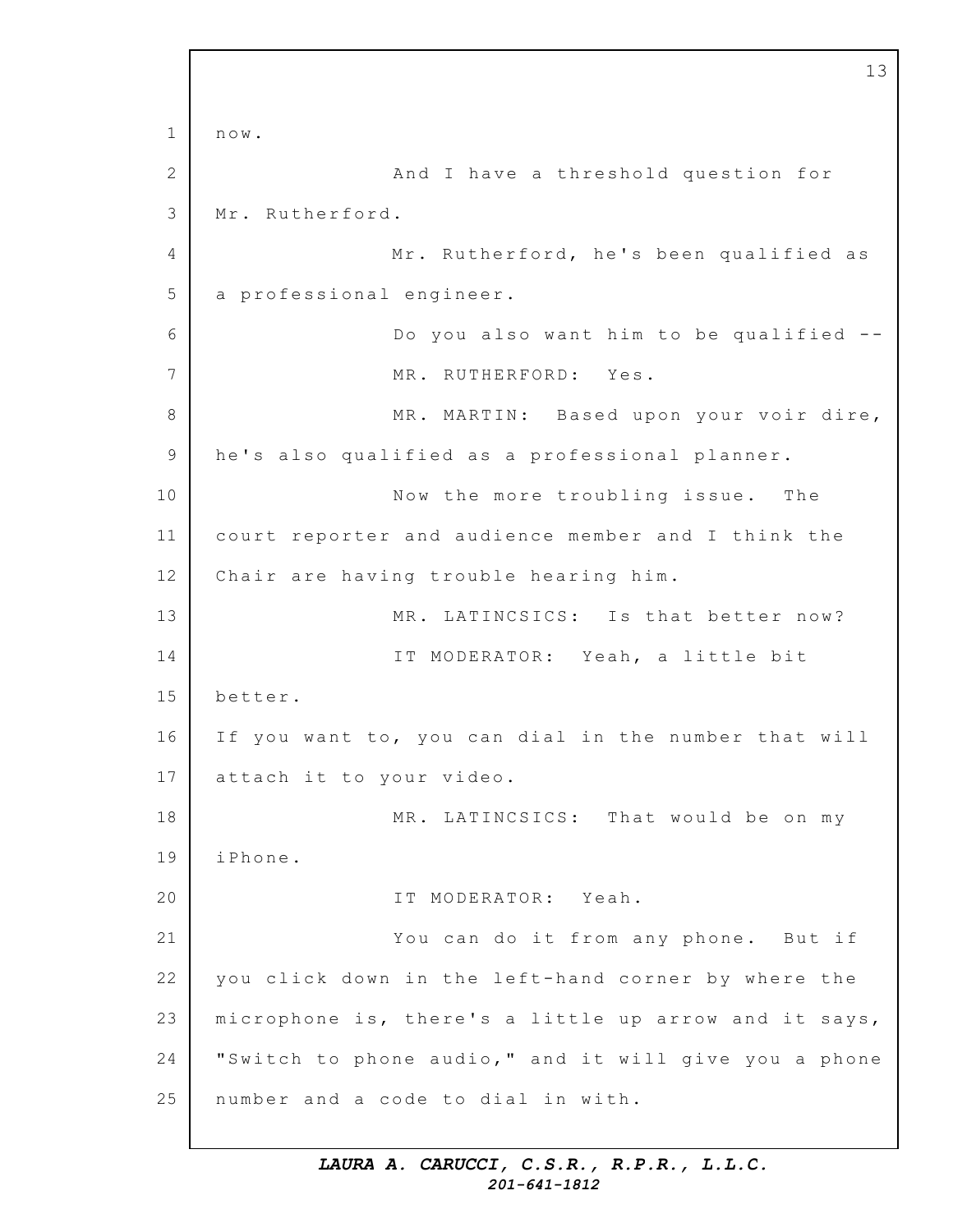1 2 3 4 5 6 7 8 9 10 11 12 13 14 15 16 17 18 19 20 21 22 23 24 25 14 (Whereupon, off-the-record discussion is held.) DIRECT EXAMINATION BY MR. RUTHERFORD: Q. Mr. Latincsics, just a few preliminary questions. You filed this application on behalf of our client under cover of your letter dated May 21, 2020 Is that correct? A. Correct. Q. And you included a number of exhibits in there. MR. RUTHERFORD: Mr. Martin, does the board consider the application and related materials to be part of the record? CHAIRMAN JOEL: He stepped away for a second. MR. RUTHERFORD: Okay. Then we'll circle around, then. We'll come back to that. Let's move forward. BY MR. RUTHERFORD: Q. Mr. Latincsics, perhaps you can give the board just for the moment just a very brief overview of this application, and then we'll start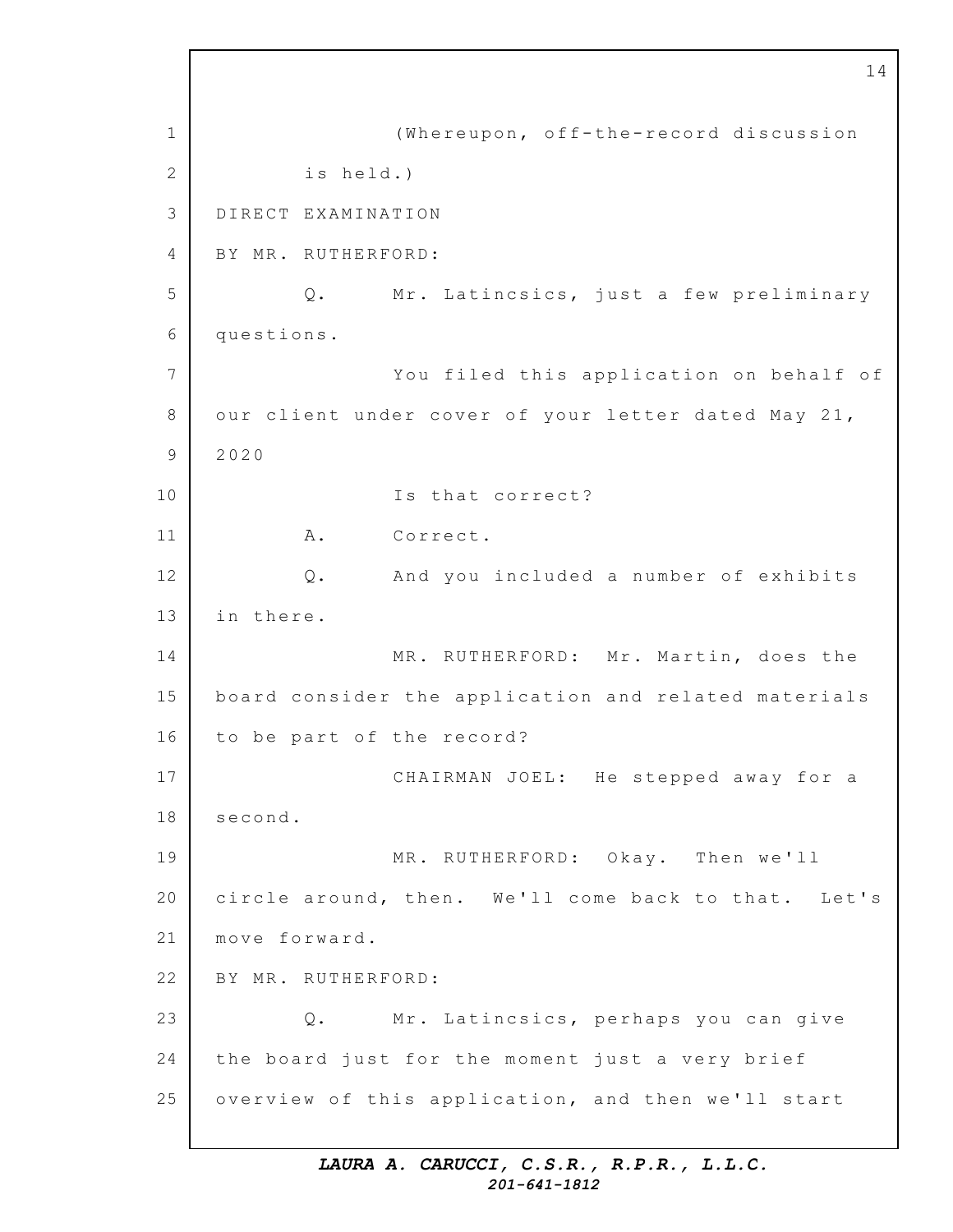1 2 3 4 5 6 7 8 9 10 11 12 13 14 15 16 17 18 19 20 21 22 23 24 25 15 getting into the existing conditions, the description of the property and what's being proposed? A. Okay. And I would like to share the screen with Plan Sheet Number 1, which I've just opened as a PDF. Does everybody else have Sheet 1 of 8 in front of them? (No response.) MR. LATINCSICS: I will take that as a n o. Does everybody have Sheet 1 of 8 in front of them? MS. REYNOLDS: Sheet 1 of what? MR. LATINCSICS: Plan Sheet 1 of 8. MR. RUTHERFORD: Yeah, the board has i t. MR. LATINCSICS: Who mounted it? I shared it or Dylan shared it? I'm moving the cursor left to right. IT MODERATOR: You didn't share it yet. You have to share your screen. MR. LATINCSICS: Excuse me? I have to share my screen? IT MODERATOR: Yeah. MR. LATINCSICS: I'm hitting Share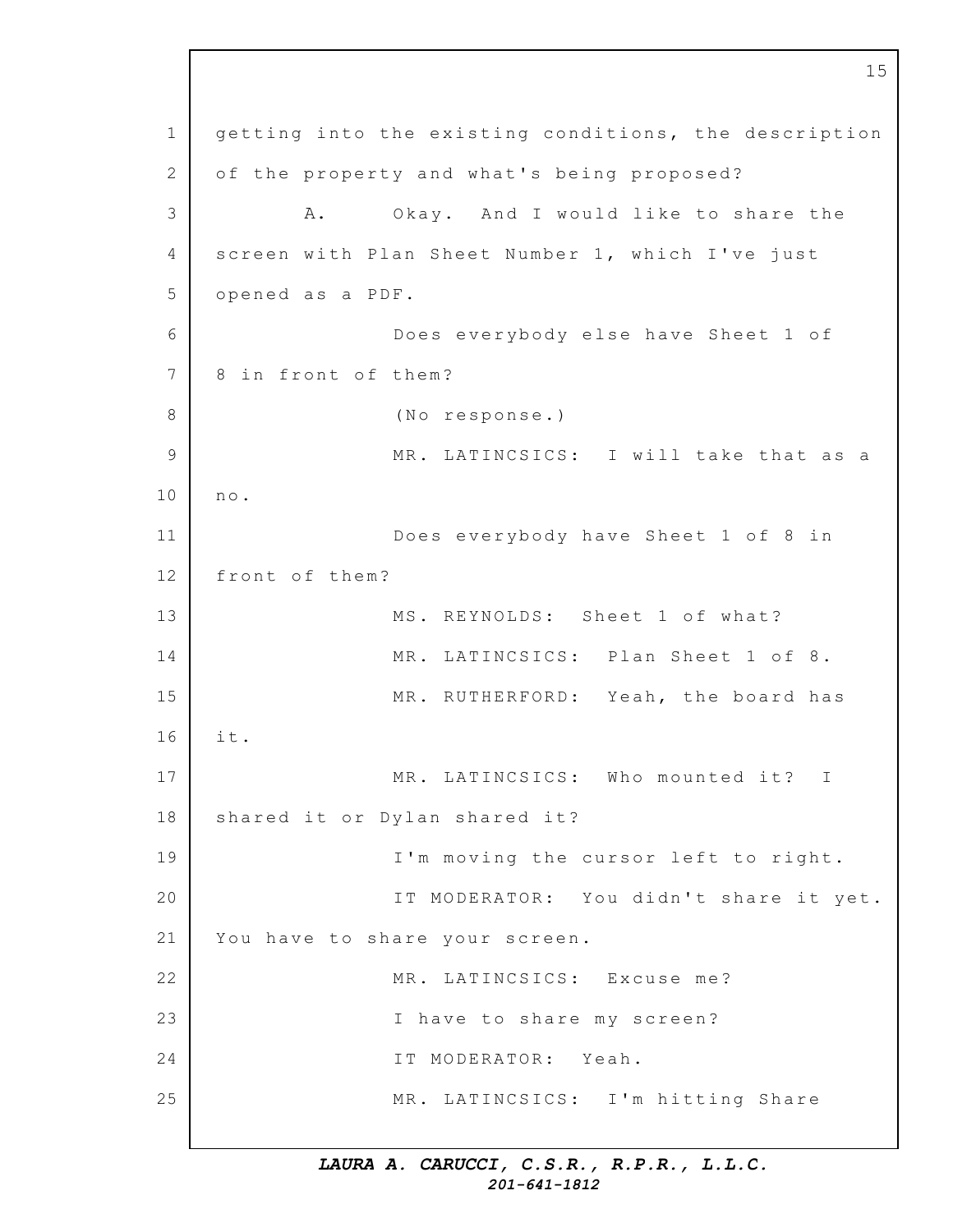1 2 3 4 5 6 7 8 9 10 11 12 13 14 15 16 17 18 19 20 21 22 23 24 25 Screen, and I go to my PDF. Am I sharing the screen now? IT MODERATOR: No. It's not showing u p. MR. LATINCSICS: It's not, okay. MS. BUCCI-CARTER: You have to hit Share Screen twice. You hit Share Screen when it's green at the bottom and then you have to hit it again when the small window pops up. MR. LATINCSICS: Okay, Dylan, can you mount  $-$ - can you put up Sheet 1 of 8. IT MODERATOR: I'm trying to open it. Hold on. MR. LATINCSICS: I just shared it. Is it... IT MODERATOR: Sheet 1, okay. I'm going to share mine. Can everybody see it now? MR. RUTHERFORD: There we go. MR. LATINCSICS: Yeah, okay. I'm moving my cursor back and forth. Everybody can see that? IT MODERATOR: No, because I'm sharing i t.

16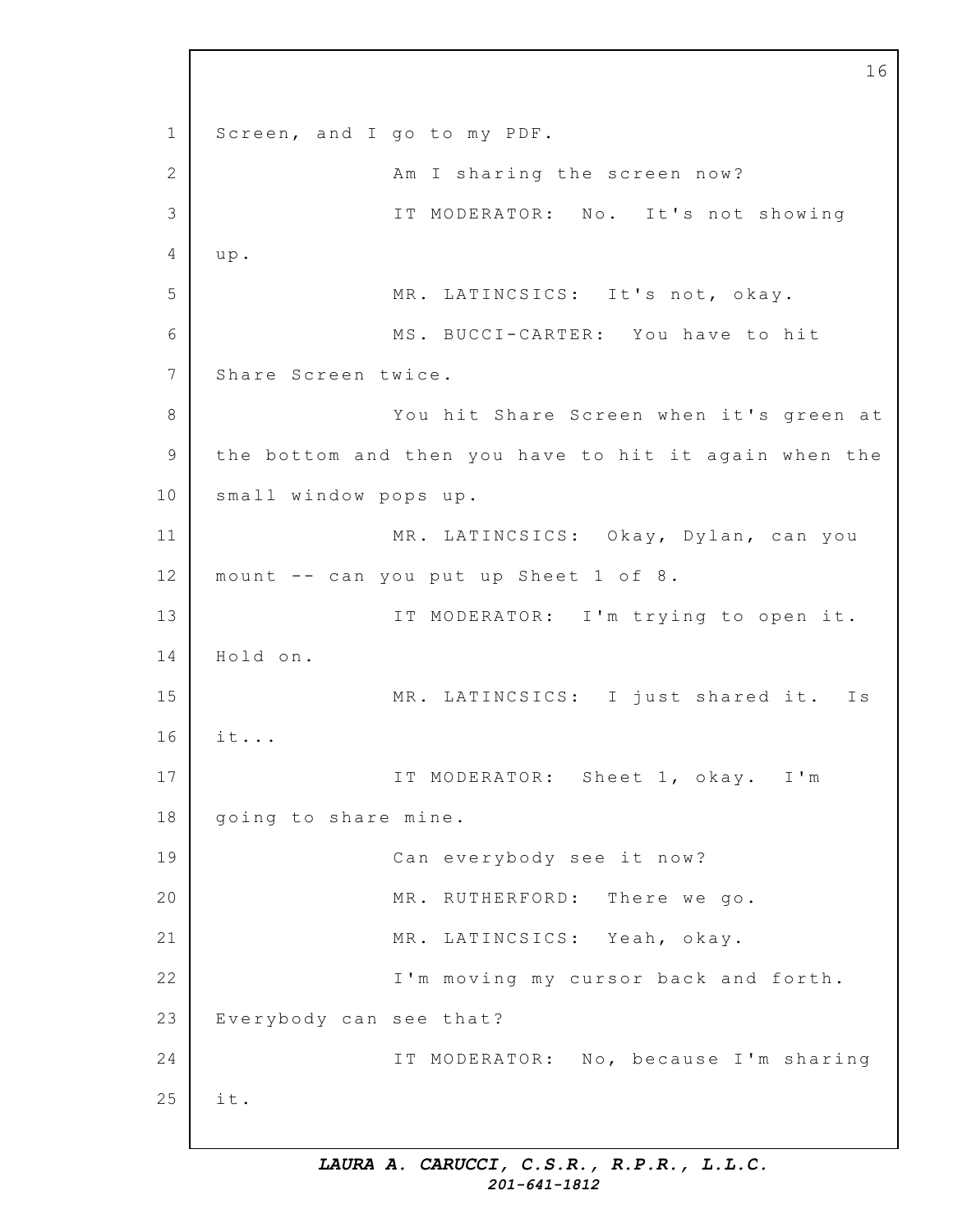1 2 3 4 5 6 7 8 9 10 11 12 13 14 15 16 17 18 19 20 21 22 23 24 25 17 You're not sharing it. MR. LATINCSICS: Okay. Well, okay, this is Plan Sheet 1 of 8. And going right into this. It's 36 Hopper Ridge. The townhouses are located on Lot 3, Block 4104. The overall site is 10.3 acres, at the end of Durar Avenue. The original Planning Board preliminary approval is dated February 15th, 1983. The final site plan was approved in post-construction in 1990. It is located in the R-1A Zone. There is a key map in the upper right-hand corner. If you could pan out, Dylan, in the upper right-hand corner there is a key map showing the proximity of the  $10.3$ -acre site to Prospect Avenue, Cedar Avenue to the north, Irving to the east, and so forth. A major feature of the site are three on-stream or on-storm sewer detention basins through which a tributary of Ho-Ho-Kus Brook flows. Dylan, if you could pan out to the body of the plan sheet? And as a practical matter -- and those three detention basins are located generally speaking in the center of the site.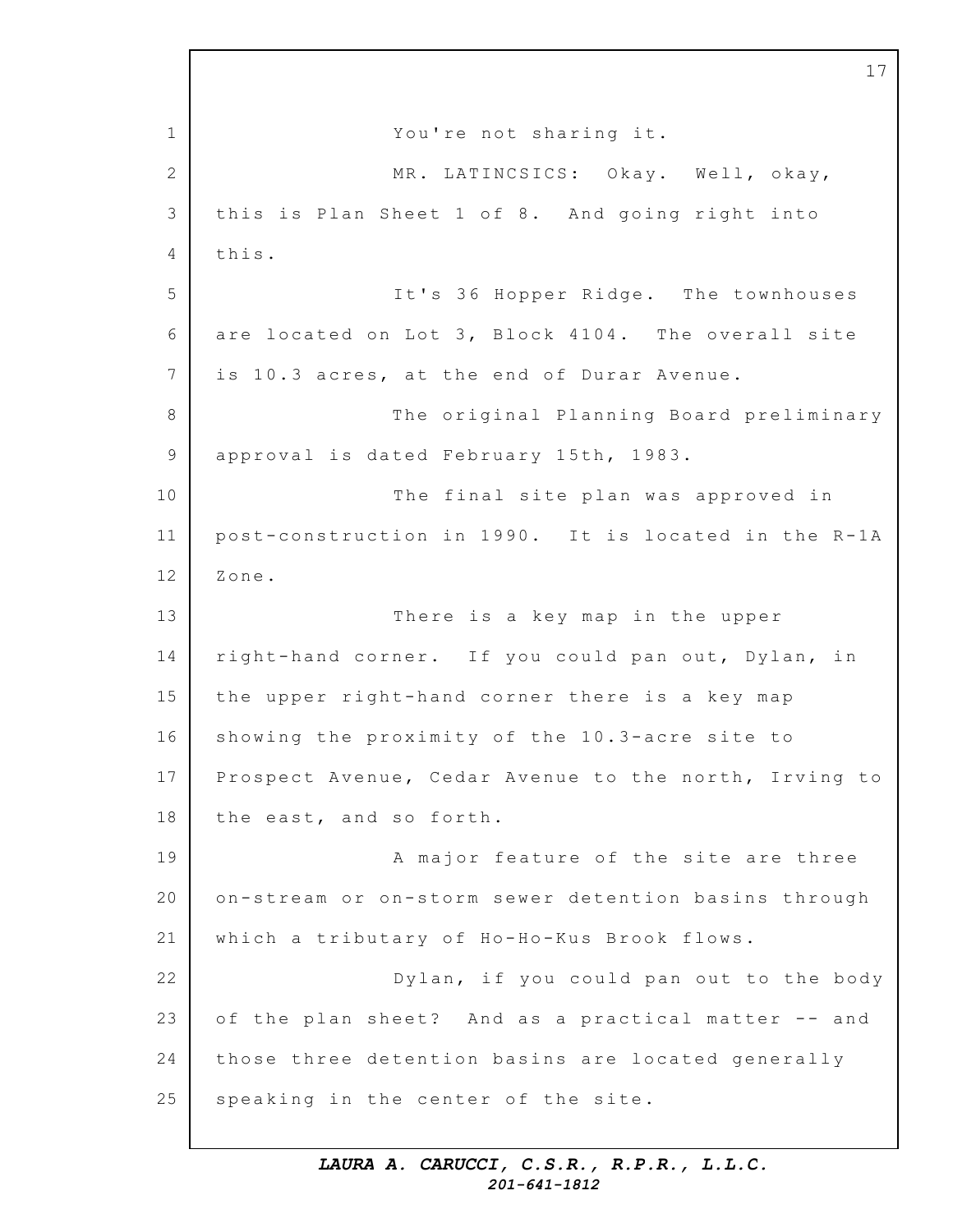1 2 3 4 5 6 7 8 9 10 11 12 13 14 15 16 17 18 19 20 21 22 23 24 25 And clustered about the detention basin and taking advantage of the view are the 36 townhouses in clusters of four. There are nine buildings each with four units in them. These townhouses are held up by landscape tie-crib retaining walls, which I'm tracing. We have named these detention ponds: The lower detention pond, the middle detention pond, and the upper detention pond. And these townhouses are perched above these detentions ponds atop dated landscape tie-crib walls. And I emphasize the term landscape ties. They are not railroad ties, but they are southern yellow pine CCA treated landscaped timbers, not railroad ties. And they are a crib wall, meaning that -- think of it as Lincoln logs. The wall system actually extends 11 feet behind the face of the wall. So there are numerous challenges. And, yes, they are past their useful life. And we sent some photographs. But there are some major challenges to the project. And the replacement is a need, not a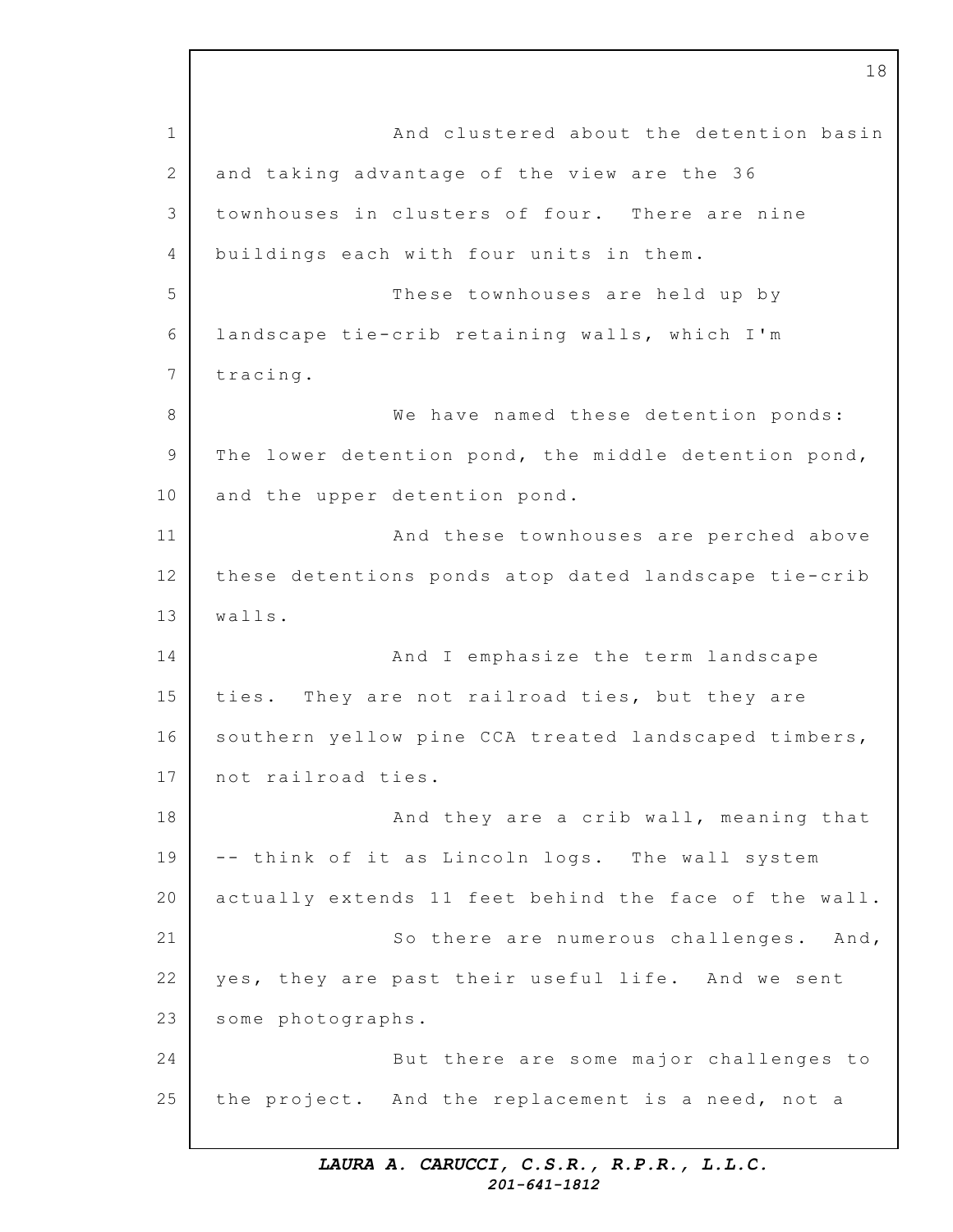1 2 3 4 5 6 7 8 9 10 11 12 13 14 15 16 17 18 19 20 21 22 23 24 25 want. They are past their useful life, in some cases rotting, buckling and separating. The walls are between a rock and a hard place. The rocks are the on-stream or on-storm sewage detention ponds. And behind the wall -- just a few feet behind the wall is the project, Hopper Ridge. That's this concrete sewer pipe that carries sewage from the various units to the main trunk line which then connects to the 16-inch Ridgewood line that runs through the middle of the site. So working around the pond and not damaging the concrete sewer pipe is a major challenge. Adding to the challenge is that these in some cases  $--$  for example, if we take 4 Kira Lane, this wall extends -- the wall systems, again think of it as a Lincoln log retaining wall backfilled with crushed stone. The wall system extends 11 feet behind the wall, behind the face of the wall. In there you have the sewer line. And in some cases the individual patios or decks, as it may be, overlap the wall system. So these are some major challenges.

19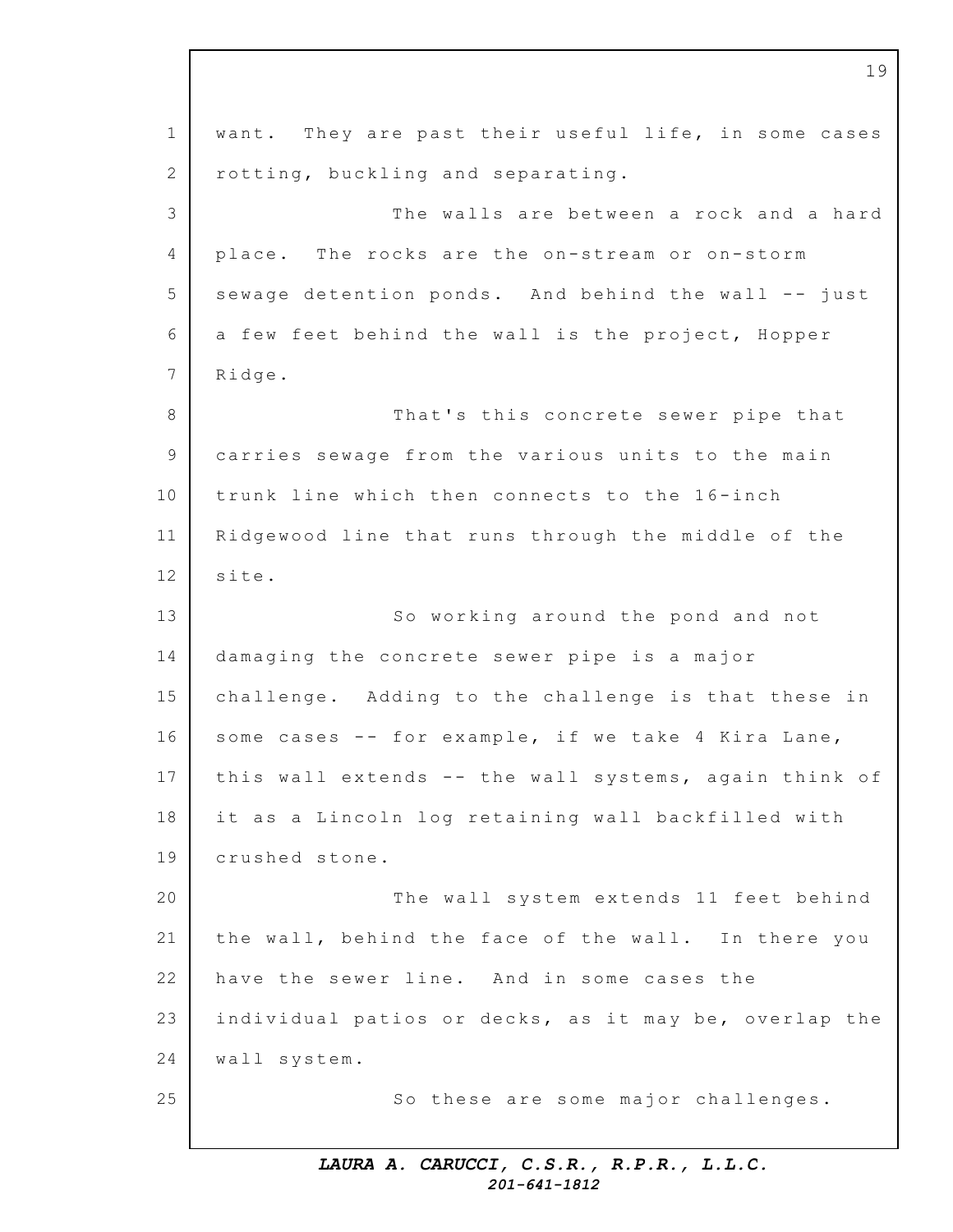| Pardon the expression. The gorilla in the room is     |
|-------------------------------------------------------|
|                                                       |
| the access. It's just a very, very difficult          |
| location to access in between the townhouse units and |
| the ponds. We have slopes to contend with, the ponds  |
| themselves, and working around the units, the sewer   |
| line, the patios, the decks, landscaping, et cetera.  |
| Added to this is -- the part of the                   |
| project that's separate and distinct from the walls   |
| is the dredging of the ponds. That's more of a want   |
| than a need.                                          |
| But as a practical matter to construct                |
| the walls, there will be some necessary -- by the     |
| time one is mobilized, lower the ponds, erosion       |
| control measures, access, restoration and all those   |
| elements, it is good planning to accommodate for the  |
| dredging of the ponds. And the want or the need       |
| decreases as you go downstream.                       |
| The drainage area to the pond is                      |
| approximately 67 acres. It is the Ridgewood           |
| municipal stormwater system going from Cedar Avenue   |
| to the north pond. The north pond traps most of the   |
| silt. The upper or the north pond then drains to the  |
| middle pond. Less silt is carried over. Then          |
| there's a 48-inch culvert on Durar Ave, which then    |
| drains to the lower detention pond. And then          |
|                                                       |

20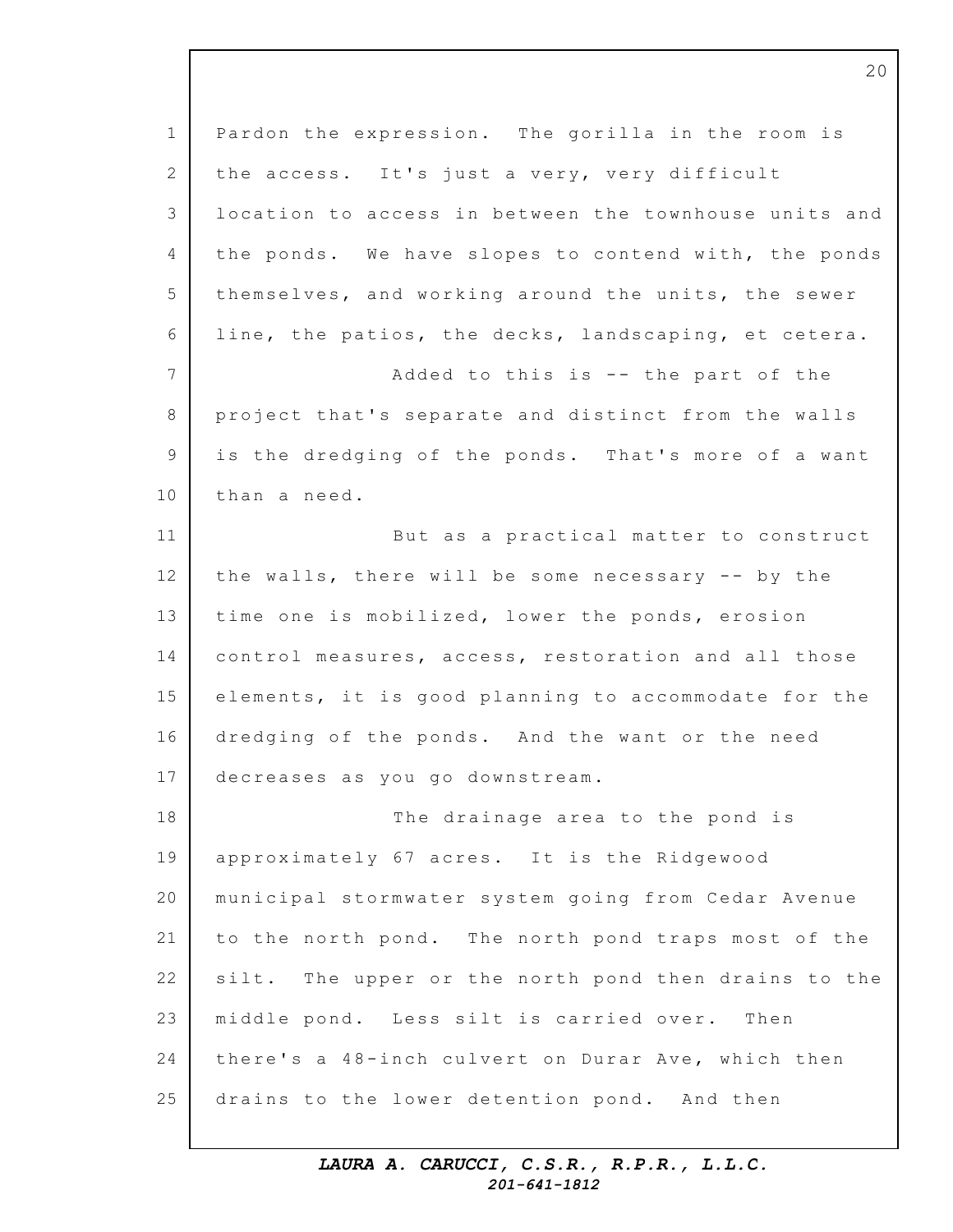1 2 3 4 5 6 7 8 9 10 11 12 13 14 15 16 17 18 19 20 21 22 23 24 25 ultimately that drains to a tributary of Ho-Ho-Kus Brook. As a practical matter, these detention ponds are oversized for the actual Hopper Ridge project. They provide what  $--$  I call it a regional benefit for the entire 67 to 70 acres of upslope areas that drain to the three detention ponds. Then added to these actual physical and engineering challenges are environmental challenges in that there is a riparian zone associated with these three detention ponds, even though they're manmade. Actually, the original ditch, as indicated on Plan Sheet  $1$  -- I'm tracing it -- it started from Cedar Avenue, meandered through the site, and drained north to south. That original ditch's remnants are still onsite. It is now dry and was replaced by the three manmade detention ponds that provided an aesthetic and stormwater management benefit. That's an overview of the site and the challenges. The repair of the walls is an absolute need. And what is proposed -- and if we can pull up Plan Sheet 2 and get started here. Or, actually, Dylan, if you don't mind,

21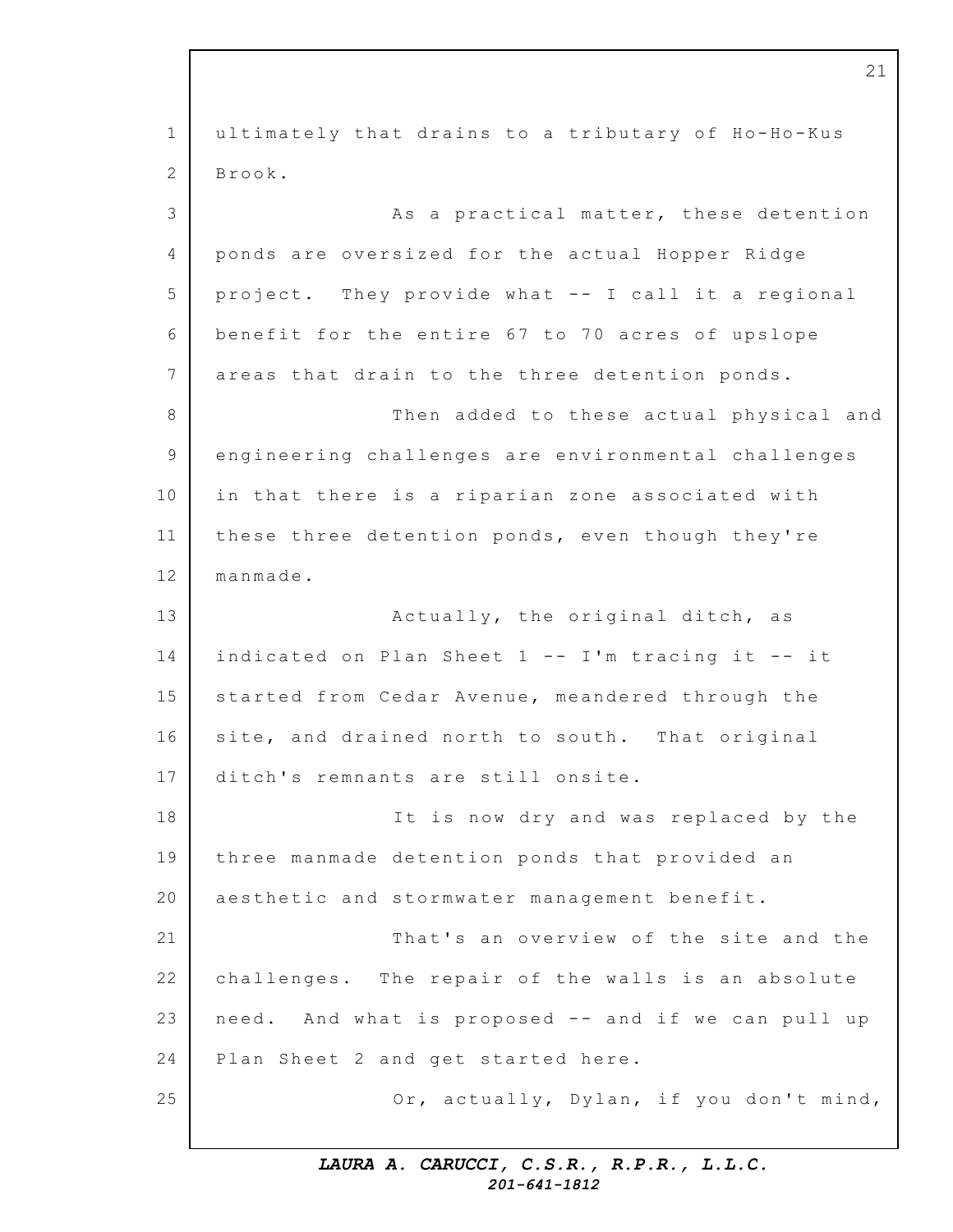1 2 3 4 5 6 7 8 9 10 11 12 13 14 15 16 17 18 19 20 21 22 23 24 25 if you can mount the photographs, I can walk through the photographs because I think the visual is very important. MR. MARTIN: Mr. Rutherford, do you want to mark the photographs collectively? MR. RUTHERFORD: Yes. Thank you, Mr. Martin. I wanted to move back just a moment ago. BY MR. RUTHERFORD: Q. Mr. Latincsics, you were referring in your testimony just a few moments to Sheet 1 of the plan set, correct? And that's the plan set -- I think you said it consists of eight pages and it was last revised on August 10, 2020? Is that correct? A. That is correct. Sheet 1 of 8 is an Overall Existing Conditions Plan Sheet. And I neglected to mention that the cubital length of those landscaped tie-crib walls is 600 feet long with heights approaching 12.6 feet in selective locations. It's a variable height wall. And if we could proceed through the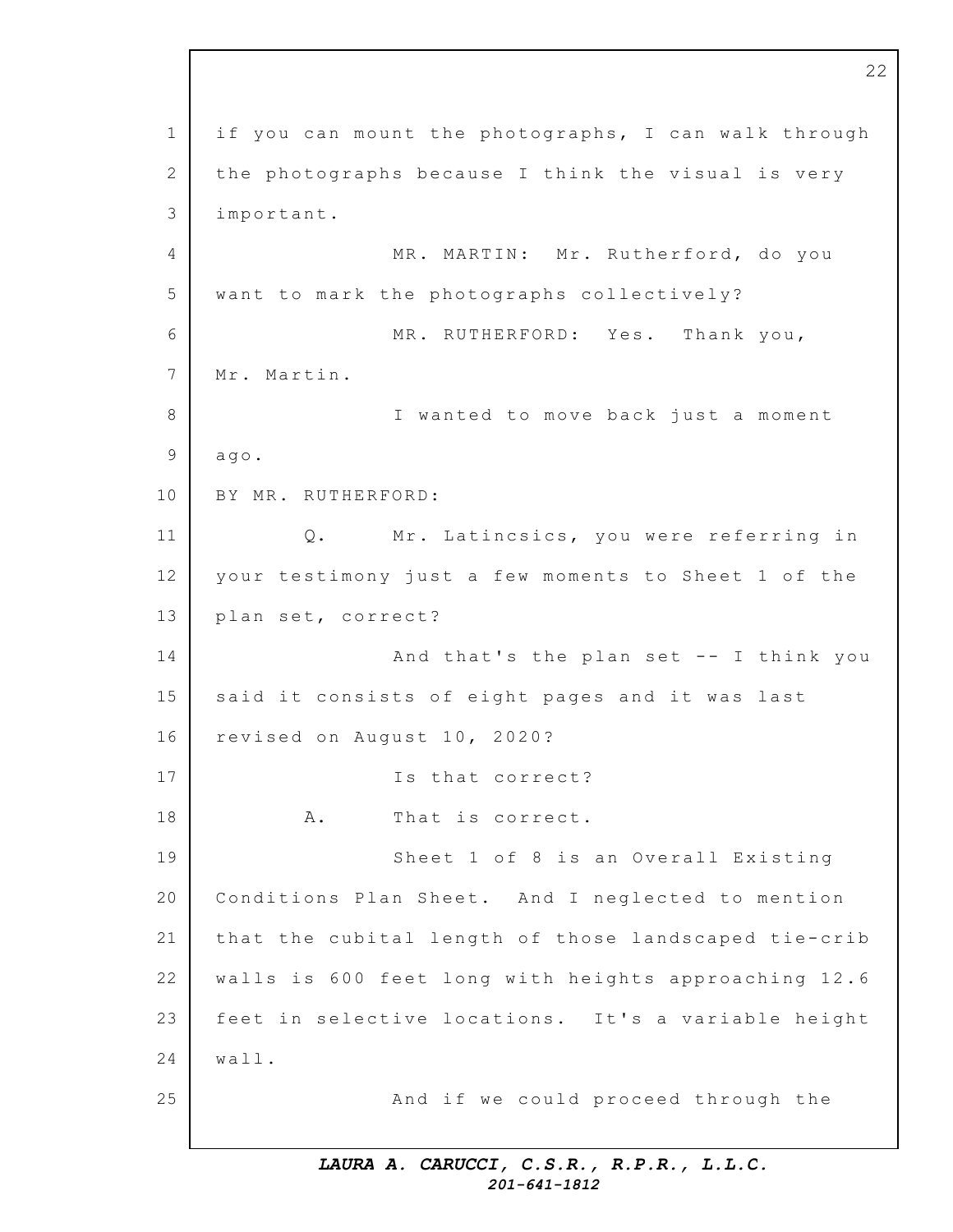1 2 3 4 5 6 7 8 9 10 11 12 13 14 15 16 17 18 19 20 21 22 23 24 25 photographs? MR. RUTHERFORD: So just to go back. Just to keep the record neat, please. Mr. Martin, we'll mark as Exhibit A-1 the plan set, the 8-page plan set revised August 10, 2020, if you please. (Whereupon, Plan Set, Last Revised August 10, 2020, consisting of eight, is received and marked as Exhibit A-1 for identification.) MR. RUTHERFORD: And the photographs, we can mark as  $A-2$ . (Whereupon, 28 Photographs are received and marked as Exhibit  $A-2$  for identification.) BY MR. RUTHERFORD: Q. Mr. Latincsics, I looked online earlier on the Village website. I think there are 28 photographs. Am I correct? A. Yes. MR. RUTHERFORD: Okay. So, Mr. Martin, then  $A-2$ , if you please, will be the plan set. This was filed with the application, 28 photos, as  $A-2$ . MR. MARTIN: Right. A-2 is the photographs, David, and A-1 is the plan set.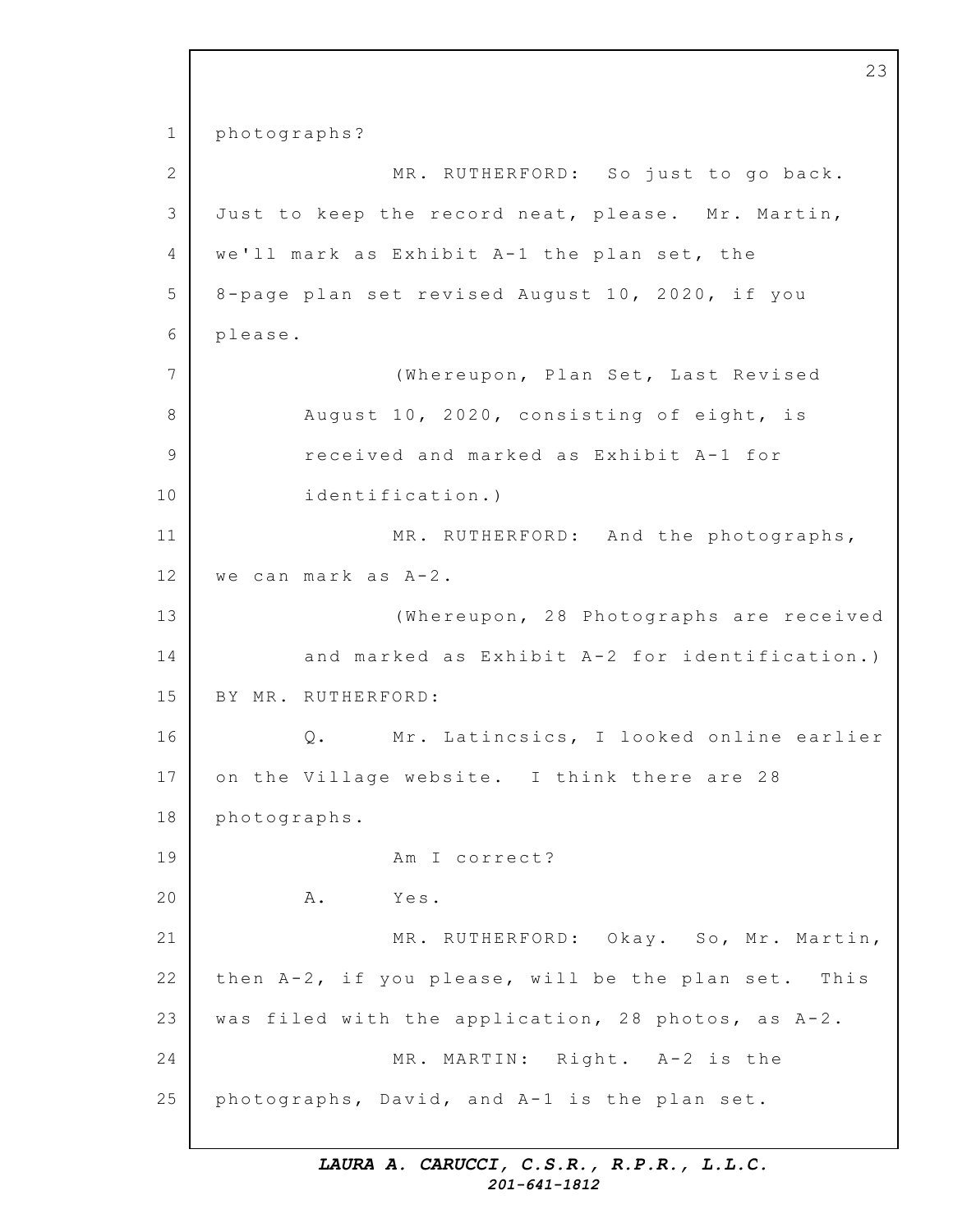1 2 3 4 5 6 7 8 9 10 11 12 13 14 15 16 17 18 19 20 21 22 23 24 25 MR. RUTHERFORD: That's correct. Thank you. MR. LATINCSICS: Okay. Is there a way I could scroll through the photographs, or we'll just take these one by one. MR. RUTHERFORD: If we could figure out how to get you to share your screen we could do that; otherwise, we need Dylan's assistance, I believe. MR. LATINCSICS: Okay. I hit Share Screen. You cannot -- okay, someone else is sharing. IT MODERATOR: I can stop sharing. I'll stop sharing and you can share. There, you can try sharing. MR. LATINCSICS: Okay. Now, I'm sharing and I lost the photographs. Let me see if I can pull mine up. Please bear with me. Okay. Does everybody see the photographs? IT MODERATOR: No. You have to hit Share again. Share Screen, choose the photographs, and then Share again. MR. LATINCSICS: Okay, I hit Share Screen. IT MODERATOR: Yep. And now you'll see a layout of what you can share that's open on your

24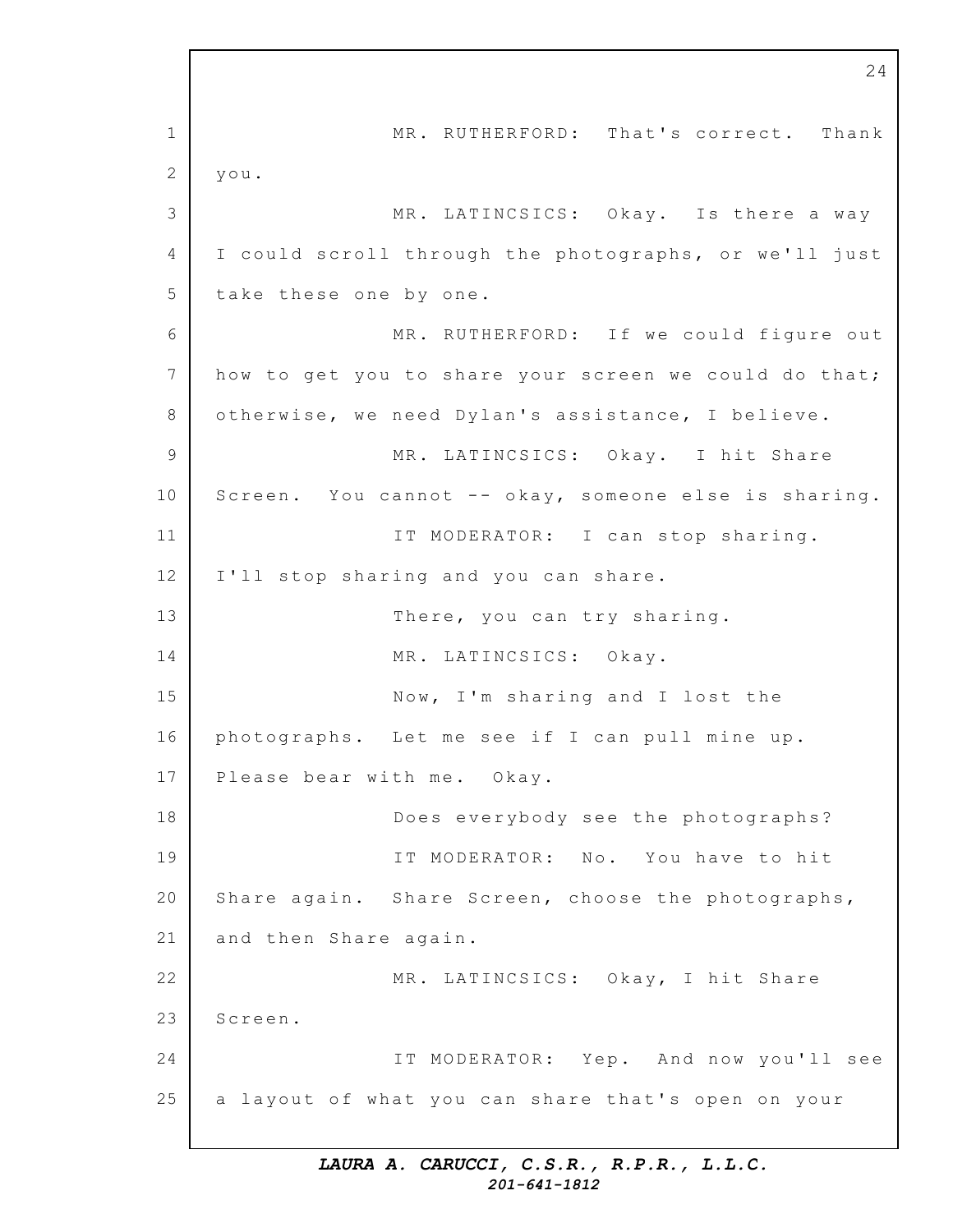1 2 3 4 5 6 7 8 9 10 11 12 13 14 15 16 17 18 19 20 21 22 23 24 25 computer. Choose the Photograph 1. And then on the bottom right-hand corner hit Share. MR. LATINCSICS: Okay. The problem is the tool bar for Share disappears on me. IT MODERATOR: No. It's part of the window. It's no longer part of the tool bar. It's part of the window. On the right-hand corner of that window it says "Share." MR. LATINCSICS: In the right view of this window it says Share. It does not. Yeah, I have Photograph No. 1 up. No one else has that up. IT MODERATOR: No. Do you want me to go back to my share? MR. LATINCSICS: Let me give this one more try here. I thank you for your patience. MS. REYNOLDS: Can I ask a question of the Chair? Richard, a resident, I believe, just wrote a message on the screen. He wanted to be able to see the pictures. Are they on the website anywhere? CHAIRMAN JOEL: Dylan, are those

25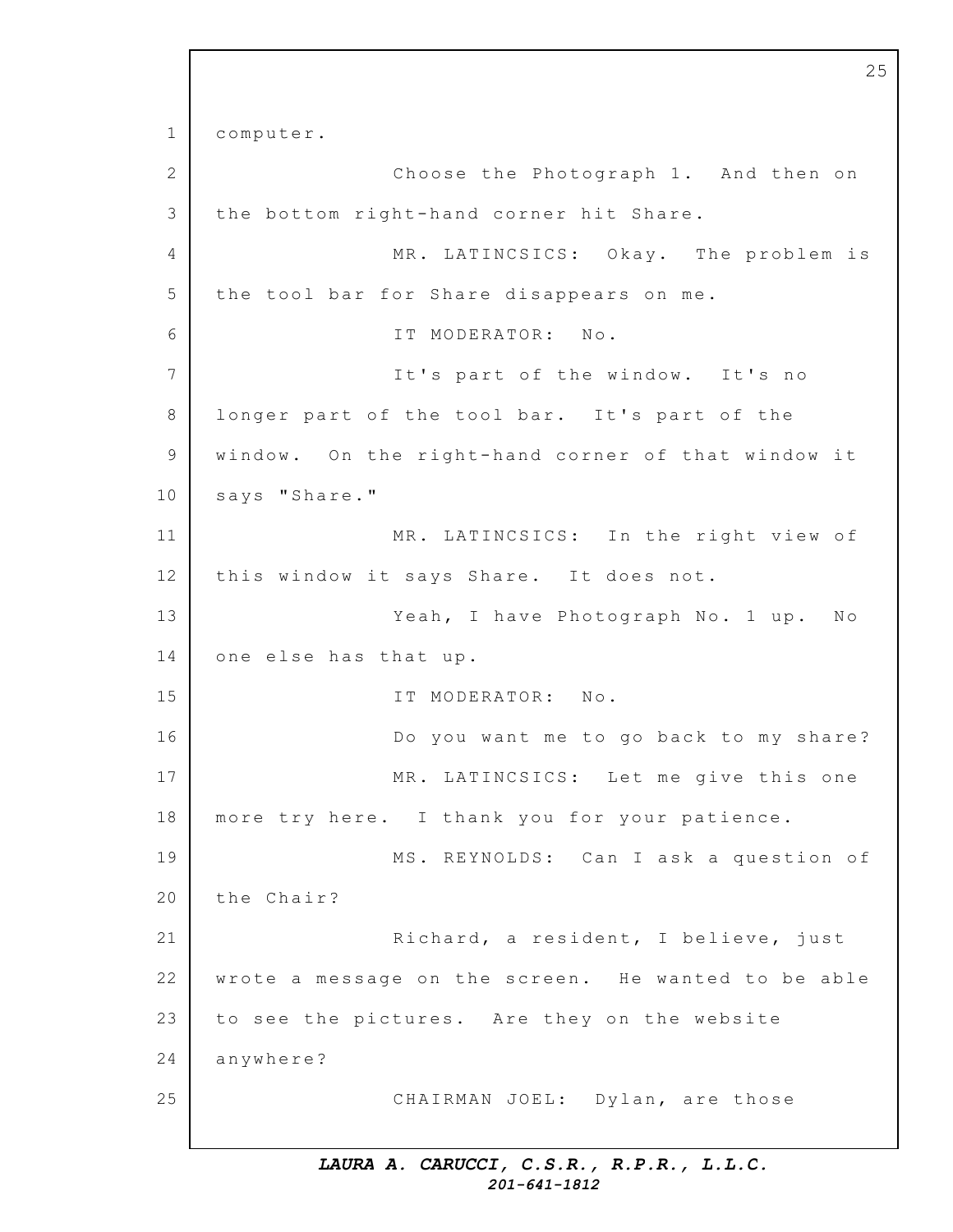1 2 3 4 5 6 7 8 9 10 11 12 13 14 15 16 17 18 19 20 21 22 23 24 25 posted? IT MODERATOR: They're all posted on the Village website under Planning Applications. MS. REYNOLDS: Okay. MS. HOOBAN: They've been there, I guess, what since -- MR. LATINCSICS: Okay, Dylan, if you could please share the photographs. BY MR. RUTHERFORD: Q. Mr. Latincsics, maybe what you can do is say what you want to say about each photo, and then Dylan can go to the next one. A. Okay. Unfortunately, I'm not seeing the photographs now. IT MODERATOR: Go to your Zoom window and it should be me sharing the photos. MR. LATINCSICS: Okay. Sheet Photograph No. 1, does everyone see it. IT MODERATOR: Yes. MR. LATINCSICS: Okay. Photograph No. 1, I'm looking directly down Durar Avenue. We are looking west and east in the photograph. It just indicates Durar Avenue I'm pointing to the low point.

26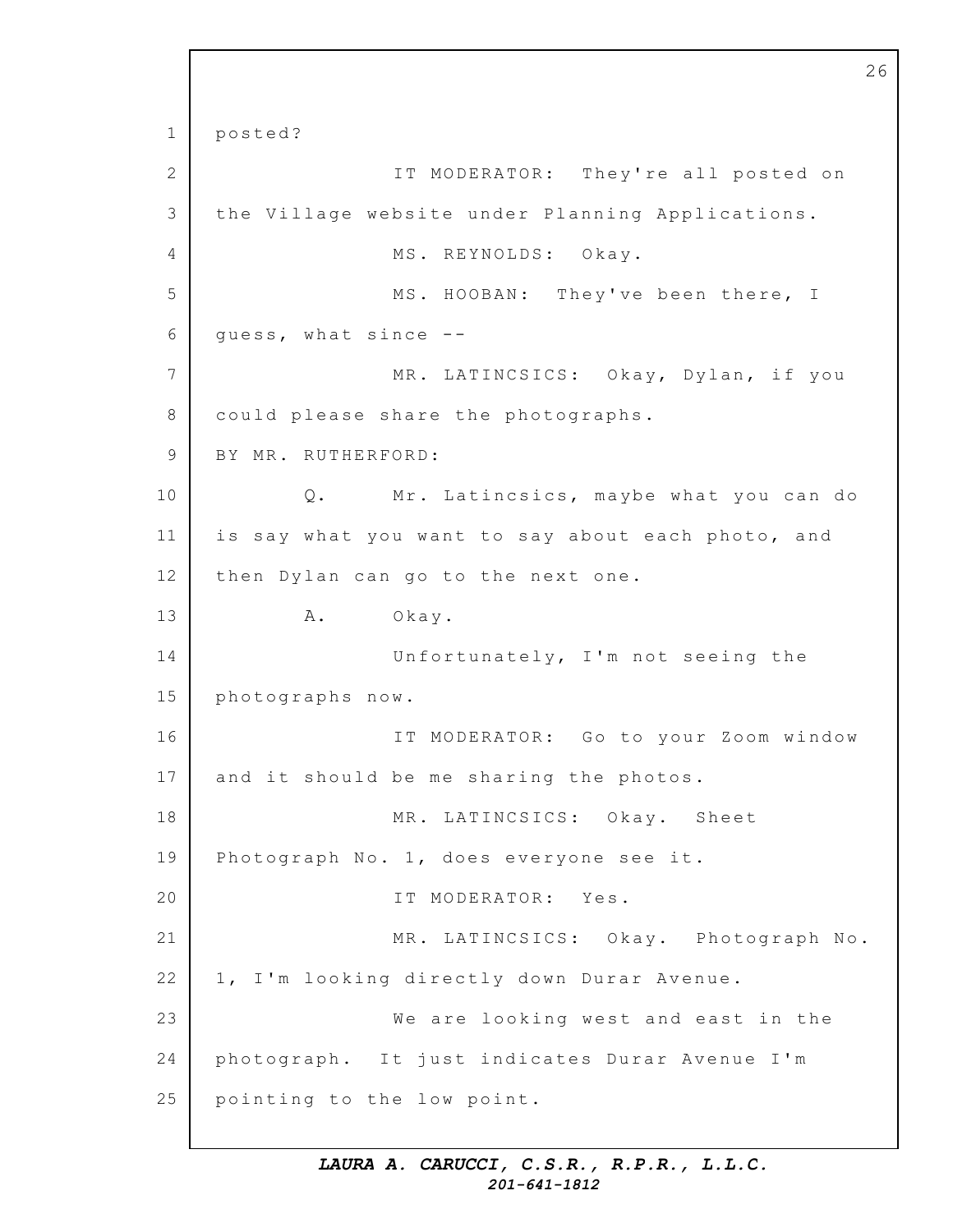1 2 3 4 5 6 7 8 9 10 11 12 13 14 15 16 17 18 19 20 21 22 23 24 25 This is the middle detention basin to the north, the lower detention basin to the right. There's a cross culvert here. Next photograph, please. Number 2. Again, this is the low point of the roadway. There's a culvert under here connecting the two, the middle and lower detention ponds. Next. Next photograph, please. Okay. This is looking across the middle detention pond to the retaining wall obscured with the townhouses perched above the current retaining walls above the middle detention pond. Next photograph. Just to get everybody a sense for the site. Next photograph, please. Okay. This is looking southerly down the middle detention pond. You can see I'm pointing to the two-tier crib retaining wall. There is the lower tier and the upper tier. These are the stockade fences about the patios or decks to the immediate rear of the townhouse units. And they are as close as 2 or 3 feet to the top of this wall. There is a sewer line right behind this wall. Next photograph, please.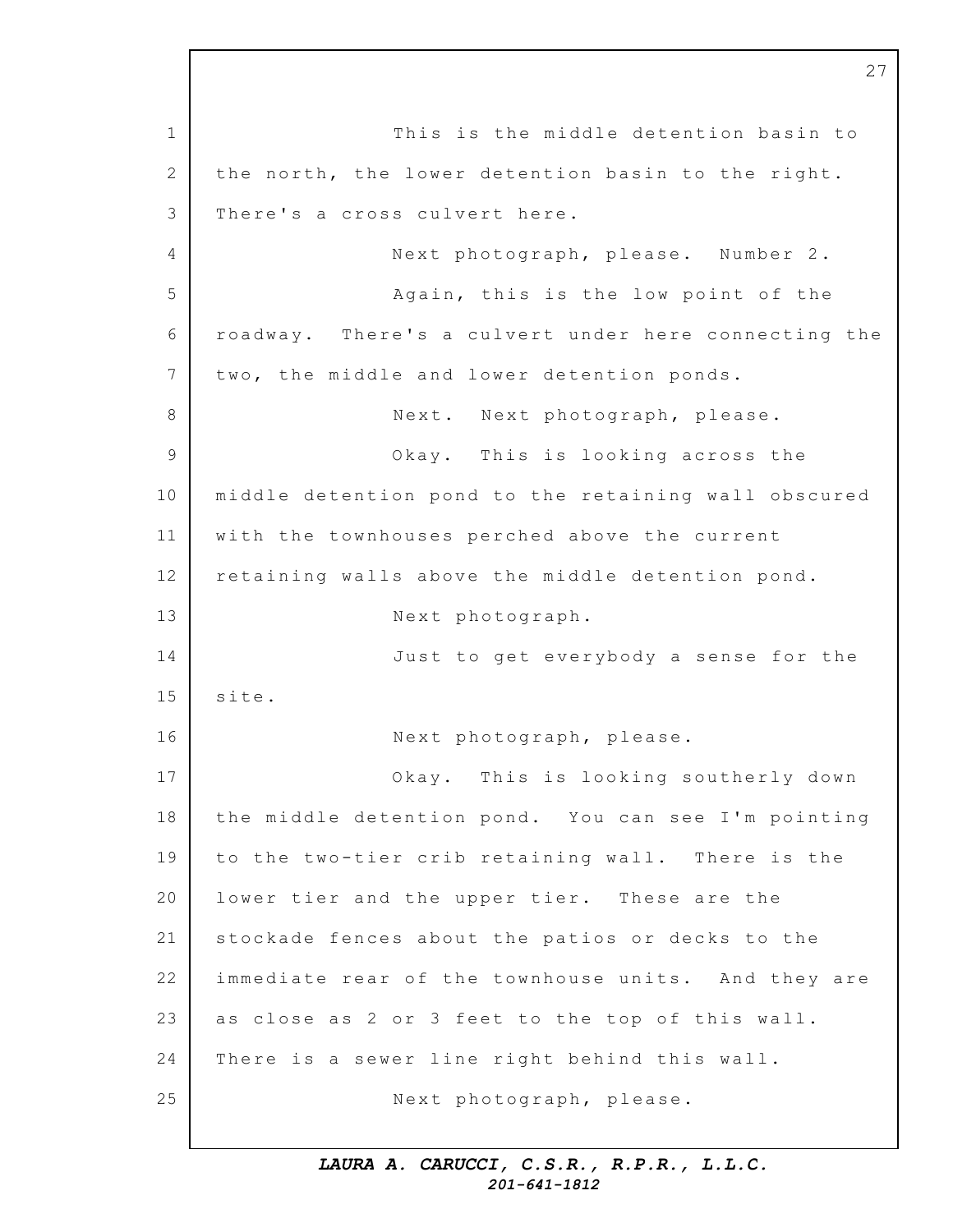1 2 3 4 5 6 7 8 9 10 11 12 13 14 15 16 17 18 19 20 21 22 23 24 25 Again, this is looking at the retaining wall behind Kira Lane, a two-tiered wall, and the slope leading down to the middle detention pond. This is a stockade fence about a patio or a deck to the rear of a townhouse unit. Next photograph, please. And, again, this is to give a sense  $-$ a sense of the site. Again, looking directly down, there is a retaining wall, the lower tier, the upper tier. The sewer line is running right here. And this is a stockade fence around the patio or deck. And you can start to understand the challenge, because this wall actually extends -- the wall system extends 11 feet behind the face of the lower wall. Next photograph, please. Thank you for your help here. Again, more -- now these photographs are actually four years old from when we started this project. One thing is very evident in that the quality of the landscape ties of the lower wall were much better than the upper wall because the upper wall is in much worse condition in terms of deteriorating.

28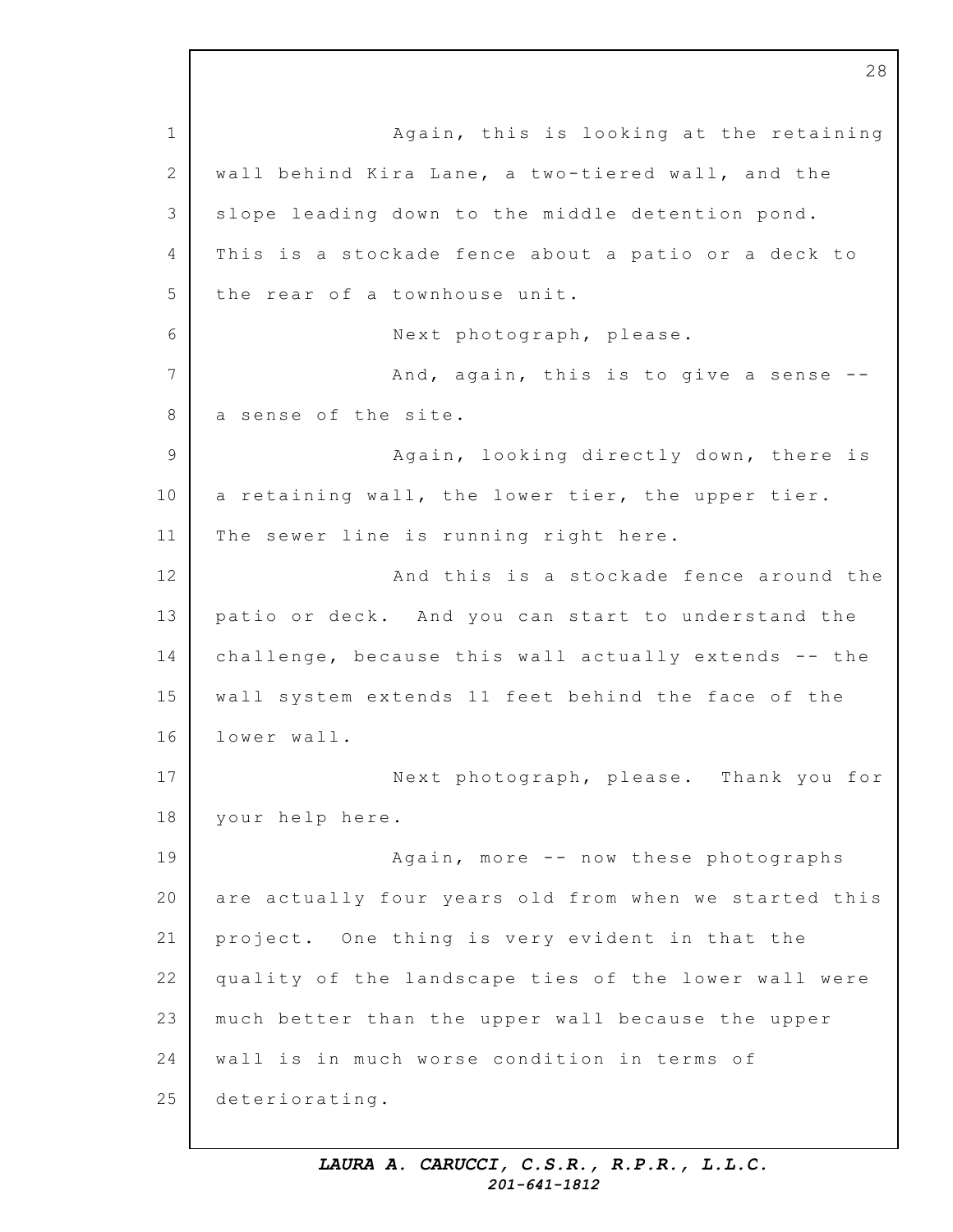1 2 3 4 5 6 7 8 9 10 11 12 13 14 15 16 17 18 19 20 21 22 23 24 25 Next photograph, please. Again, more of the same. Next photograph. You can see some more deterioration. This is actually four years ago. It's much worse now. Keep going. Next photograph, please. This is looking north. It gives you a better sense of the scale of the wall. As you proceed to the north, the wall gets taller. Each of these ties are 5-and-a-half inches. The two ties are roughly a foot. Keep going. This is an interesting point. This is actually a 24-inch maple growing out of the top of the wall. This is between Units 43 and 47. This wall was finished, I believe, about 1988. So it gives you a sense of how long it takes a 24-inch tree to grow if it gets adequate sunlight. Next photograph. And pretty amazing. It's starting to buckle the wall now. It's pretty amazing that it's not buckled the wall. Photograph No.  $11$ , this is an angle point in the wall as we go from the middle detention pond to the upper detention pond. This is Number 47 Kira Lane. This is sort of ground zero, the most

29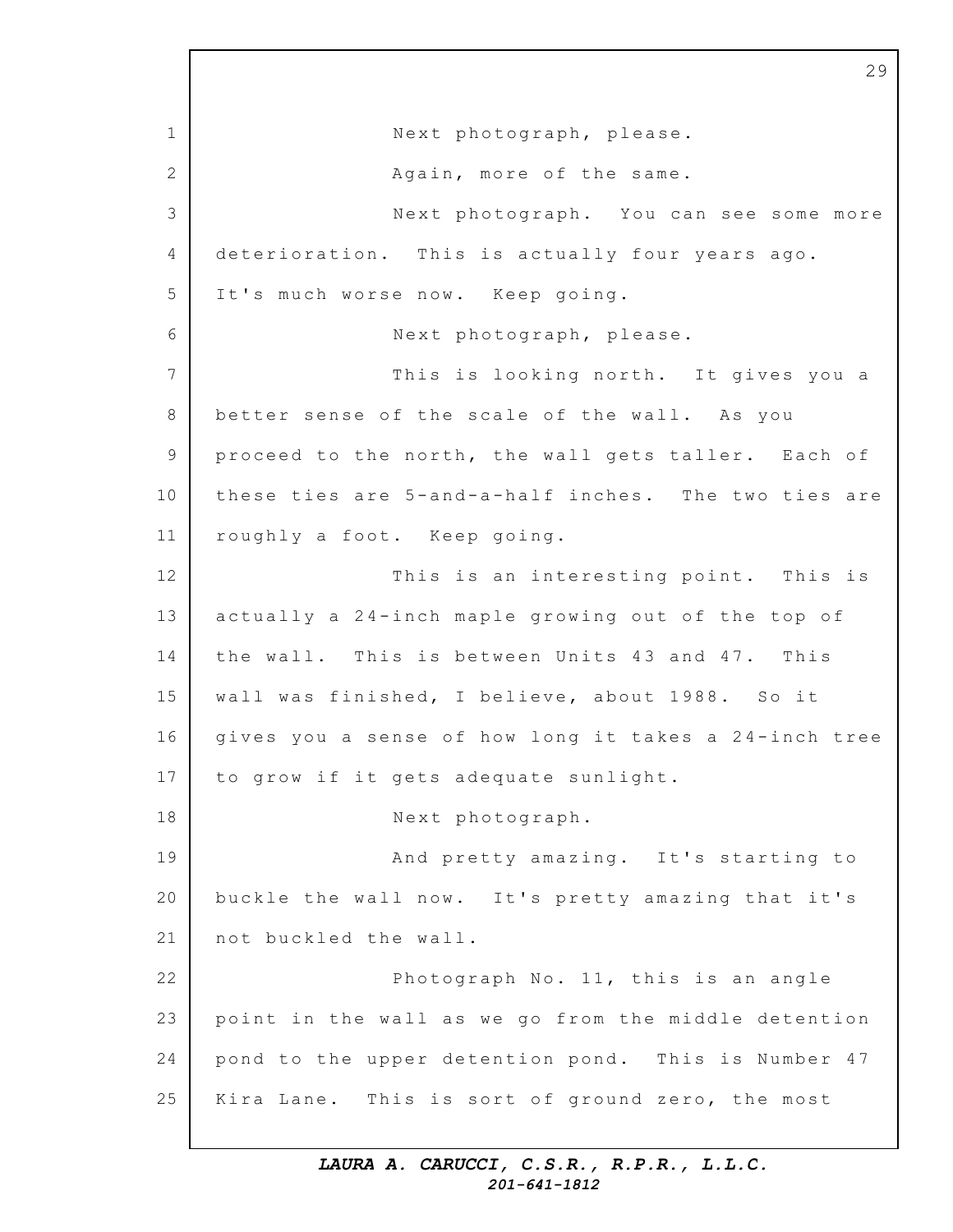1 2 3 4 5 6 7 8 9 10 11 12 13 14 15 16 17 18 19 20 21 22 23 24 25 30 challenging in terms of the wall height. Right here the wall is 12.6 feet tall. Very challenging to access topography. Obviously this tree is one of the trees that needs to be cut down. There is no disturbance to the vegetation atop the walls. I do have some recommendations. For example, this tree is a real safety issue, but that is separate and distinct from the wall construction. Next photograph, please. This is the outside of the right angle turn where right behind 47 Kira Lane we are transitioning to the upper or the northern detention pond. This is where the walls narrow down directly across from the pool. Next photograph, please. Again, this is a very problematic area. And there is a sewer manhole right  $--$  actually, if you go back to that prior photograph, there is a sewer manhole right behind this wall. There is a sewer line and man  $--$  right back here there is a sewer manhole where the sewer also is running parallel to this wall, makes a turn parallel to this wall, makes another turn. A very sensitive situation.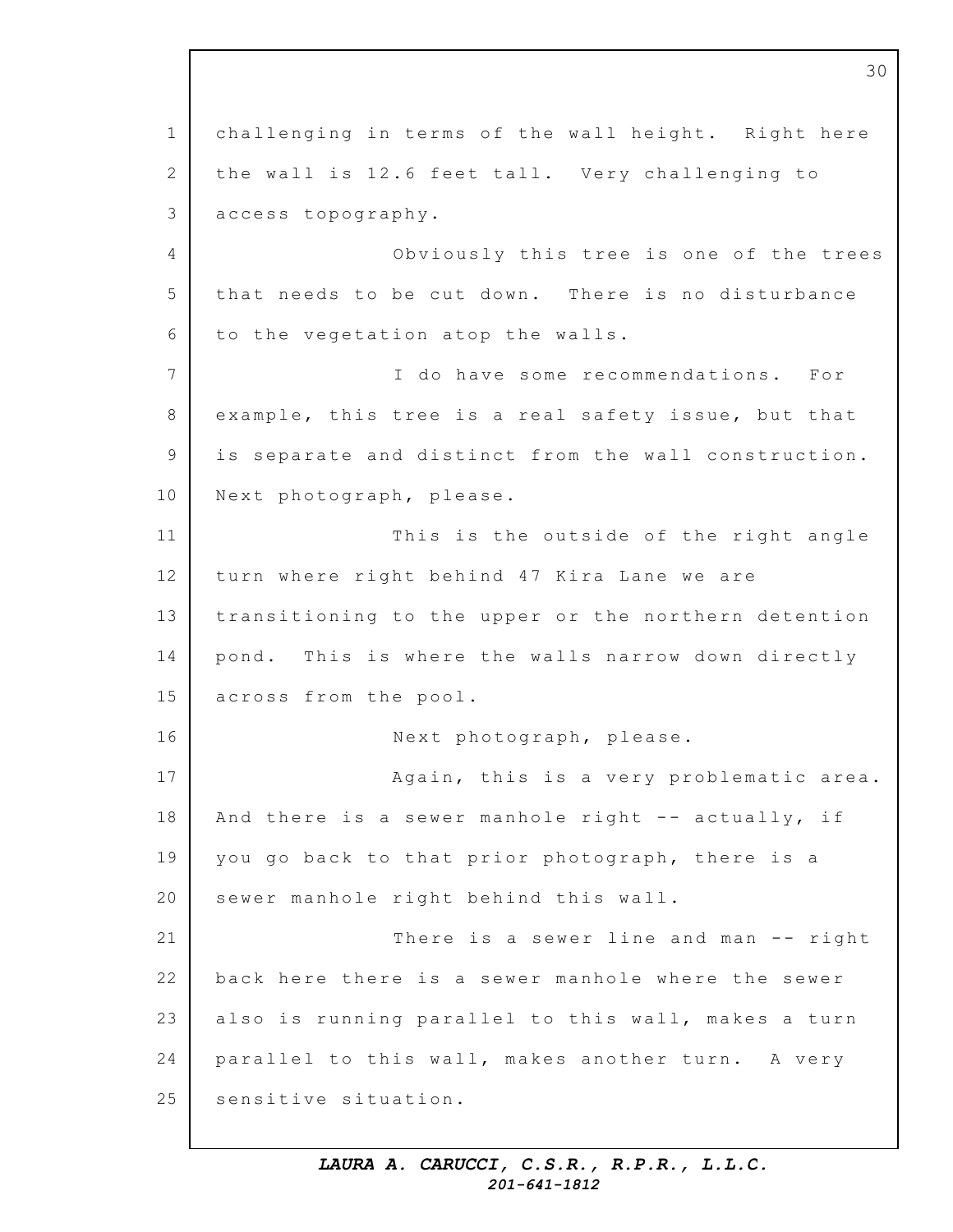1 2 3 4 5 6 7 8 9 10 11 12 13 14 15 16 17 18 19 20 21 22 23 24 25 Next photograph, please. And this is where the ponds and the walls narrow down. I nicknamed this the Straits of Gibraltar. This is the wall holding up the pool and the common element. This is the wall holding up the Kira Lane units. There is a corrugated metal pipe culvert under this. This is just scrap metal here. But there's actually a corrugated metal culvert under this that is pretty much clogged and needs to be repaired. Next photograph, please. This is the wall behind 43 to 49 Kira Lane at the upper detention pond. And you can see that there's a narrow band of land in between the two. Next photograph, please. And, again, here the wall is effectively  $10 -$  to  $12$ -foot tall, and it terminates as a concrete wall at the north end. Again, this is just to give a sense of these walls. Again, this is a privacy stockade fence. And you can see the small separation between the privacy fence, which there is a deck right behind. And that sewer line again is running parallel to the top of this wall.

31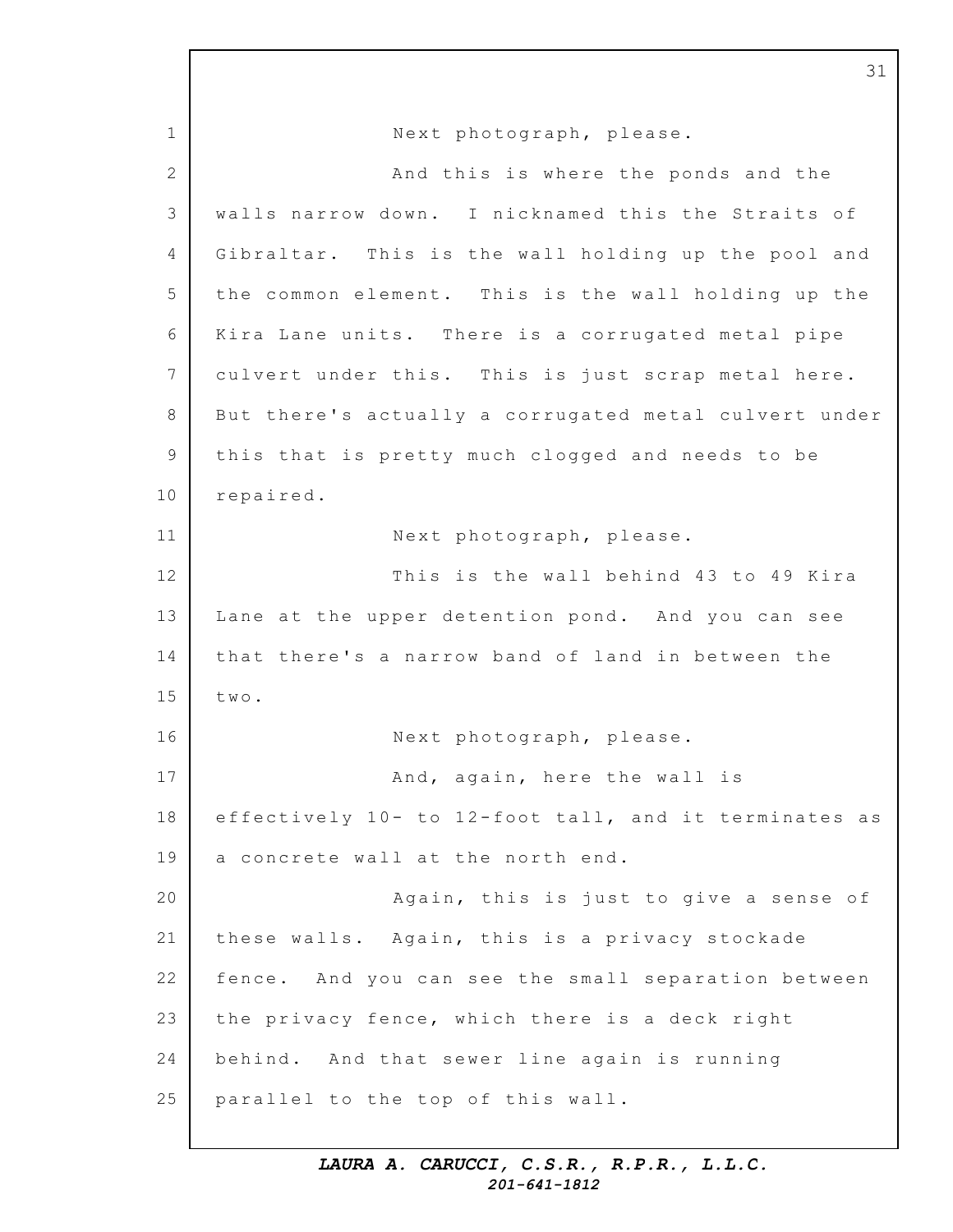1 2 3  $\Delta$ 5 6 7 8 9 10 11 12 13 14 15 16 17 18 19 20 21 22 23 24 25 What we are proposing is in the repair and supplement of this wall is, in front of this wall would be a geogrid reinforced split-faced textured concrete modular block wall. The specific manufacturer is Keystone. This new wall would be 12-foot in front of this wall just inside the water line. And we'll slope -backfill the area between the walls as a  $3$ -on-1 slope to the new wall. When we pull up the additional plan sheet we'll provide additional detail. Next photograph, please. Again, this is looking again down the face of the wall. And when the question comes up, why can't we replace the wall in its current location? Imagine you're standing at the base of this wall. We would have to excavate into this embankment. Behind that embankment is the sewer line, patios, decks, fences. And that would all come tumbling down. So to repair the wall is a supplemental wall in front, 12 foot in front of the upper wall, to allow  $-$ - so that we do not have to excavate into this embankment. You can appreciate the challenges in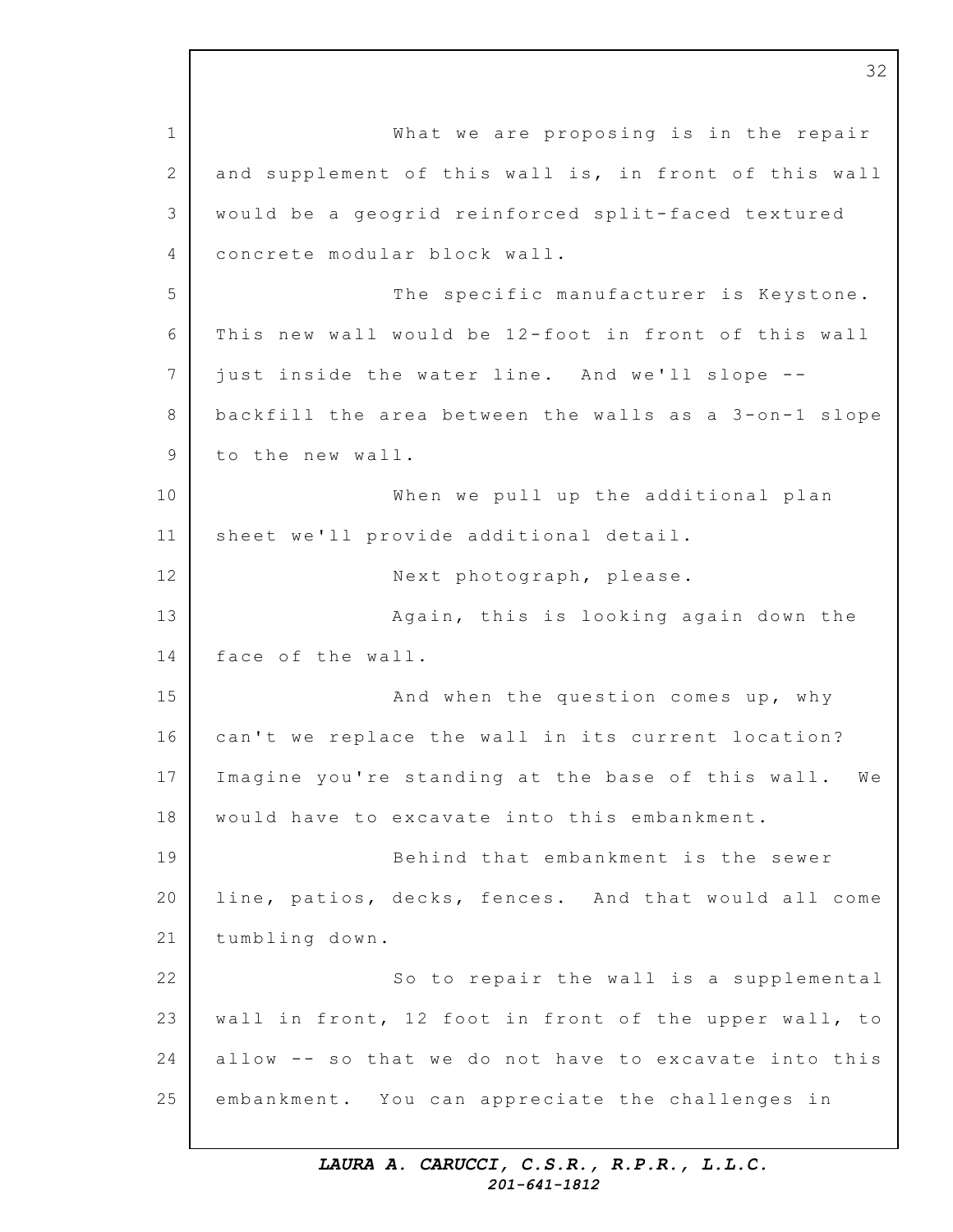1 2 3 4 5 6 7 8 9 10 11 12 13 14 15 16 17 18 19 20 21 22 23 24 25 that regard. Next photograph, please. Again, imagine you're  $--$  and in order to appreciate this, you have to stand down here and look up at the top of this wall. And you have that sense of the condition of this wall. You can see ties are moving. They're buckling. They're deteriorating. To excavate into this would put the sewer line and all these physical improvements in danger. We do not want this project to morph into a sewer replacement. That is -- that obviously would be a significant challenge. Next photograph, please. And this is just looking down through the narrows towards the middle detention pond. Keep going. Next photograph, please. But you can see -- again, these photographs are six years old. But you can see the movement in the ties. It is deteriorating. Photograph number 19 is looking east across the upper detention pond. That is the discharge -- the corrugated metal pipe storm sewer discharge of the municipal storm sewer system into

33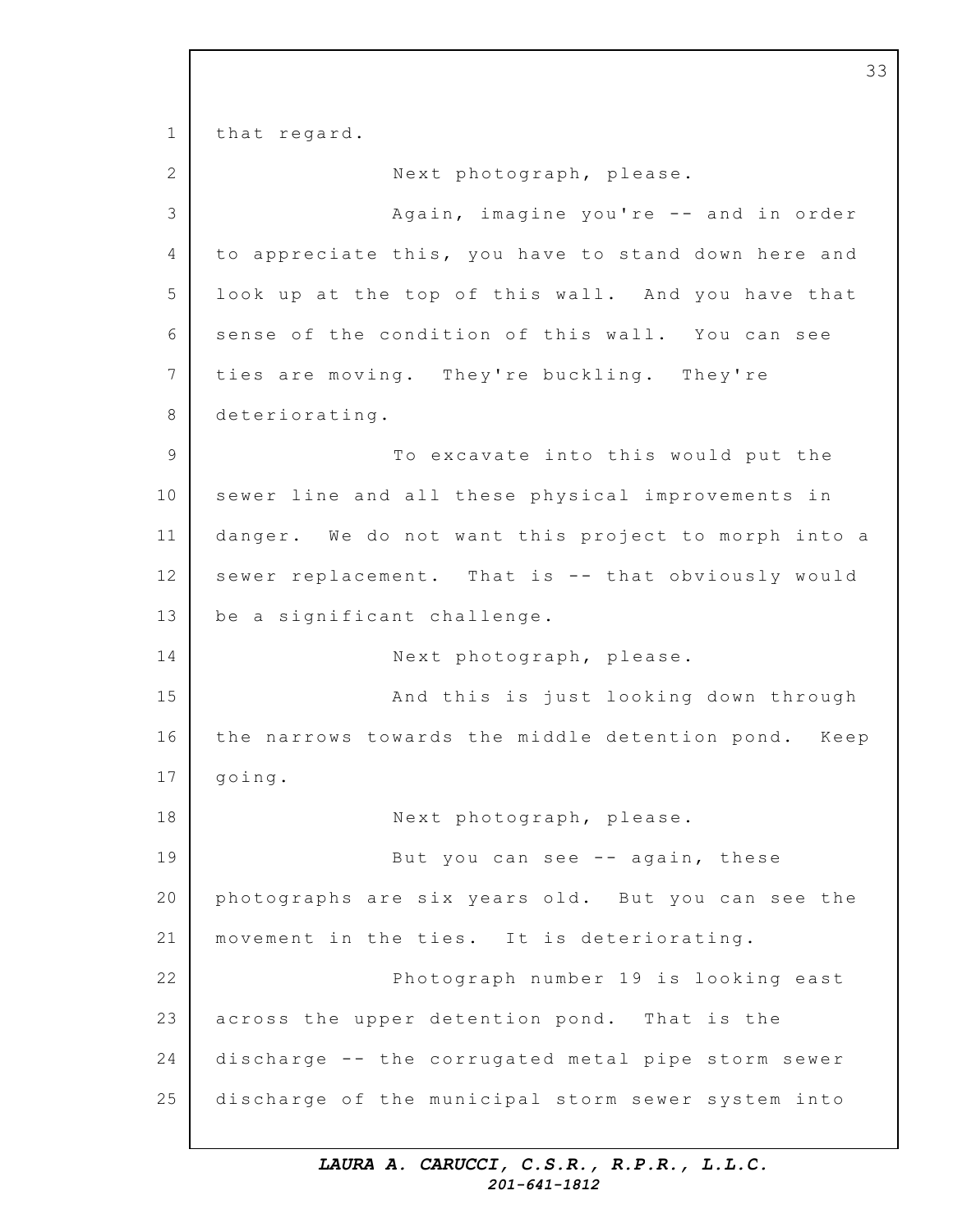1 2 3 4 5 6 7 8 9 10 11 12 13 14 15 16 17 18 19 20 21 22 23 24 25 the upper detention pond. And that vegetation about that is a bamboo grove at that locale. Next photograph, please. Photograph Number 20 is a photograph of the two-tiered wall which supports the pool and the clubhouse. And you can understand the challenges of just getting to this location, you know. And we'll discuss the access when we review the plans. Next photograph, please. Thank you for patience. If people have seen enough photographs, cut me off. We do have the lower wall, too. More of the same. Next photograph. Okay. This is the lower sawtoothed. It's a zigzag pattern which mimics the footprint of the townhouses. And shows the lower detention pond in the foreground. This is a lower  $--$  the maximal height of this wall is 6 feet. And, however, this slope, this is almost a 50-degree slope. It is difficult to walk here, let alone work to replace these walls. The lower wall, by nature of its sawtoothed construction, is in better condition than the upper two walls. Again, we have the same situation of a

34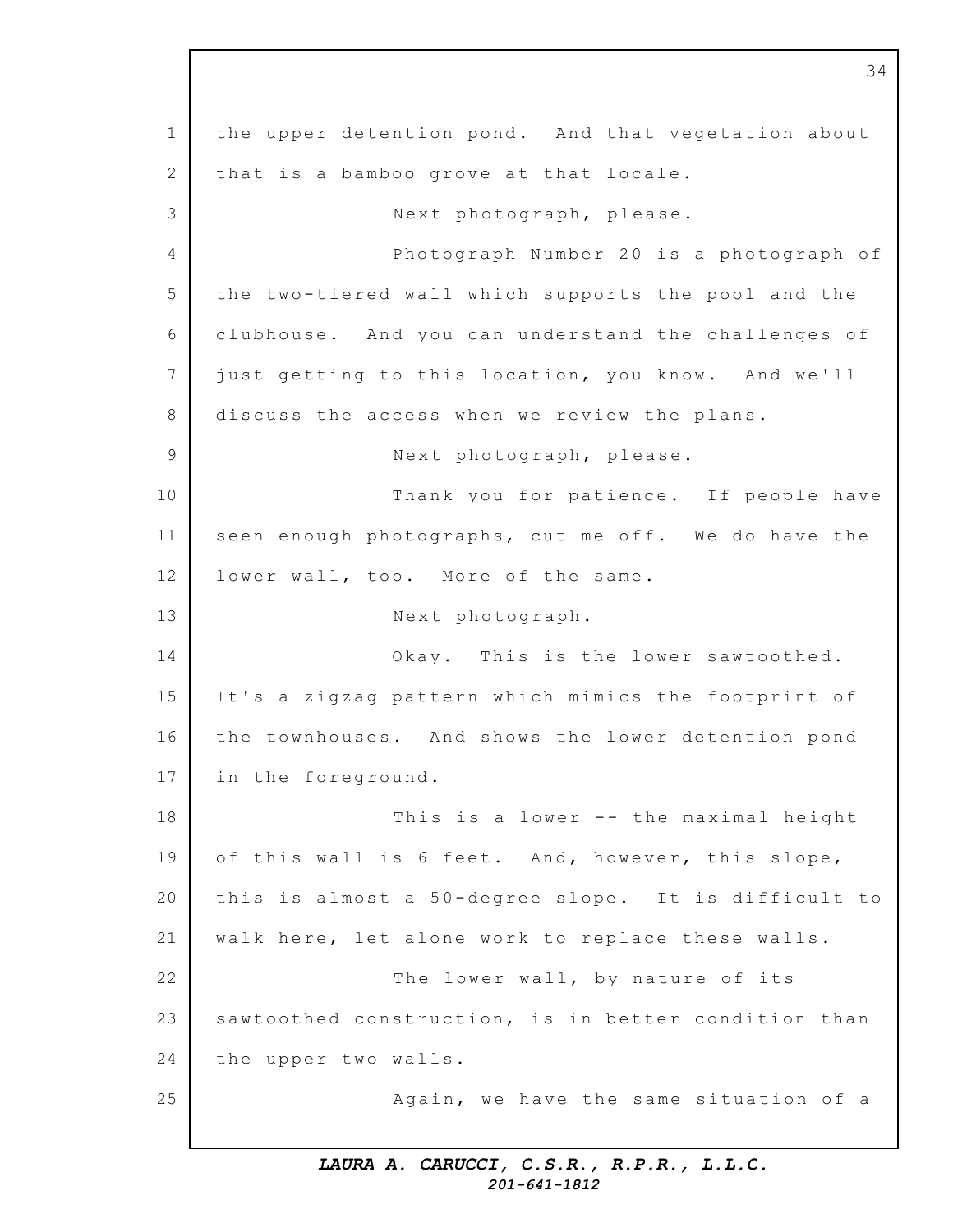1 2 3 4 5 6 7 8 9 10 11 12 13 14 15 16 17 18 19 20 21 22 23 24 25 sewer line right behind this wall. These stockade fences are the privacy fences for patios and decks. You can see they come up almost right to the wall. Next photograph, please. And, again, this is looking northerly. You have a sense of the slope. We have absence of vegetation. Actually, the slope is so steep, precious little grows there. And we will be discussing the tree removal and the supplemental plantings as part of the project. Next photograph, please. Again, this is looking at  $-$  looking northerly. And you can see how much more attractive the lower detention pond is, just from a water quality perspective. Due to the silt settling out in the upper detention pond, whatever remains in the middle detention pond, that is all to the benefit of the lower detention pond and ultimately the downstream water courses and the Ho-Ho-Kus Brook to which this system ultimately drains. Again, you have a sense here. This is a privacy fence. Right behind here is a patio or a deck, and yes, a sewer line. Next photograph, please. And, yes, there you go, there is a

35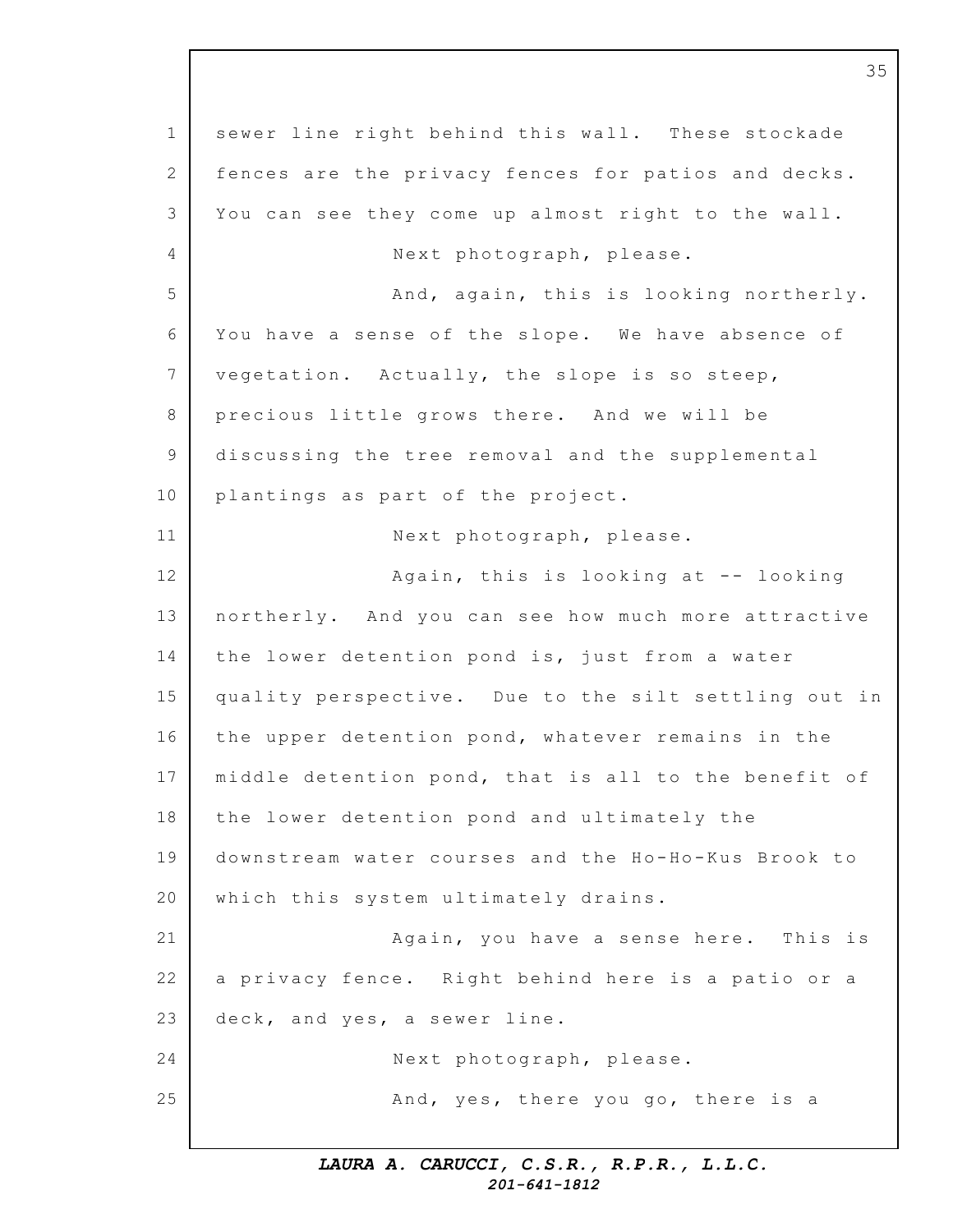1 2 3 4 5 6 7 8 9 10 11 12 13 14 15 16 17 18 19 20 21 22 23 24 25 sewer manhole. This is actually right in front of the wall where it terminates. In this case, the sewer line is running underneath the wall. This photograph is four years old, but you can see the condition of that landscape tie. Next photograph, please. This is the outlet control structure, which is basically a  $2$ -foot-wide weir. This is the upstream end of the outlet control structure for the lower detention pond. Next photograph, please. And that is the outlet end of the detention basin. You can see typically this will flow out under -- only under major a rainfall event. And, yes, 2018 was our wettest year on record. So it was probably a more contiguous flow during 2018, early 2019. But on a typical day there is no outflow from these detention ponds. And I believe there's one last photograph. That is again a view of the outlet control structure. This is the berm. You can see the absence of vegetation. Dylan, if you could  $--$  if we could go

36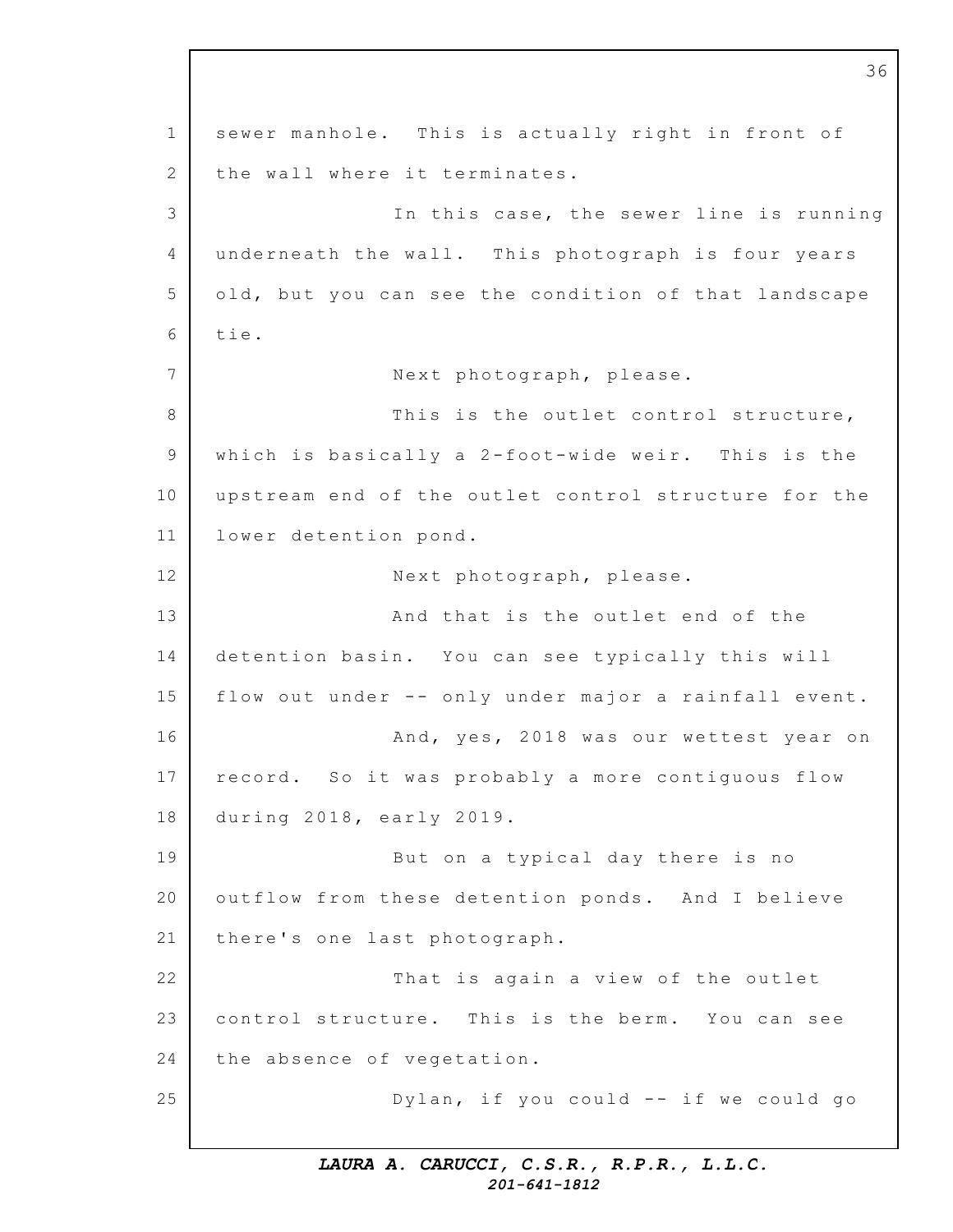1 2 3 4 5 6 7 8 9 10 11 12 13 14 15 16 17 18 19 20 21 22 23 24 25 37 back to Plan Sheet Number 1, I'll just quickly review, you know, what we've reviewed visually on Plan Sheet Number 1. Okay. So again starting at the lower detention pond, this is the outlet control structure. This is the outlet control structure. Hopper Ridge owns this wooded area below. This is the sawtoothed lower wall I was referring to. Thankfully there is no wall with this upper unit. Then we have Durar Avenue, the cross culvert. We have the middle detention pond where we have the wall. That is that angled corner I was discussing. Directly across is the pool and the clubhouse with  $--$  I'm tracing the wall that is being held up. This wall is a 130 feet long. This is the primary wall. That is 350 feet long. We have the upper detention pond with a storm sewer discharge from the Village storm sewer system, which runs from Cedar Avenue to -- the storm sewer runs from Cedar Avenue. There is a silt chamber here to collect the silt. And then it runs to this discharge point, which was in the photograph. We have the benefit of an access road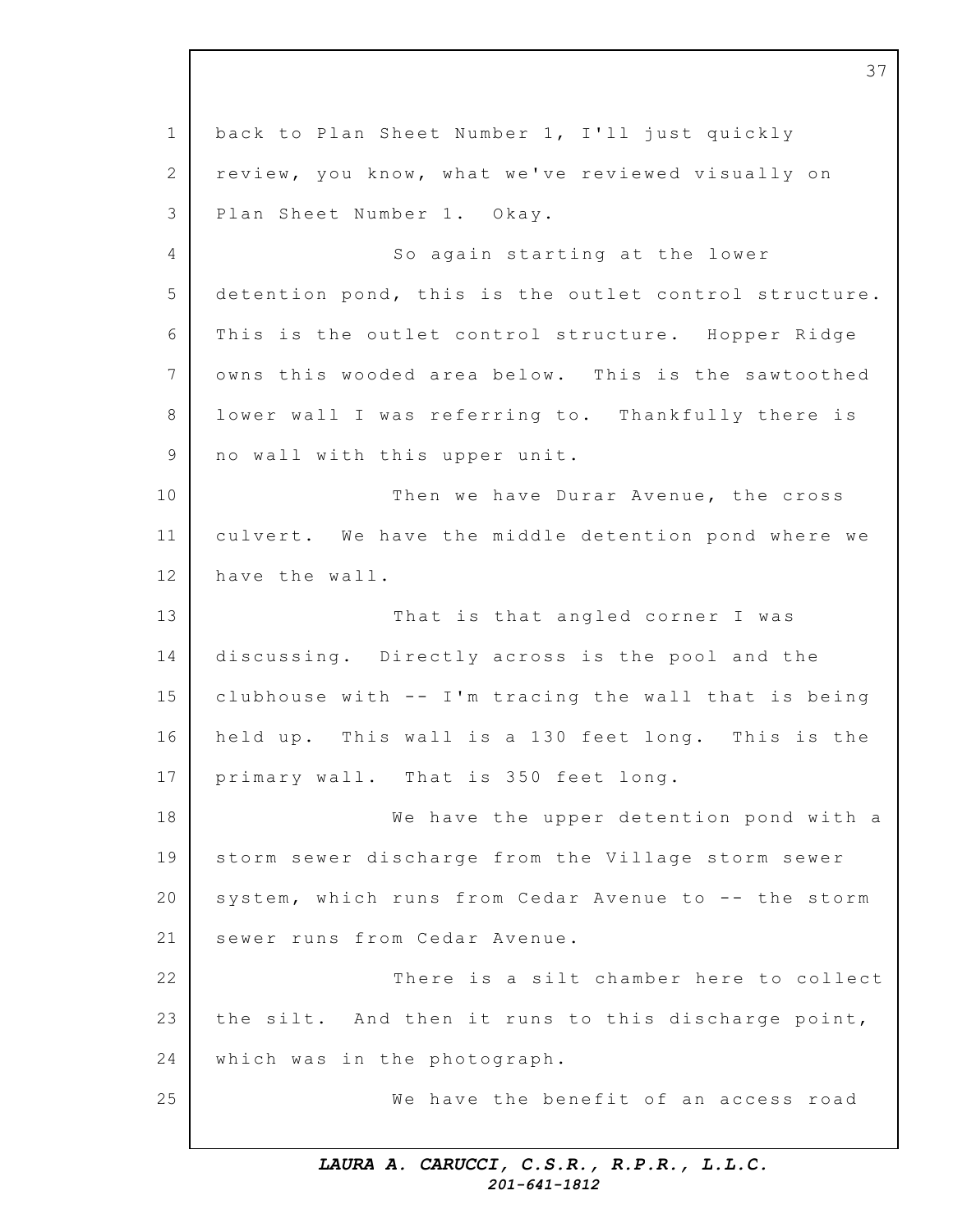1 2 3 4 5 6 7 8 9 10 11 12 13 14 15 16 17 18 19 20 21 22 23 24 25 here, which I'm tracing. That access road, there is a curb cut, a concrete apron, that leads to an access road which also doubles as emergency access, and yes, a major 16- -- 15-inch concrete sewer line, which is a trunk line for the Village, runs through an easement. This was the former Hopper Avenue that was vacated as part of the overall project. The private Hopper Ridge storm sewer system ultimately connects to this 15-inch ACP pipe. So, Dylan, if you could bring up Plan Sheet 2. And Plan Sheets 2, 3 and 4 focus on portions of the site. This is again Plan Sheet 2. And again, we have our access roadway. And in burnt orange is the proposed wall. And access to the project will be via Durar Avenue certainly, and the access roadway leading out to Cedar Avenue. And we are clearly -and I'll be detailing soil movement -- soil movement quantities. We have a major soil movement application filed. But we identify stockpile areas, whether it's for dredging. The walls are backfilled with crushed stone.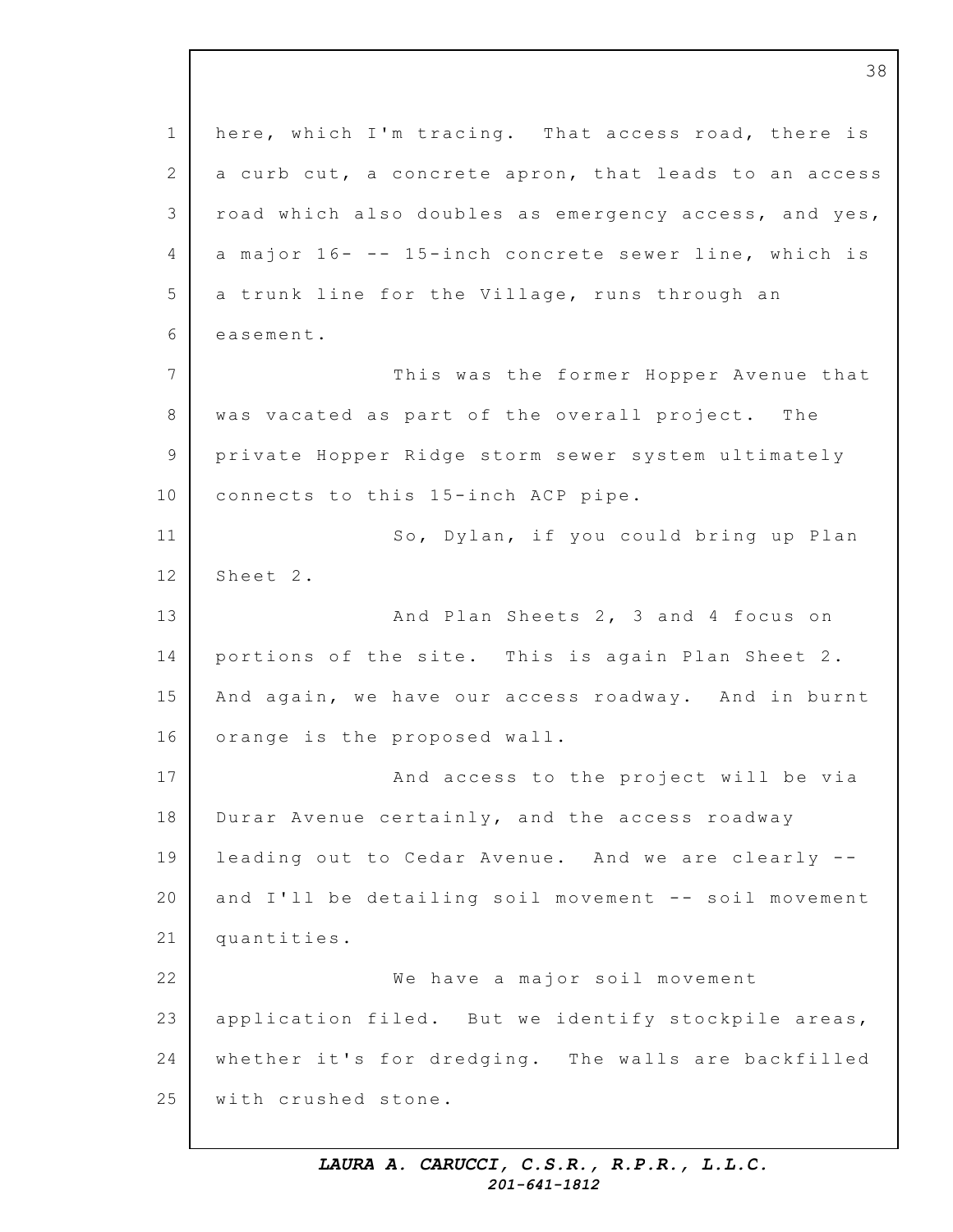1 2 3 4 5 6 7 8 9 10 11 12 13 14 15 16 17 18 19 20 21 22 23 24 25 39 Now, I'll provide a summary of quantity. But, for example, the replacement wall is 6,200 square feet. That is 160 pallets of concrete block, which vary from 69 to 77 pounds per block. We need a place to put those 160 pallets over a period of time. One question we anticipate is certainly the period of construction. This is a 3-month project with good weather conditions. And we will need stockpile areas to supply the project. Dylan, if you could pan out to the overall project, I will identify stockpile areas. One stockpile, stockyard, stockpiling area I'm tracing, it is the south  $-$ - excuse me  $-$ northeast corner of the site at the end of the access road. There is a wooded area for pachysandra ground cover. We identify a stockpile, stockyard area with a limit of disturbance with erosion control measures. And it's about 2,700 square feet. And the second stockpile area is immediately adjacent, right at the end of the access roadway of the northern or the upper detention pond. This is  $-$  if you could pan out. This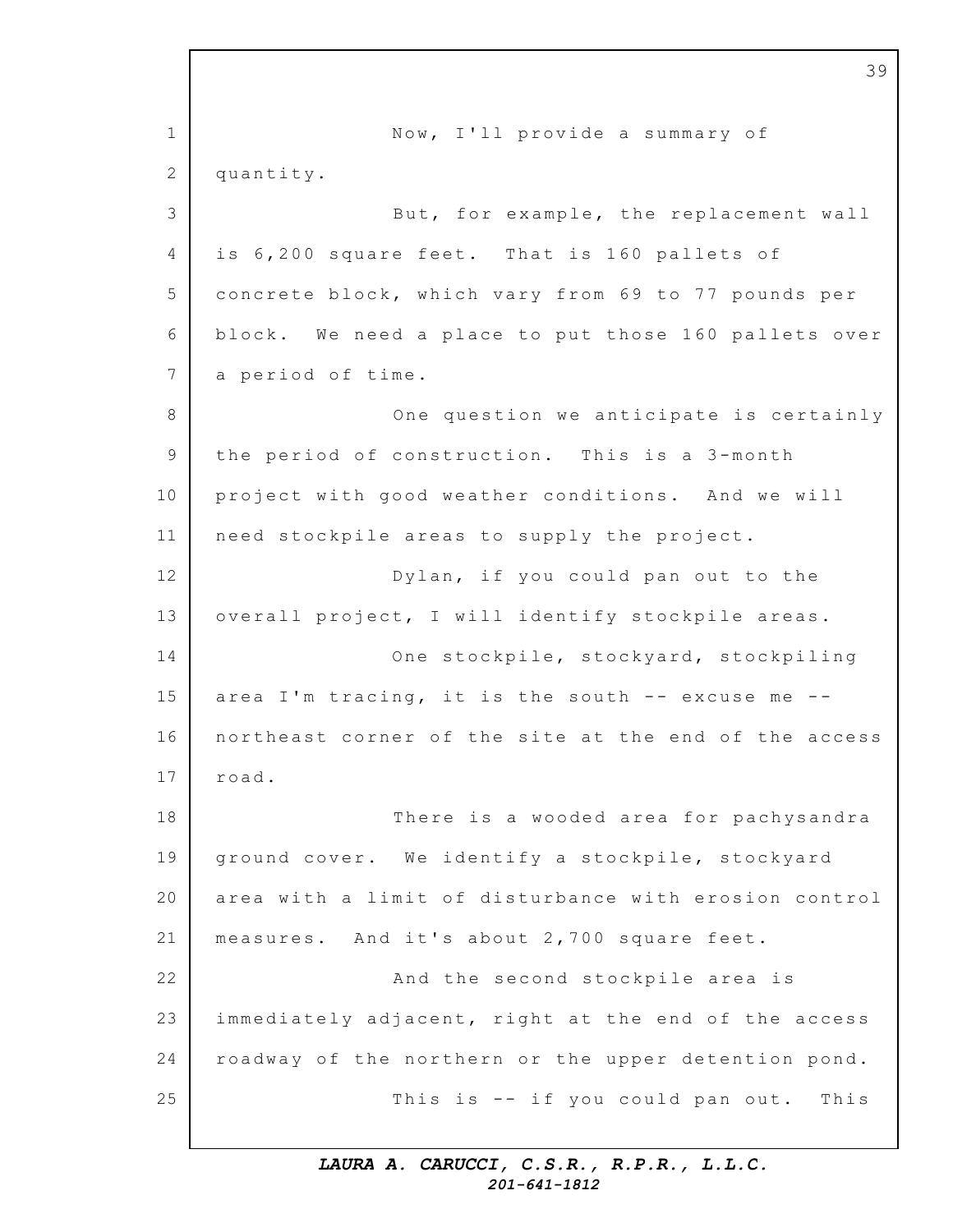1 2 3 4 5 6 7 8 9 10 11 12 13 14 15 16 17 18 19 20 21 22 23 24 25 is a cross-section detail of the proposed Keystone wall. And I'm pointing to it now. Dylan, if you could zero in on that? And I think everybody is familiar with the modular segmental concrete block walls. There's different manufacturers: Keystone, Allan Block, and others. This is technology which really became available in the mid-80s. I'll tell you, it was unfortunate that landscape ties were utilized for these walls. Nobody has built major retaining walls with landscape ties since the late '80s, early '90s, due to the advent of the modular block walls. They are significantly superior. Keystone was probably the best known. It's one of the many manufacturers. And the reason we have specified them is that they were only pin system. They patented the pins. The other block manufacturers rely on grooves and other methods to interlock. The pins are still the best. And probably people are very familiar with what I call the "original Keystone," which is a waffle weave. We see them everywhere. And they have responded to the marketplace, and there's many aesthetic options available now: Beveled edges,

40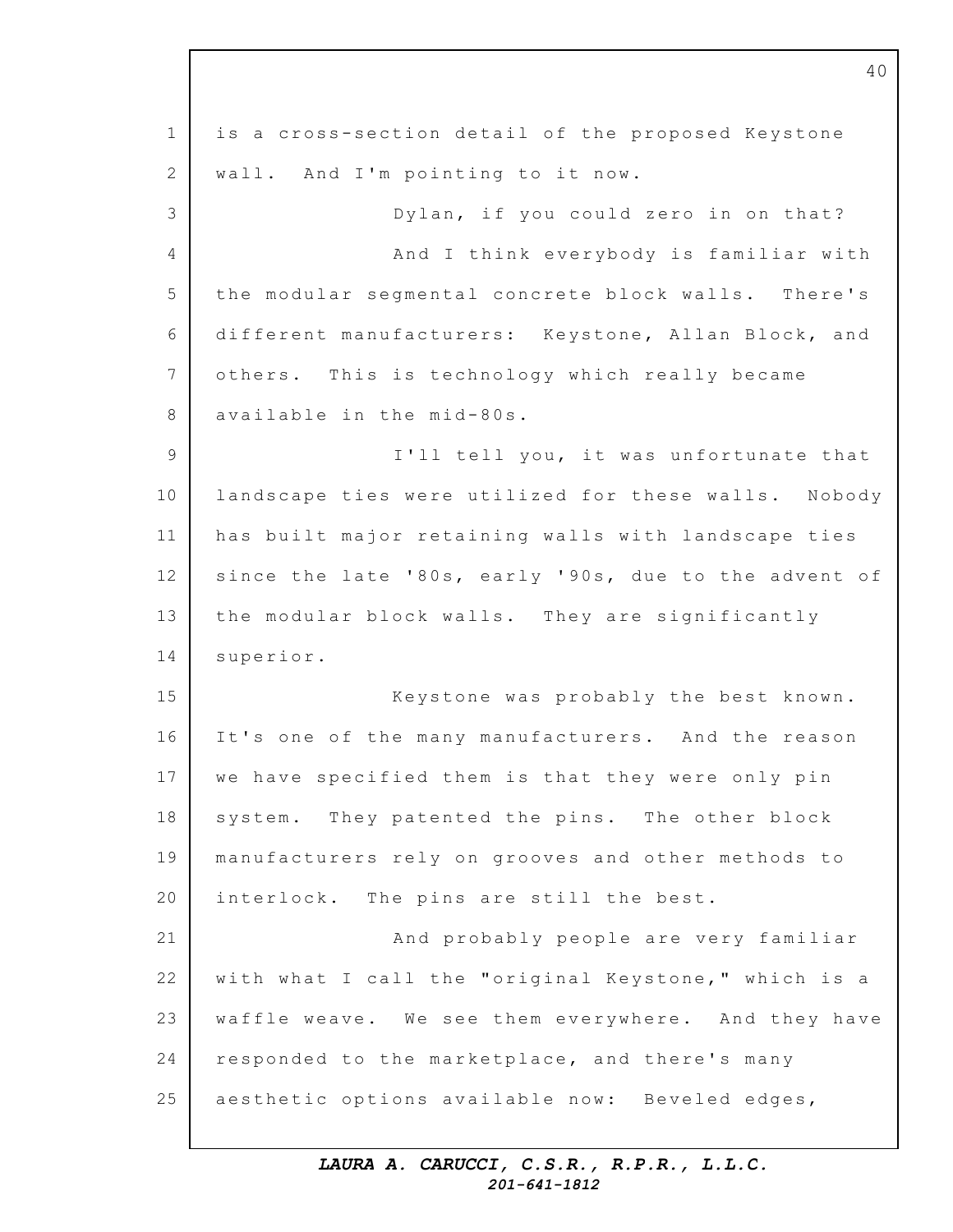1 2 3 4 5 6 7 8 9 10 11 12 13 14 15 16 17 18 19 20 21 22 23 24 25 Victorian edges. In this case, we have specified a standard compact block, wood-faced. It has a textured finish to it. And a blended color, meaning it's a swirled color of brown and gray, and very attractive. Ultimately, I think that's an aesthetic decision on the part of the Homeowners Association. I have recommended the tan, which is very popular due to its -- it's very aesthetic. It's a blend of swirled brown and gray and blends in with the landscape. A key element with these walls is the geogrid, which is the geogrid deadman. It really is very similar to the Lincoln log crib wall, but it is significant better. That is really the key element of these retaining wall systems with proper backfill and compaction, particularly due to the location of these walls. Yes, there will be heavy equipment here, excavating equipment, skid steerers, to move the pallets. But ultimately all 6,200 blocks have to be picked up, put in position by hand, and secured. And Chris will certainly advise us. It's all about the quality of the fill and the compaction behind the wall.

41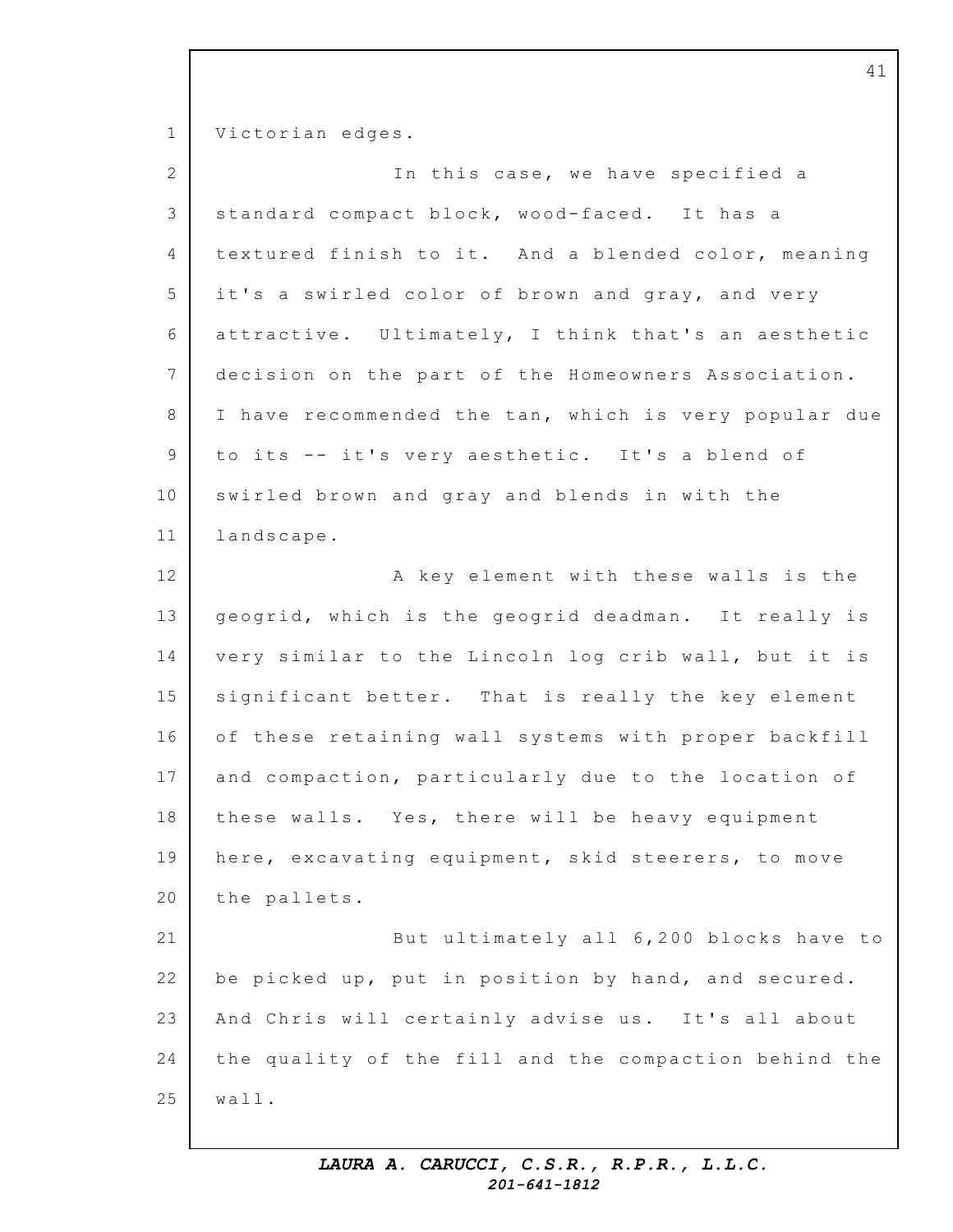1 2 3 4 5 6 7 8 9 10 11 12 13 14 15 16 17 18 19 20 21 22 23 24 25 The current wall has no fall protection whatsoever. We specify a split-rail fence atop the wall for fall protection, which is a significant improvement. And there will be a 3-on-1 slope, one vertical, 3 horizontal, or basically a  $30$ -degree slope from the new -- from the wall repair, the new wall, to the existing wall, and 12 foot in front of the existing wall system. Dylan, if you can go to Plan Sheet Number 3, which is similar to Plan Sheet Number 2, but we zero in on the construction site even more. IT MODERATOR: Okay. MR. LATINCSICS: Okay, thank you. I'm now tracing -- this is the -- I'm tracing the wall repair. And this wall, this middle wall, is 276 feet long. And you can see it has curves, which are one aesthetic. Two, these wall systems work really well with curves, and they're also structurally more stable with curves. Right-angled curves, right angles, acute angles are always a problem and a challenge. And, yes, these walls -- I should have mentioned it. I'm sure we have a detail on this plan. The walls have a batter. One inch for every 8 inches of vertical rise, the wall has a back

> *LAURA A. CARUCCI, C.S.R., R.P.R., L.L.C. 201-641-1812*

42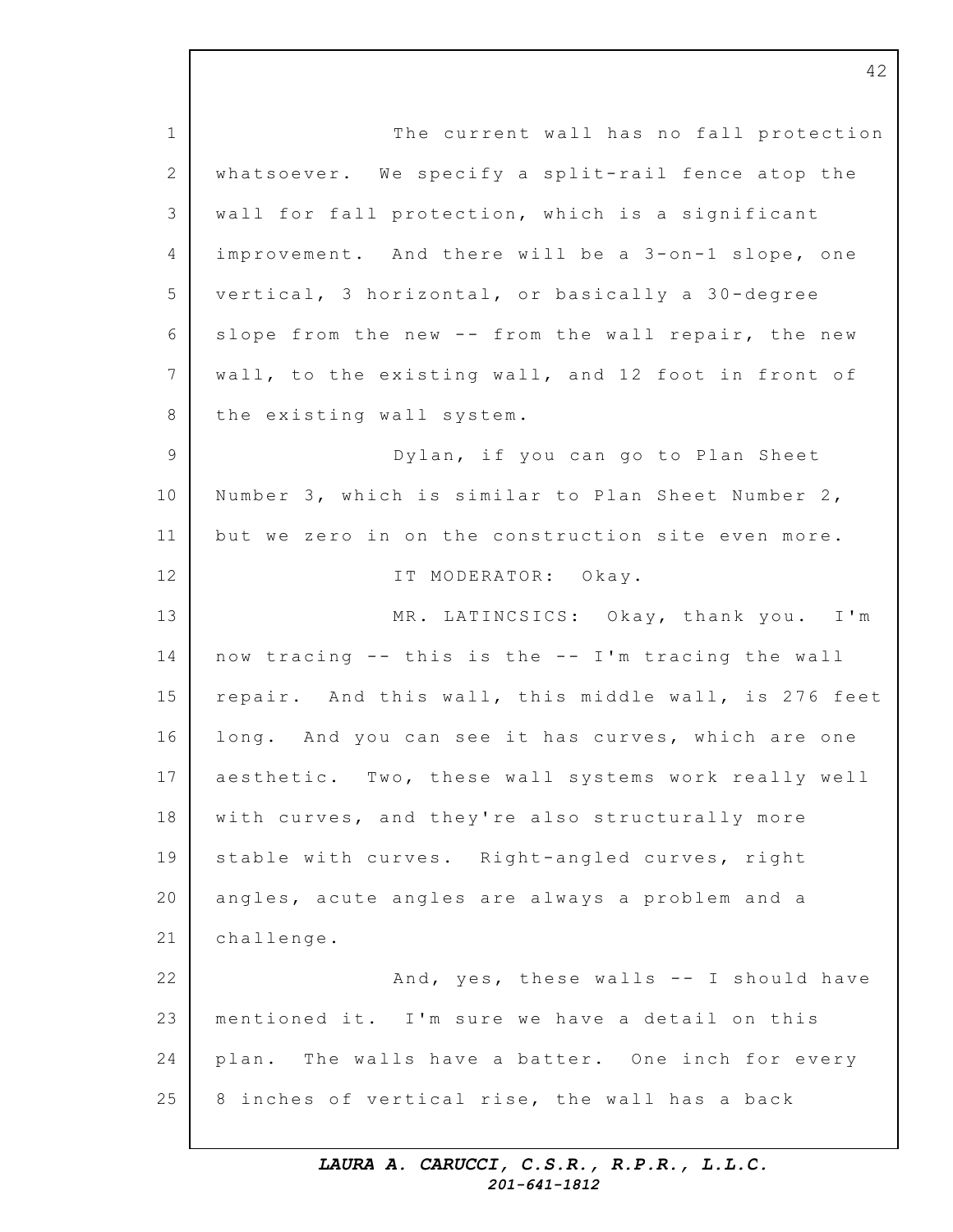1 2 3 4 5 6 7 8 9 10 11 12 13 14 15 16 17 18 19 20 21 22 23 24 25 batter, which again adds to the aesthetic of the wall, particularly with the blended block. A vertical wall always appears as if it's leaning forward no matter. Really it's an optical illusion. These walls have an inherent batter built into the wall system. So the middle wall is 276 feet long. The upper wall is 174 feet long. The next plan sheet will show the lower wall. But let me just while we're -- okay. The maximum height of the -- this wall has a maximum height of 10 feet to the immediate rear of these -of 43 to 49 Kira Lane. In this location, we are asking for a variance from your wall height ordinance. Let me take a step back. We are asking for  $--$  I believe this is ultimately classified as amended soil movement -excuse me -- an amended site plan. We are amending the original 1983 site plan approval; we're modifying it. And yes, we have a major soil movement application associated with this amended site plan application. And I'll get into soil movement quantities. But to be clear, the current wall is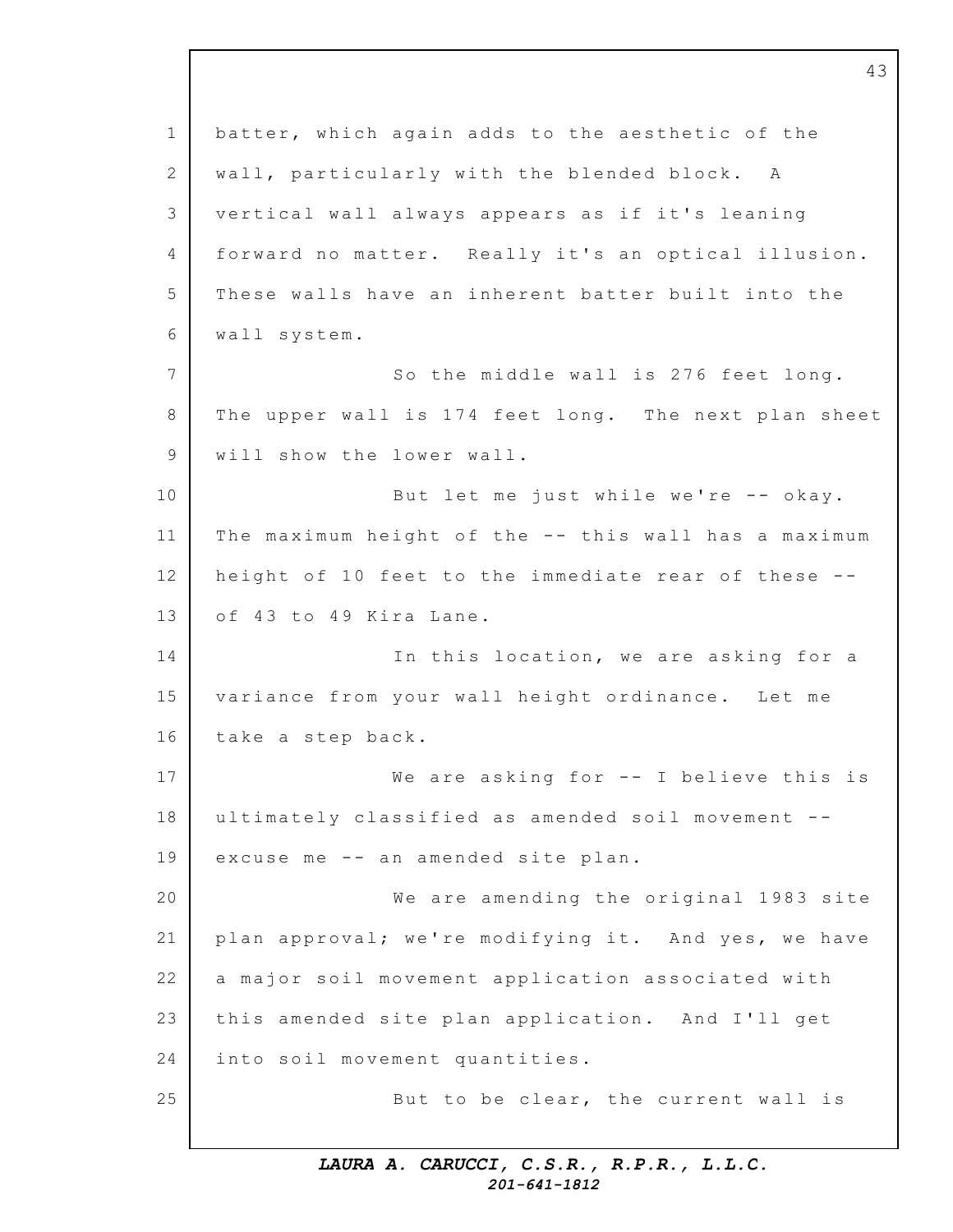1 2 3 4 5 6 7 8 9 10 11 12 13 14 15 16 17 18 19 20 21 22 23 24 25 44 12.6 feet tall at its highest in this area. Again, this is our pinch point here, the most  $-$ - or the gorilla. It's the largest, the Strait of Gibraltar. We have the higher wall, the most difficult access with a sewer manhole here and a deck right behind the wall. This is where our most significant challenge is. The proposed wall -- again this wall goes from the zero height at the end. It transitions up to 12.3 feet here, approximately 10 feet here, and then transitions down to zero here. BY MR. RUTHERFORD: Q. Mr. Latincsics, we're not seeing your arrow, I don't think. I'm not seeing it anyway. A. Okay. I have my arrow pointed at the southern -- Q. Okay, I see it now. Thank you. Okay, there we are. I see it now. Thank you. Go back and say that again, please. I don't want to make you repeat but  $-$ -IT MODERATOR: That's my arrow that I'm pointing. It's not his. MR. RUTHERFORD: I'm sorry, okay.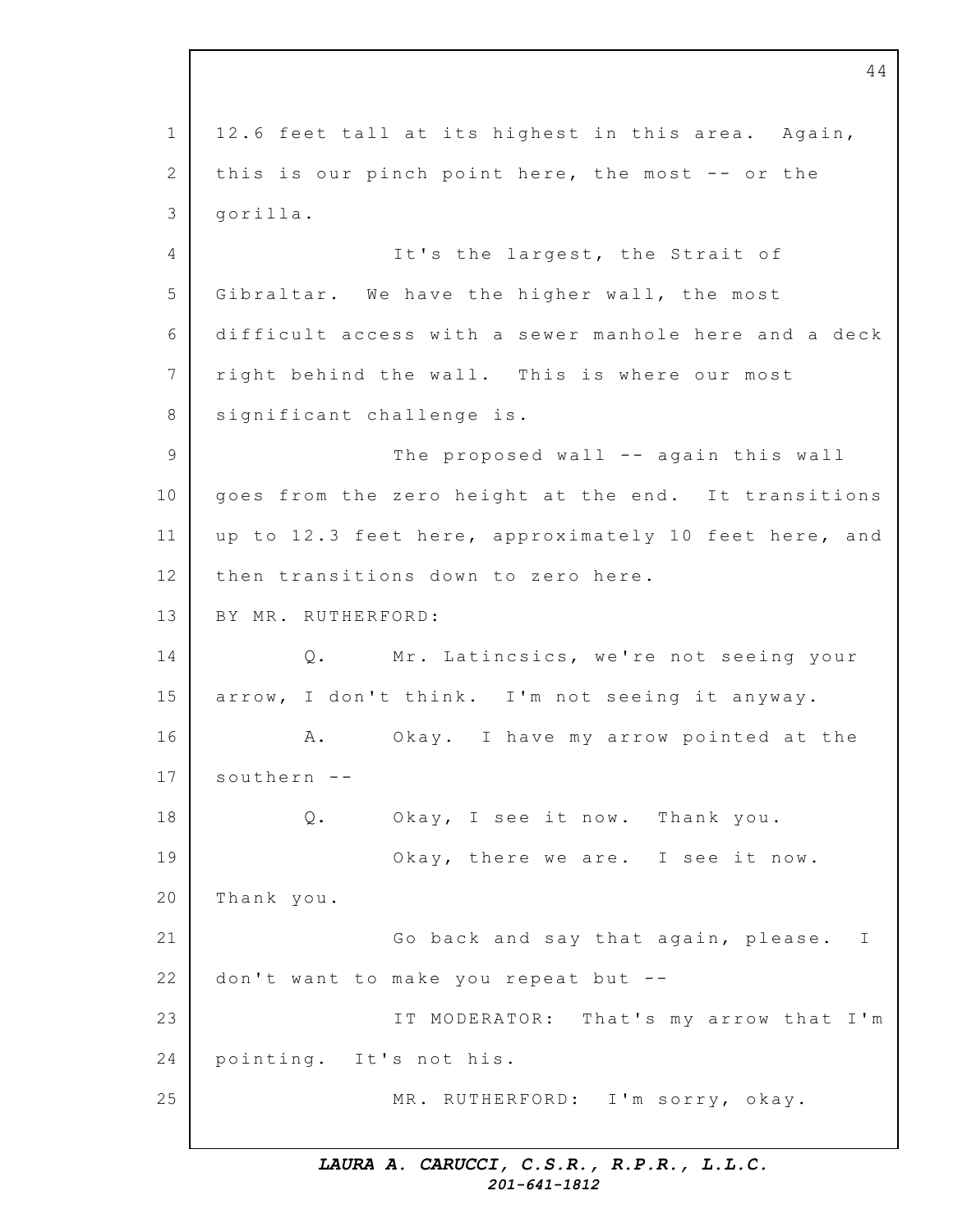1 2 3 4 5 6 7 8 9 10 11 12 13 14 15 16 17 18 19 20 21 22 23 24 25 MR. LATINCSICS: Okay. My arrow is at the south end of the middle detention basin wall. At this point the wall is medium grade, zero height. If you remember those photographs that we saw, the wall climbs in height. In this area here, the wall currently is  $12.6$  feet tall. We are proposing a  $12.3$ -foot-high wall here. I'm asking for a foot variance to  $-$ there's always field conditions and field modifications. The wall is approximately 10-feet tall here, and then transitions down back to zero where we meet grade in front of the clubhouse. If I go to the north wall, which is 174 feet long. And, interestingly, the upper wall on and the lower wall are the same exact length, both 174 feet. It surprised us so we double-checked it and triple-checked it. This wall is 174 feet, starting at zero, climbing up to 10 feet, and then transitioning to meet back to the concrete retaining wall at the north end of 49 Kira Lane that we're meeting.

45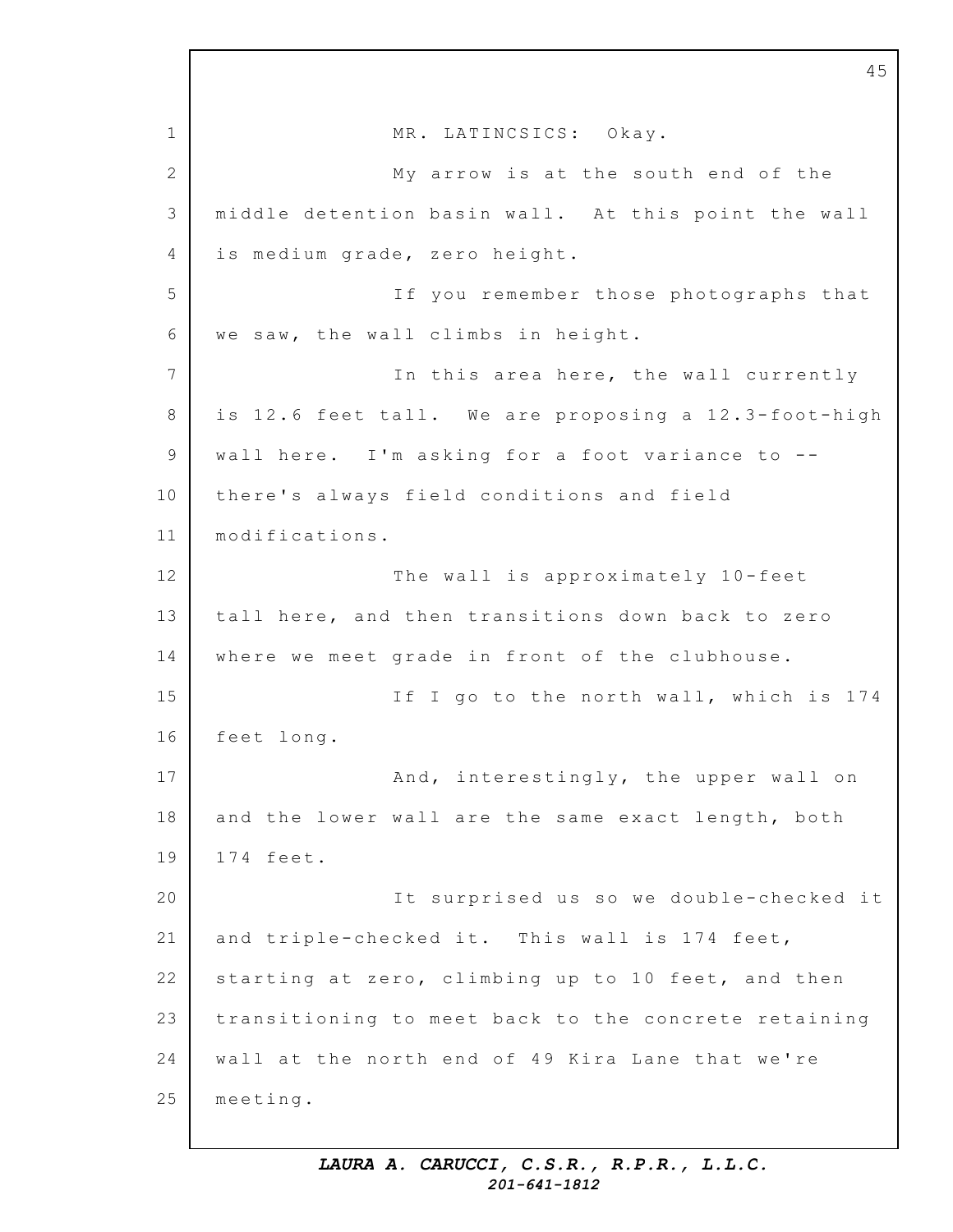1 2 3 4 5 6 7 8 9 10 11 12 13 14 15 16 17 18 19 20 21 22 23 24 25 But we have wall heights identified here. Now, an element of this is, yes, we are going to replace this culvert, and we are curving these walls. And if you remember from the prior, there's pretty much that very narrow -- this is all backfilled with crushed stone. We are backfilling this area and landscaping this area. And, yes, ultimately this gray shaded area is portions of the existing detention pond that we are filling in to accommodate this wall construction. There is an obligation to compensate for this area by expanding the pond. That obligation is twofold. DEP has a general policy that you do not fill state open waters. And even though that these are manmade detention ponds, they are classified as state open waters. And while they're very robustly designed, they provide detention capacity. And that detention capacity is directly related to the surface area of the detention ponds. So there's an obligation to whatever we're filling in expand an equivalent area.

46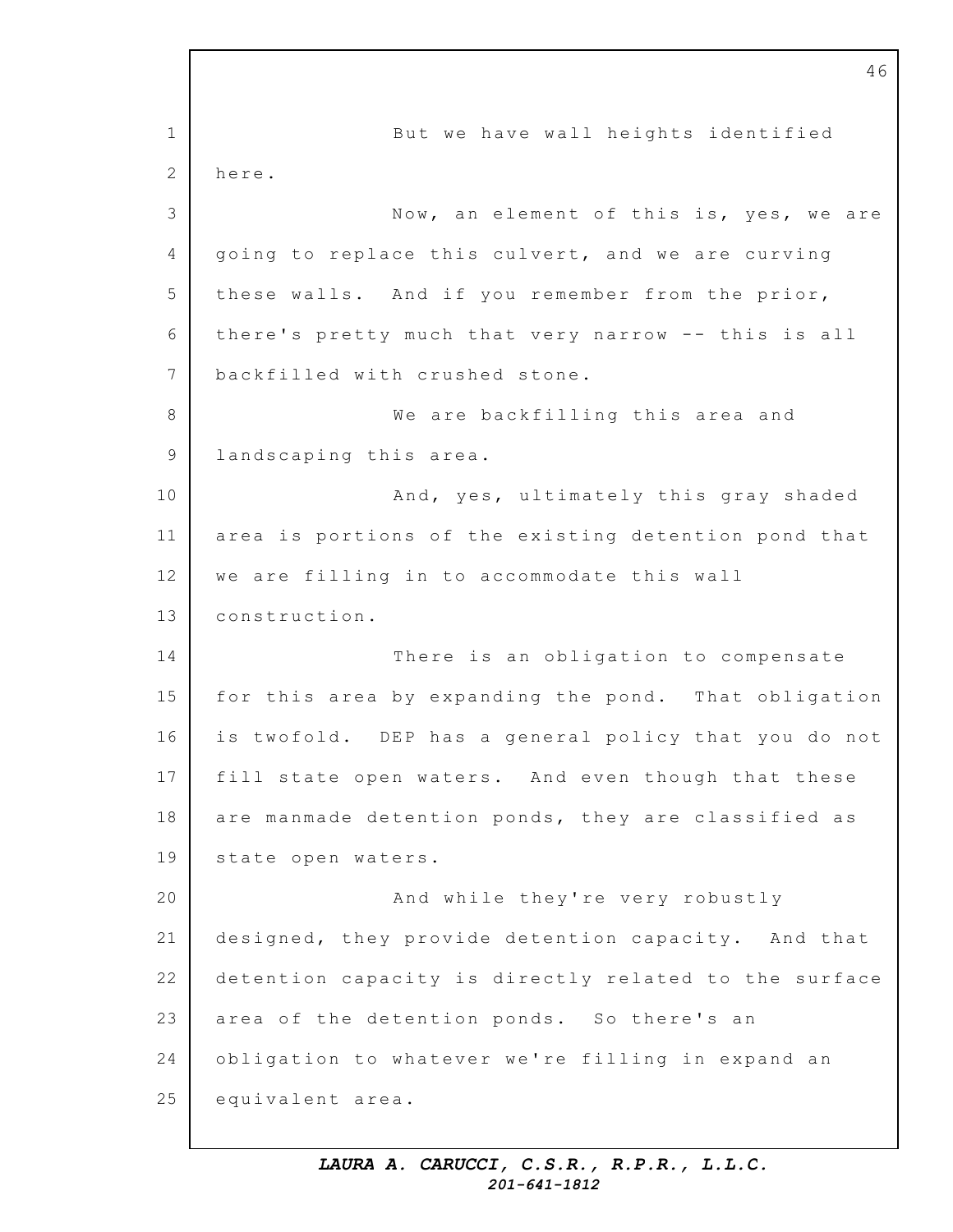1 2 3 4 5 6 7 8 9 10 11 12 13 14 15 16 17 18 19 20 21 22 23 24 25 And that is the deep blue shaded area where we are expanding primarily  $--$  proposing to expand the upper detention pond. And there's a number of benefits to that. Certainly the upper detention pond is the most effective in terms of stormwater detention and collecting the silt and the debris that comes down the municipal system to the benefit of the lower -- the middle and lower detention pond and downstream water courses. And, yes, the topography is most favorable and the access is most favorable to expand the upper detention pond. For example, if you're familiar with the site, could we expand the upper detention pond here? But then this is a fairly steeped --I'm pointing with my cursor to the lower portion of the middle detention pond. One could legitimately ask, well, why can't we expand the pond here? The answer is, we have this steep slope here, and also now we are building retaining walls to hold up that steep slope, and we have more than enough retaining walls to build. If we can go to Plan Sheet Number 4,

47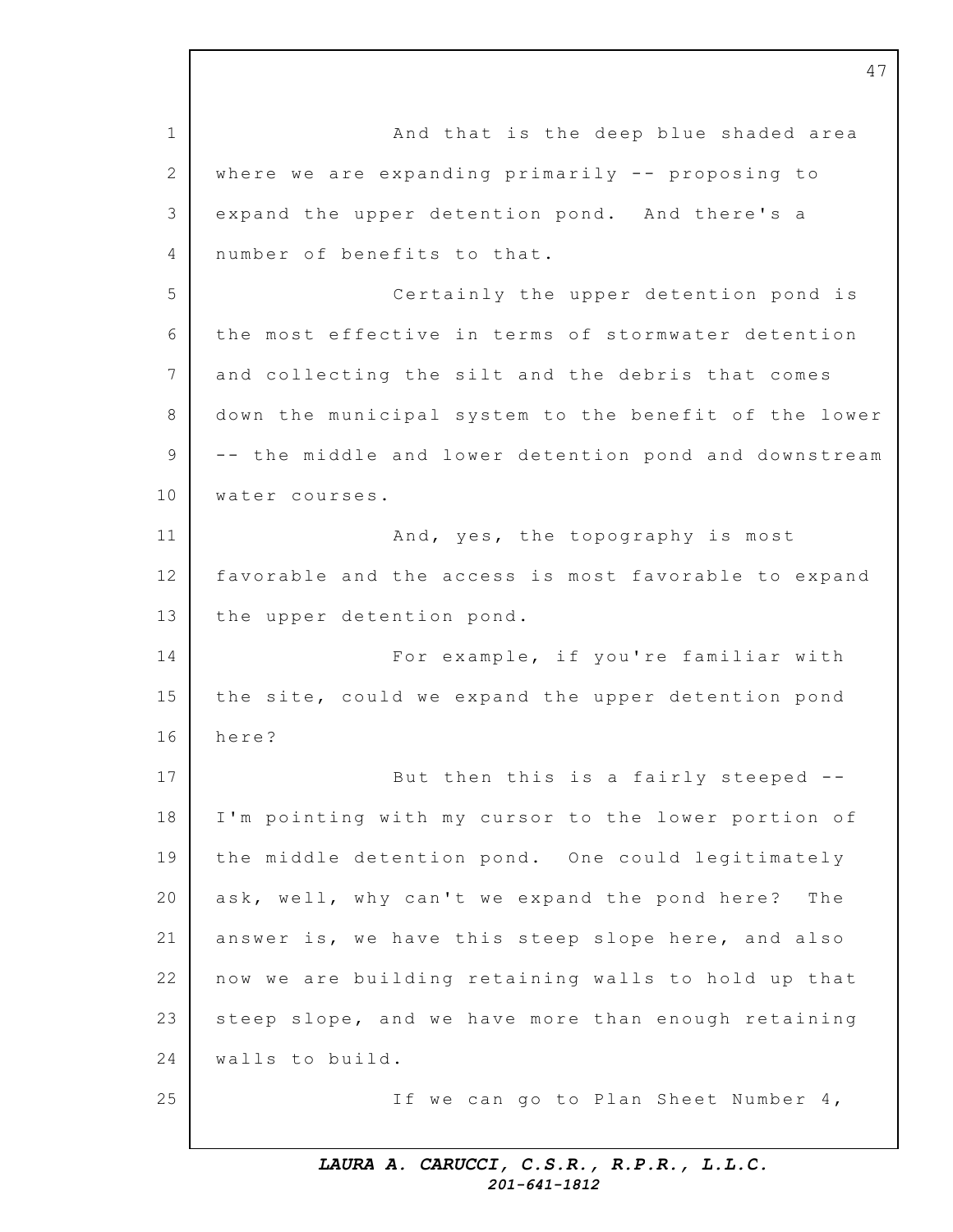1 2 3 4 5 6 7 8 9 10 11 12 13 14 15 16 17 18 19 20 21 22 23 24 25 that we will focus on the lower wall. And I note that it's  $9:30$ . How much more time do we have? Okay. I have my cursor pointed at the outlet control structure. Can everybody see that? I'm wiggling m y cursor. And I'm tracing the proposed location of the Keystone wall. And again, we have our construction detail and cross-section here. And this wall has its own challenges in that this is a very steep slope to work on. We are indicating a circular access around the townhouse units. And this has been discussed with the Homeowners Association, which is a decision they have to make. And, basically it's really a time factor. You can understand, you're transporting in crushed stone, concrete block. And yes, there will be a skid steerer. Because once we -- once this base course is placed and we're up three or three courses, the actual wall construction becomes the haul road. We are constructing a level plain here. So the actual  $--$  which a 12-foot separation is important. And it is -- from the

48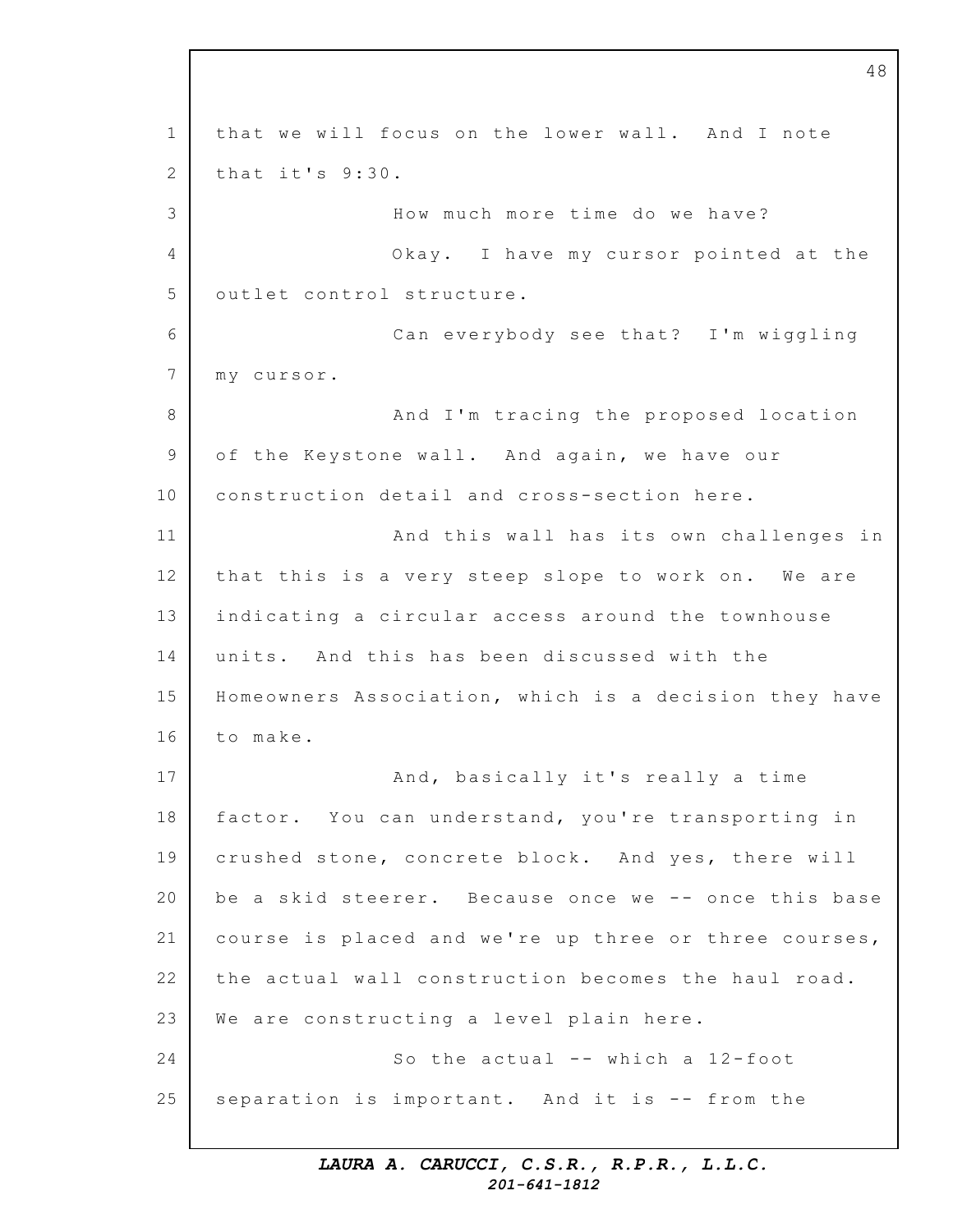1 2 3 4 5 6 7 8 9 10 11 12 13 14 15 16 17 18 19 20 21 22 23 24 25 49 corner of the sawtoothed wall to the back of the wall is 12 feet. And what gets interesting here is that we have to take into consideration the batter of the wall. That becomes significant as the walls get taller. Dylan, if you can pan into the wall? Let me point some things out here. Everybody can see m y cursor? IT MODERATOR: No. Just tell me where to point. MR. LATINCSICS: Okay. I'm pointing at the outer orange line, okay. IT MODERATOR: Okay. MR. LATINCSICS: Do I have the ability to point my cursor? Can people see my cursor? IT MODERATOR: No, because you're not sharing; I'm sharing. MR. LATINCSICS: How about now? Okay. All right. Do you see this outer drop? Drop your cursor down, down to the outer orange line in front -- okay, that's limit of disturbance. Go one orange line in.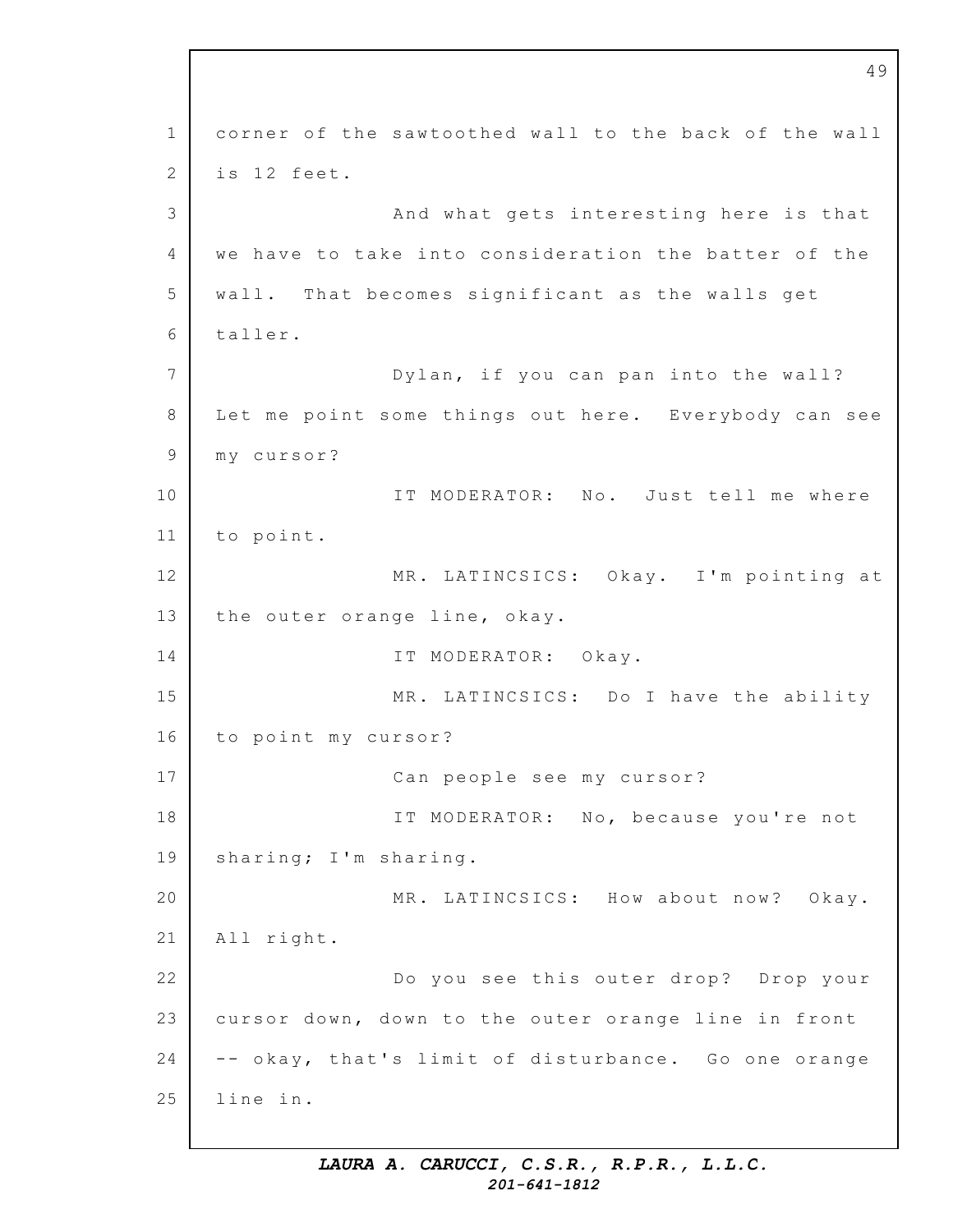1 2 3  $\Delta$ 5 6 7 8 9 10 11 12 13 14 15 16 17 18 19 20 21 22 23 24 25 That's the toe of the wall. That's the base of the wall. But we have to take the batter of the wall or the variable height of the wall into consideration. So the bold line is where the top of the wall lines up when we take the batter of the wall into consideration, which is 12-foot in front of the sawtoothed existing wall on that steep slope. So this is some challenging construction here. And not to  $--$  it's not really a planning board consideration, but let me just point out for the record. In this project, what we've done is we've reached out to the manufacturer directly, Keystone. Their corporate offices are in Minnesota. These blocks are actually franchised out on a state level. You pay for the mold and you become an official Keystone distributor. So we have the benefit of working with the home office. And we asked them for a list of their A list contractors. If the manufacturer was recommending a contractor and they don't want to have any problems, who would they recommend? And they provided us a list of four to

50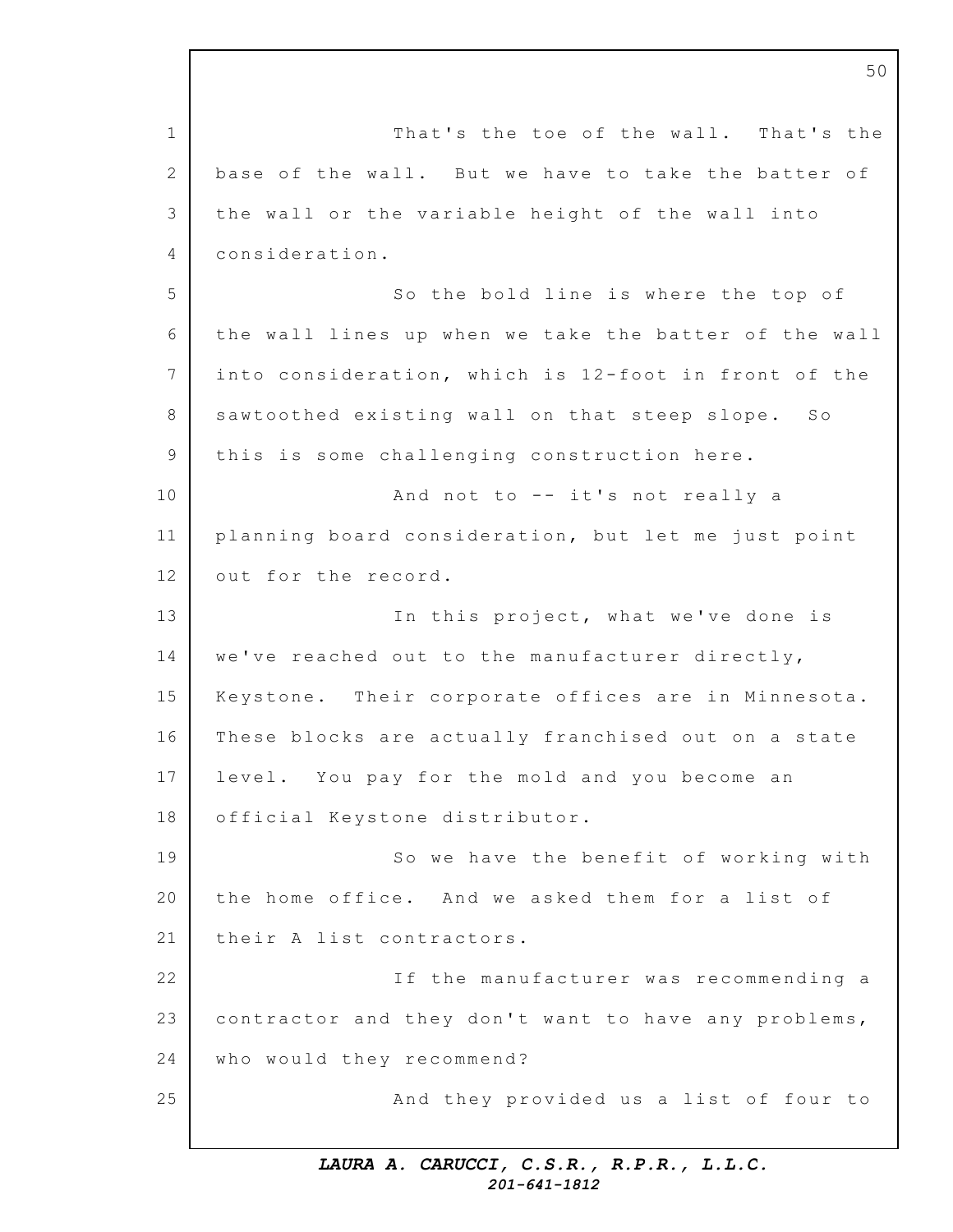| $\mathbf 1$    | five contractors who specialize in such construction. |
|----------------|-------------------------------------------------------|
| 2              | And we have already distributed these plans. Because  |
| 3              | a wise engineer listens to contractors and we share   |
| $\overline{4}$ | the experience and we incorporate their comments and  |
| 5              | design into this application. So there is a lot       |
| $6\,$          | going on here.                                        |
| $\overline{7}$ | One of the things of this is, if we                   |
| 8              | have a circular access around this wall, it cuts the  |
| $\mathcal{G}$  | time in half.                                         |
| 10             | If you're transporting materials in and               |
| 11             | out, you don't have to back up. We're going to limit  |
| 12             | the back-up beepers on the skid steers and the        |
| 13             | equipment. And the project will move more smoothly    |
| 14             | within that three-month window that we have given     |
| 15             | ourselves.                                            |
| 16             | Now, just to $--$ and I note it's $9:35.$             |
| 17             | We have a soil movement application. I'm going to     |
| 18             | throw out some statistics and numbers. We've had a    |
| 19             | visual review. We've looked at the plans. I think     |
| 20             | everybody hopefully has a feel for the site now.      |
| 21             | Just to put some numbers on the record.               |
| 22             | The lower wall is 174 feet long.                      |
| 23             | Maximum height of 8 feet. Your ordinance calls out 4  |
| 24             | feet maximum height. If it's taller than 4 feet, you  |
| 25             | are asked to tier the walls.                          |

51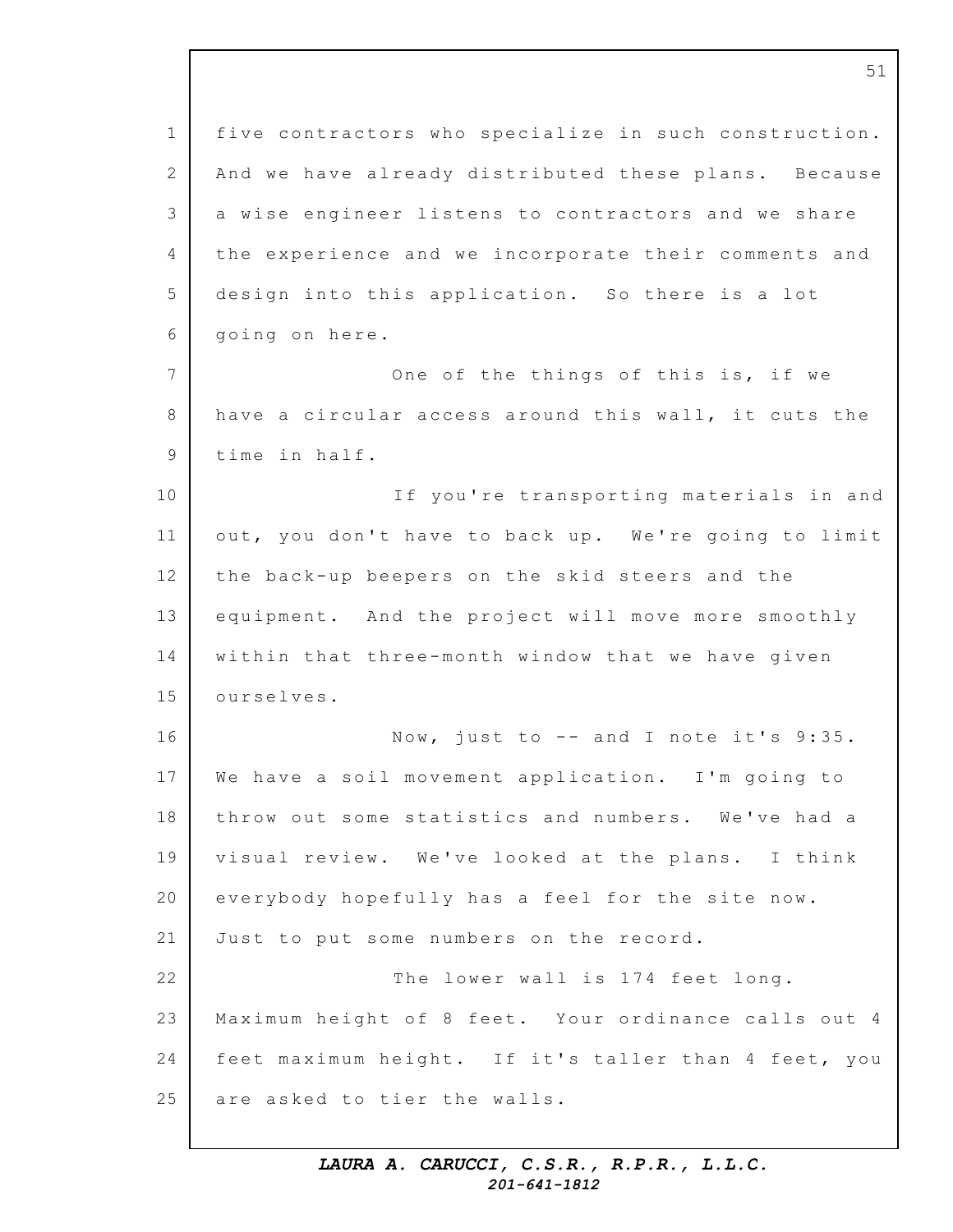1 2 3 4 5 6 7 8 9 10 11 12 13 14 15 16 17 18 19 20 21 22 23 24 25 We are proposing a single wall because it's a better wall system. Tiered walls typically are problematic. But this wall, the lower wall, has a face footage of  $1,700$  square feet. The middle wall is 276 feet long, a maximum height of 12.33 feet, a base footage of  $2,775$  square feet. The upper wall is also 174 feet, maximum height of  $10$  feet, and  $1,403$  square feet. So the total face footage of these walls is  $5,878$  square feet of wall with 416 cap block, which is 160 pallets o f block. In terms of soil movement -- and there's different types of soil movement associated here. The biggest -- these walls are backfilled with crushed stone, three-quarter-inch clean crushed stone, which is an inherent construction element of these walls, as well as the drainage element. And the leveling pad to fill the blocks with core. I have an expression: Crushed stone is the duct tape of site engineering. For our leveling pad, there are 64 cubic yards of crushed stone, 973 cubic yards of crushed stone for drainage behind the walls, another 85 cubic yards of crushed stones to fill the cores of the block wall, so on and so forth.  $1,441$  cubic

> *LAURA A. CARUCCI, C.S.R., R.P.R., L.L.C. 201-641-1812*

52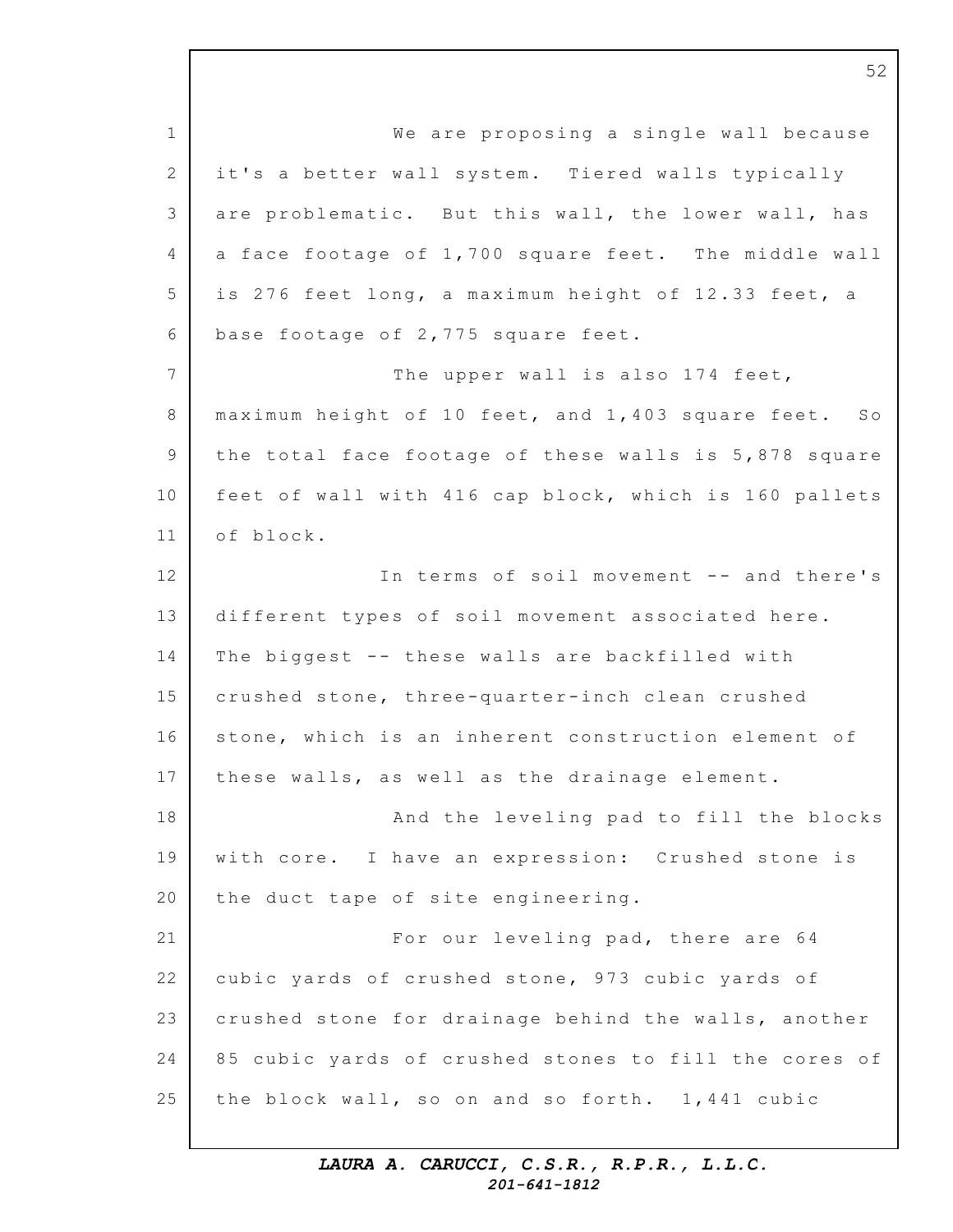1 2 3 4 5 6 7 8 9 10 11 12 13 14 15 16 17 18 19 20 21 22 23 24 25 yards of crushed stone, or approximately 80 truck loads, 18 cubic yards per truck, will be imported over a three-month period. Then there's the select fill soil for the wall repair: 500 cubic yards for the lower wall, about 28 truck loads. The middle wall is 58 cubic yards  $--$  excuse me  $--$  1,035 cubic yards, or 58 truck loads. The upper wall is 458 cubic yards, or 25 truck loads. A total of, round numbers, 2,000 cubic yards or 110 truck loads of soil being imported over a three-month period. Then we have the dredging, which is  $-$ there will be obviously a central dredging at the base of the walls to get down to the solid bearing material. And there will be courses of block below grade. A minimum of three course is the block below grade on the top -- if you look at the detail in the lower right-hand corner of the plan sheet, you can see there is a crushed stone leveling pad, three courses of block minimum, crushed stones behind the wall for drainage, et cetera, et cetera. But then there is a pond dredging and a lot of erosion control measures. The pond will be lower to construct the walls. Mobilization. Stockpile areas.

53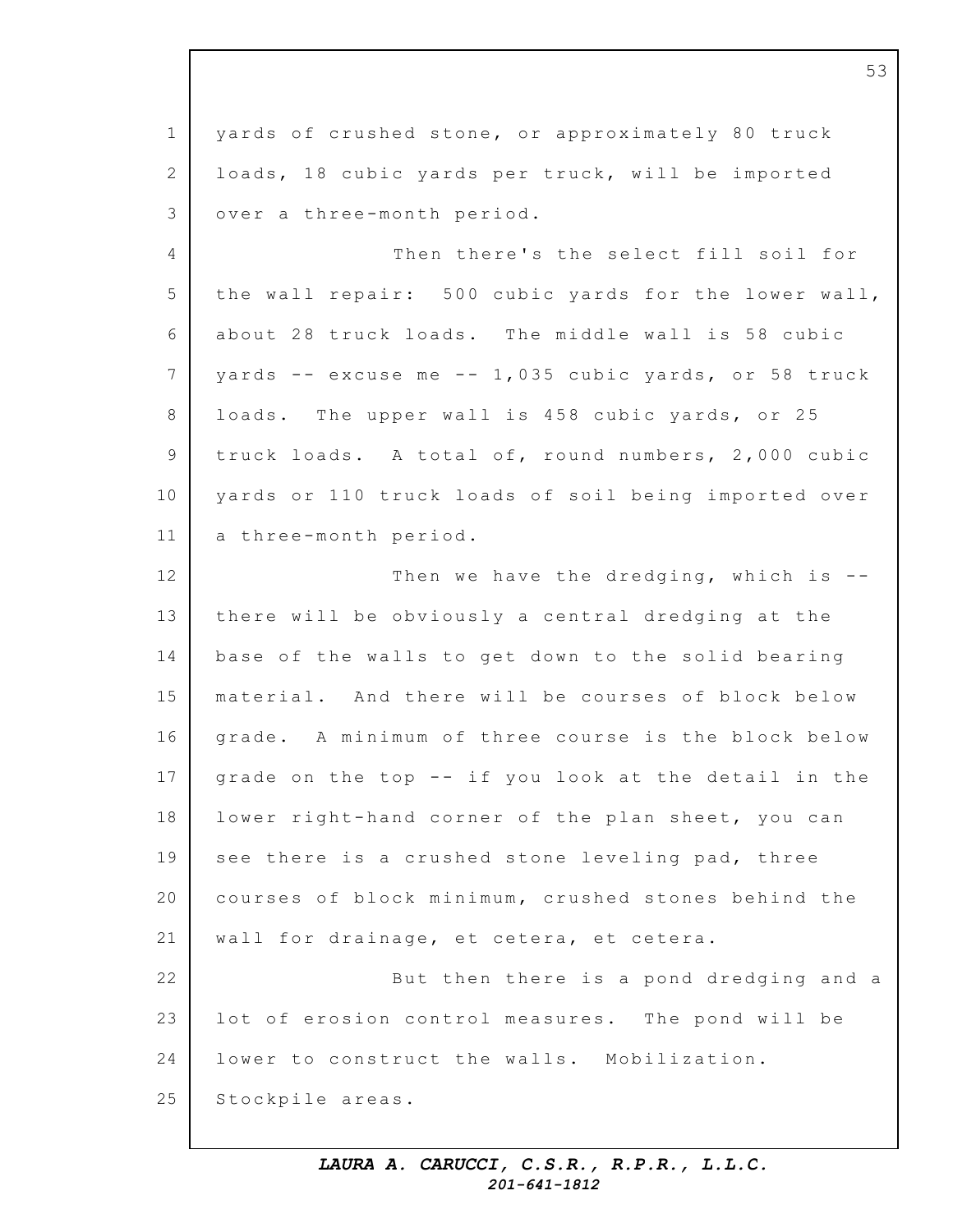1 2 3 4 5 6 7 8 9 10 11 12 13 14 15 16 17 18 19 20 21 22 23 24 25 It would be good planning to dredge these ponds. I can't speak for the Homeowners Association, but I believe ultimately it's going to be a budget and expense decision. But in terms of soil movement, if the upper pond was dredged just 1 foot, that's 163 cubic yards of material. But clearly it's going to be at least 2 feet of dredging, 326 cubic yards of material to be dredged. It would be stockpiled onsite, because that is wet material, and it is very difficult to truck wet soil, for any number of reasons. So it would be stockpiled onsite to allow it to dry out. And I believe the Village has experience in such matters. The middle pond, if 2 feet was dredged, that's another 542 cubic yards. And the lower pond, which is the largest pond, in least need of dredging, is another 1,000 cubic yards of dredging with a  $2$ -foot dredge. That in round numbers is  $1,950$  cubic yards of soil movement, or 108 cubic yards. And that material was to be exported. The crushed stone, the select fill behind the walls, the concrete block, that is all import. The dredging would be export. And, again, these are different steps

54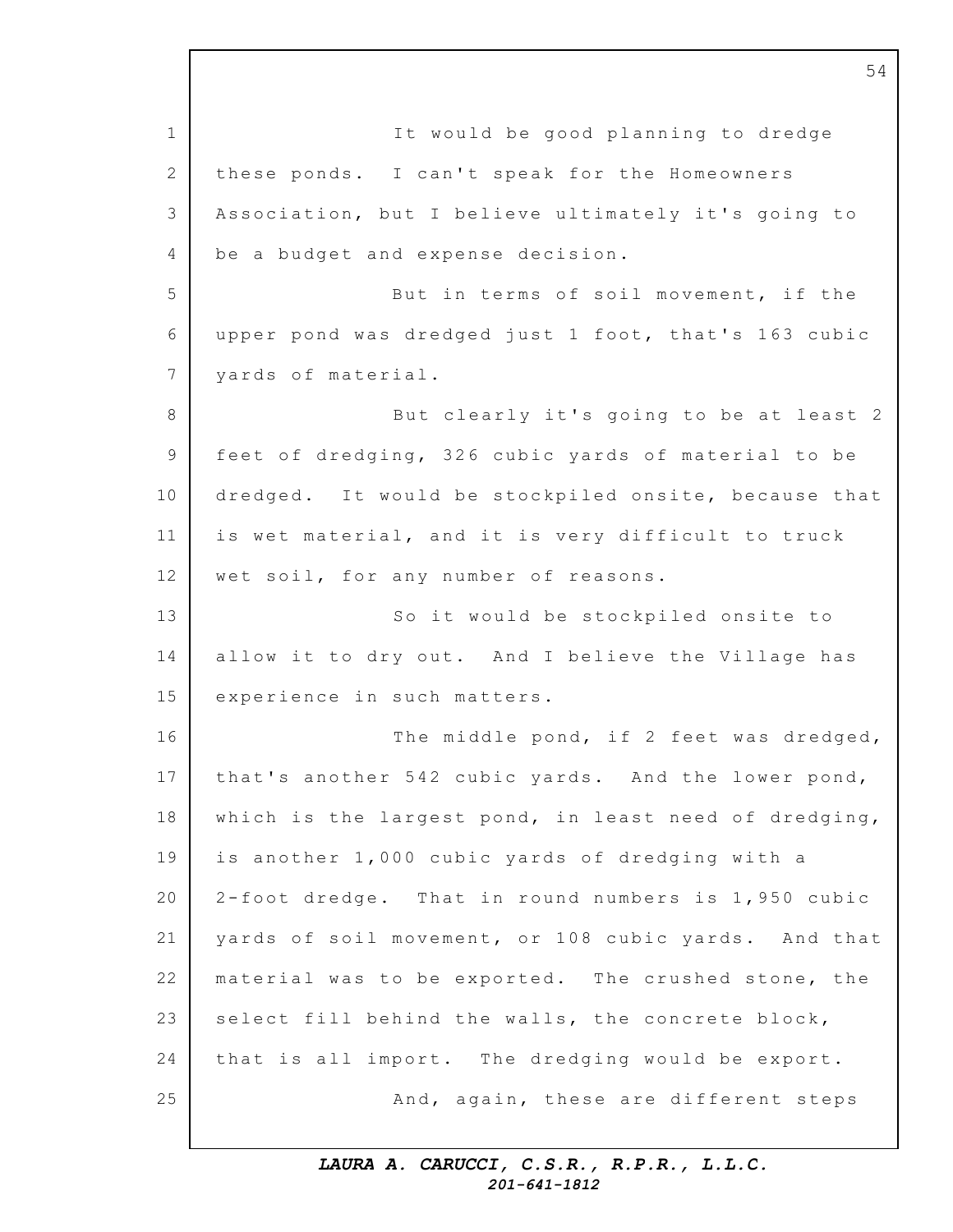1 2 3 4 5 6 7 8 9 10 11 12 13 14 15 16 17 18 19 20 21 22 23 24 25 in the construction sequence over a three-month period. If you total everything up  $-$  and not  $-$  I don't want to alarm people, but let's just put the number on the record. The crushed stone, the concrete block, select fill, the dredging, if you total all of that up,  $5,876$  cubic yards of soil movement, or if you extrapolate that to truck load, 326 truckloads of material. So those are just statistics, which ultimately -- unfortunately for the Homeowners Association, ultimately translates to dollars. I'm sure everybody is wondering total project cost. This is absolutely north of \$450,000.00 worth of construction. And that's without the dredging. Just the wall construction is north of \$450,000.00. And modifications and variations come, it jumps up  $$50,000.00$  to  $$100,000.00$ . When you say, well, what happens if  $I$  -- you know, we did an alternative analysis. And a large degree of that is just the sheer size and length of the walls and of course the access. You know, there is an industry recognized standard per face foot. But when you have to carry the block in, those industry standards go by the wayside.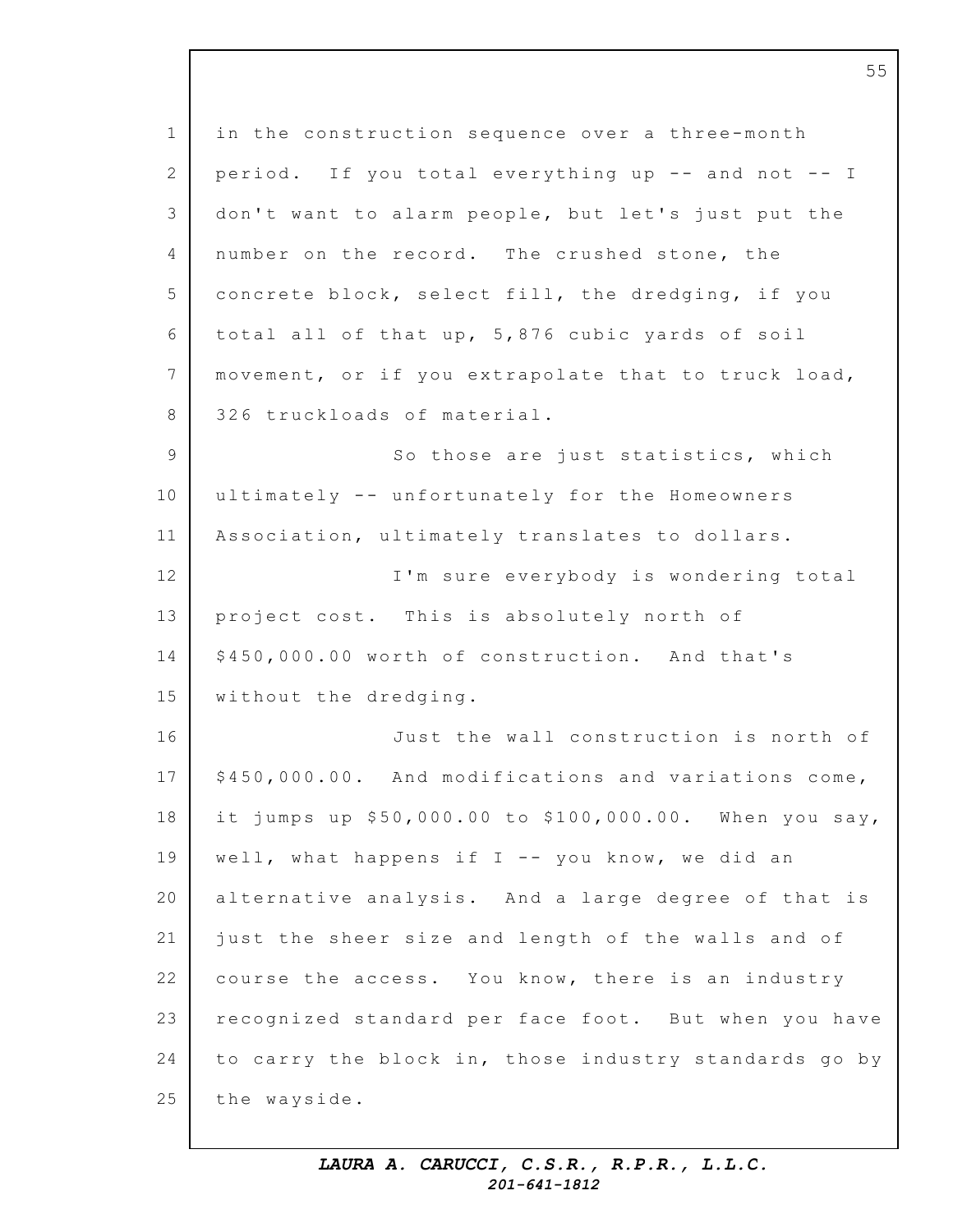1 2 3  $\Delta$ 5 6 7 8 9 10 11 12 13 14 15 16 17 18 19 20 21 22 23 24 25 The plans do detail tree removal. If we go to the lower Plan Sheet 3, to the left of the title block. I think we have Plan Sheet 4 up. Can we go to Plan Sheet 3? IT MODERATOR: Okay. MR. LATINCSICS: Okay. If you just scroll down there's a tree replacement schedule there. Drop down to the lower margin. Okay, move to the right. Lower right-hand corner. Okay. Tree removal: 16 trees, which are indicated by the bold red Xs on the plan sheet, 16 trees are being removed. Twenty-six trees are being proposed. And there's an emphasis on native indigenous riparian zone species, specifically -- I'm looking right at the chart -- October Glories, very popular, very adaptable trees. Actually, there's one Norway spruce that will block the line of sight from neighbors. Black willows, swamp oaks, pin oaks. These are a total of 26 trees. And this is open to, you know, any input from the Village professionals. You can see I like October Glories, maples. I said 20 of them. We can certainly have a greater variation. But there are 16 trees to be removed.

56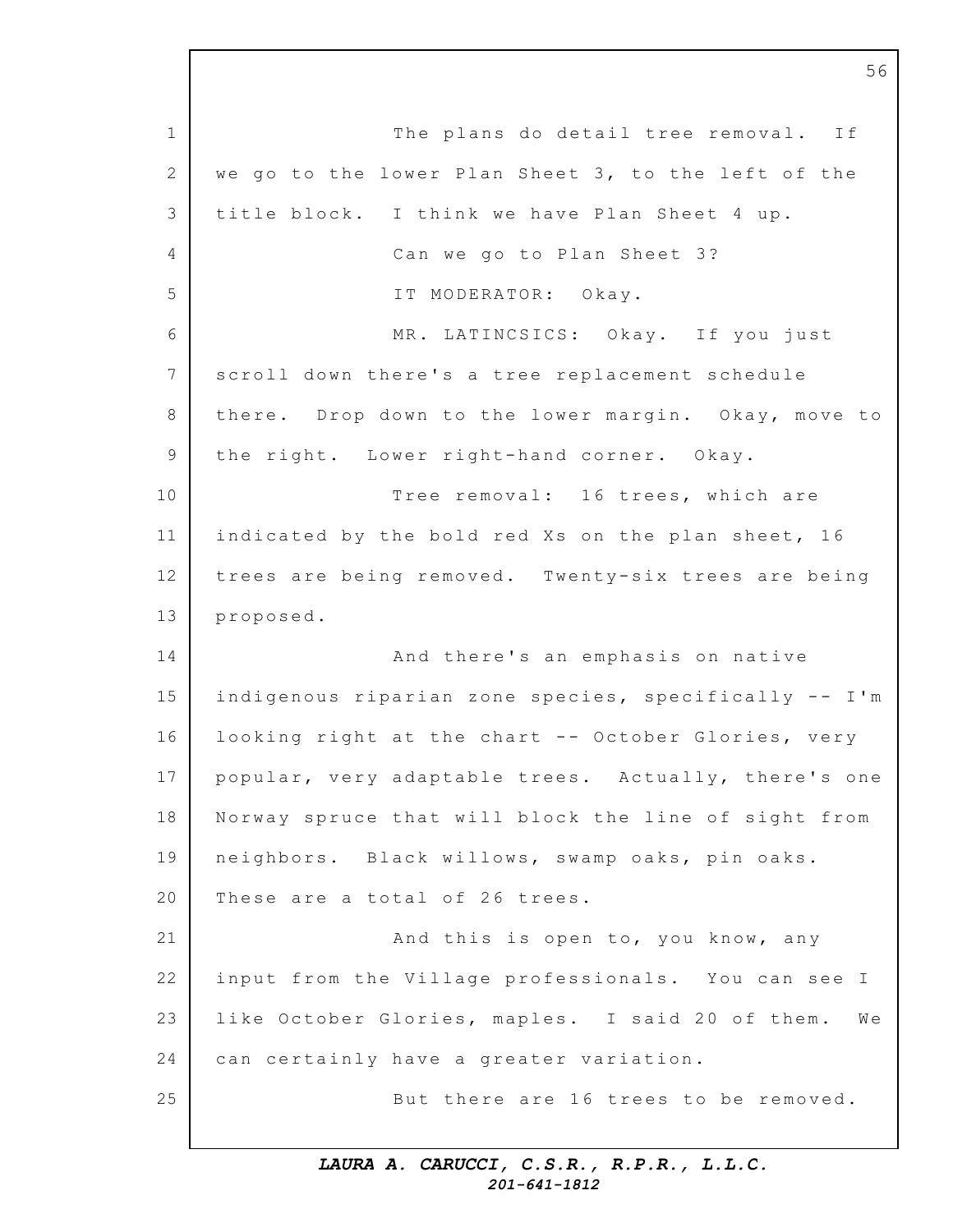1 2 3 4 5 6 7 8 9 10 11 12 13 14 15 16 17 18 19 20 21 22 23 24 25 There is no tree removal adjacent to any of the townhouse units on top of the wall. So I note it's 9:45. Going to my transmittal again -- and I think we provide a summary here. I want to finish up with specific approvals being requested. Specific approvals being requested is an amended site plan approval to repair and supplement the dated landscape tie-crib walls which were originally approved; a major soil movement application, which I summarized the quantities previously. We are asking for a variance of Section 190-124F3C3. In short, the ordinance limits walls to 4 foot. If they're taller than 4 foot, they should be tiered, not to exceed 12 feet. The existing wall is 12.6 feet tall. We are asking for the wall to be 12.33. I would ask for a foot variance just for field conditions. I emphasize that is only for a length of 42 feet or 6.7 percent of the 624-foot length of wall. And that is to be clear. But we are asking for a variance, or a continuation of an existing variance condition.

57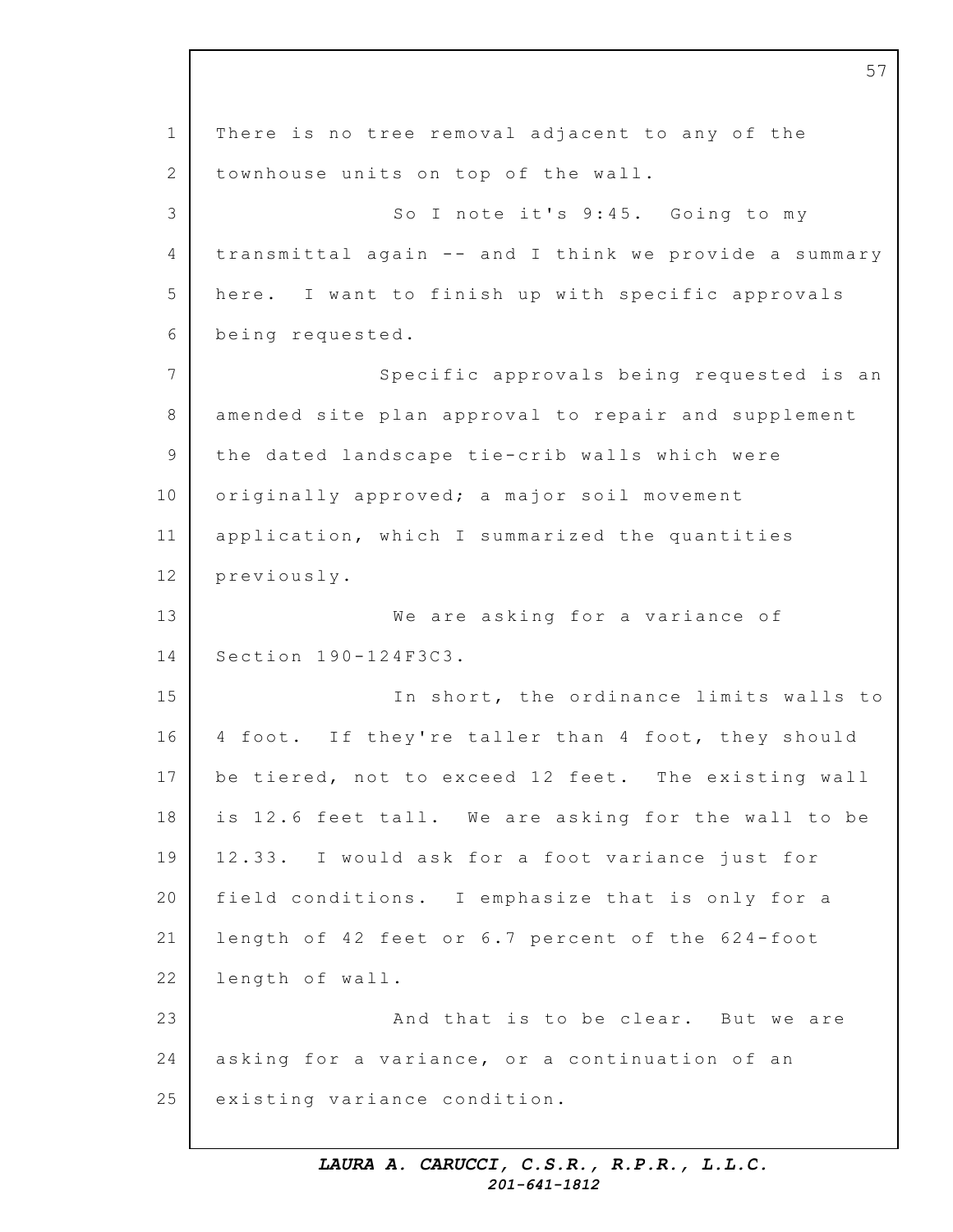1 2 3 4 5 6 7 8 9 10 11 12 13 14 15 16 17 18 19 20 21 22 23 24 25 We are asking for a waiver or variance of the riparian zone standards which prohibits construction in the riparian zone. But the ordinance has a provision for exceptions if there is undue hardship, and that's certainly the case here. We have an additional request here. This project, DEP has jurisdiction here. They have jurisdiction over the riparian zone. Which is, if you're looking at Plan Sheet 3 of 8, the riparian zone is that green line identified as "Riparian Zone." And what's interesting from a legal perspective, that is drawn not from the existing edge of the ponds, but where this was in 1983. So, for example, the DEP riparian zone extends through the middle of Unit 43, whether we like it or not. There's no vegetation in that living room so there's limited jurisdiction. But the riparian zone is measured  $-$ and we had an extensive pre-application meeting with the DEP and this is an interesting element of this application. We are asking that the DEP have -- what is the word I'm searching for -- priority. And David will word it better than I. That the DEP's riparian

58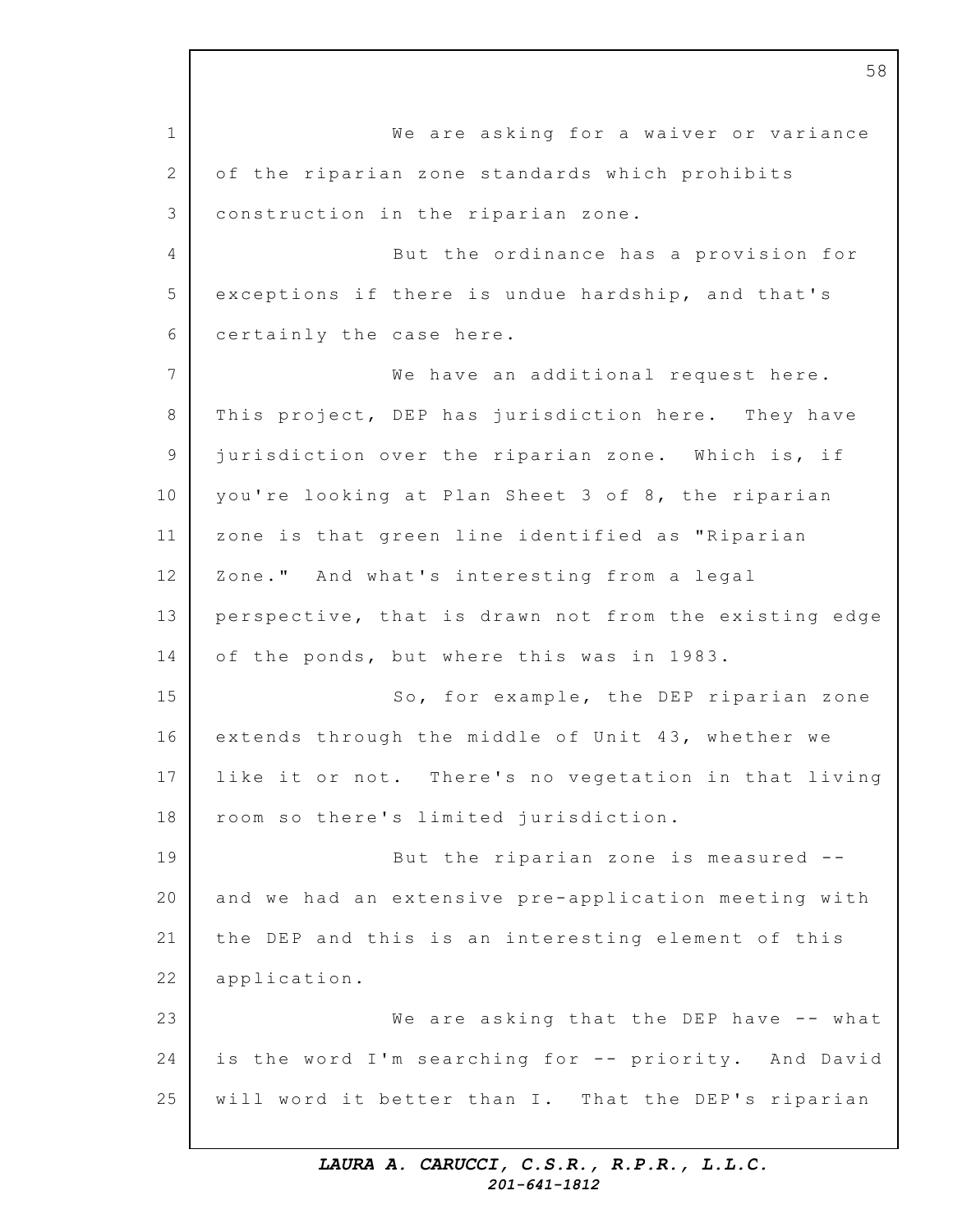1 2 3 4 5 6 7 8 9 10 11 12 13 14 15 16 17 18 19 20 21 22 23 24 25 zone standards supercede the Village's. It's clear that the Village's ordinance is patterned after the DEP regulations. This project is subject to a DEP permit. And we would ask that, simply put, if we meet DEP standards, that that would be sufficient for the Village. But I will defer to David to word that better than I can. And we do have two waivers. This is an amended site plan application. There are some cost-generative checklist items that we're asking for a waiver that had nothing to do with this wall project, but to cross our Ts and dotting the Is, we're asking for a waiver of those site plan checklist items; and a catchall, any approvals, waivers or variances the board deems necessary. And with that, I will stop talking. MR. RUTHERFORD: Mr. Chairman, I just had a few questions. Mr. Chairman, first of all, I'll ask how much more time the board feels it can devote to this matter this evening. CHAIRMAN JOEL: Well, I mean, it depends. Why don't you go on with your questioning. It might lead to other questions.

59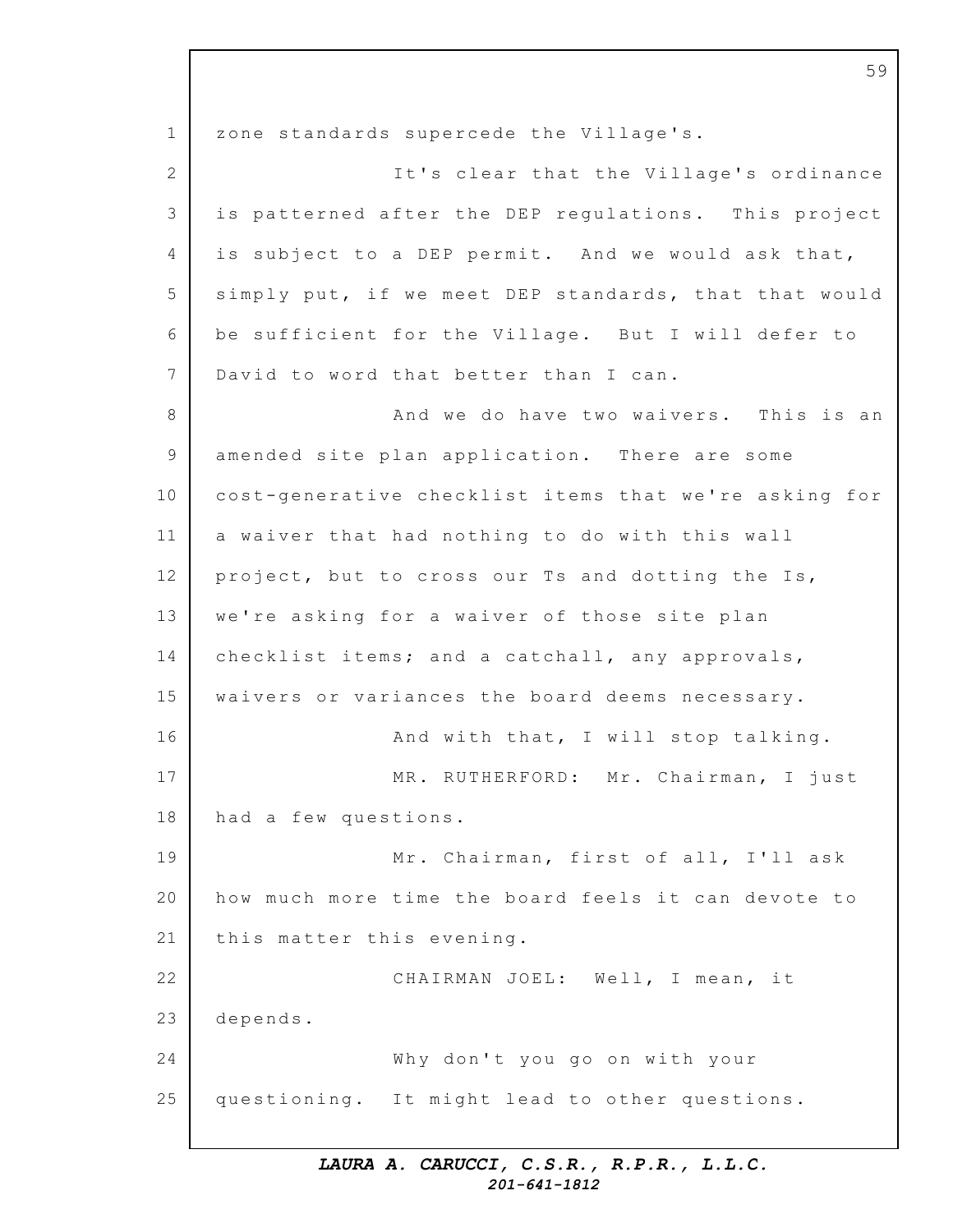1 2 3 4 5 6 7 8 9 10 11 12 13 14 15 16 17 18 19 20 21 22 23 24 25 MR. RUTHERFORD: That's fine. What I think I'm probably going to do, Mr. Chairman, is order a transcript of this evening's meeting. That's certainly for the convenience of the board members who were not able to be here tonight. It's also going to be for my use because I will want to review Mr. Latincsics' testimony. There may be a few items I want to supplement and expand on a bit at the next meeting. But I just had a few questions. Then we're certainly a happy to hear feedback or comments form the board and interested parties. BY MR. RUTHERFORD: Q. Mr. Latincsics, just a couple of real quick questions. First of all, the plan -- and it should be clear by now -- calls for the existing crib walls essentially to be buried, correct? A. Correct. Q. Yes. And that was discussed  $--$  I know we discussed that a few years ago at the concept hearing. There is no concern or issue with that at all in terms of environmental impact or anything else, that's an accepted way of dealing with these

60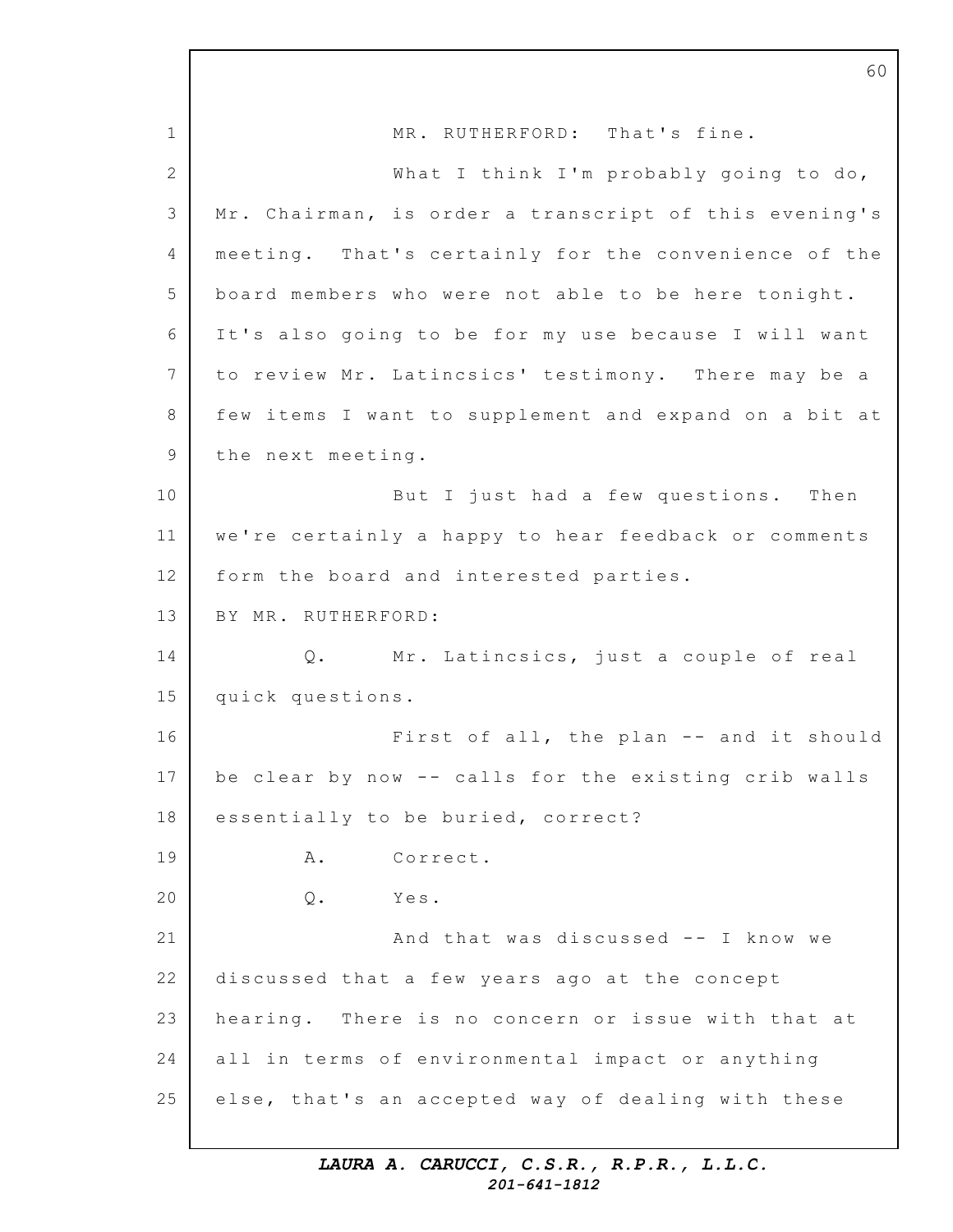1 2 3 4 5 6 7 8 9 10 11 12 13 14 15 16 17 18 19 20 21 22 23 24 25 61 walls Is that correct? A. Correct. These walls have been buried since the day they were built, simply put. That wall extends 11 feet behind the face of the wall. So that wall remains in place. As a practical matter, the upper levels of the wall, to accommodate grading and just good practice, will be removed. But portions of that wall will remain buried, yes. Q. And in general terms there is then -you testified to this -- a 35 percent slope down from, for lack of a better word, from the point of the existing crib wall to the top of the new Keystone grid wall. Is that correct? A. Correct. Q. Okay. And I think -- what will that do? Or will that create additional a rear yard area for some of these units, or how would you characterize the usability or functionality of the 30 percent slope? A. There is no utility as a rear yard on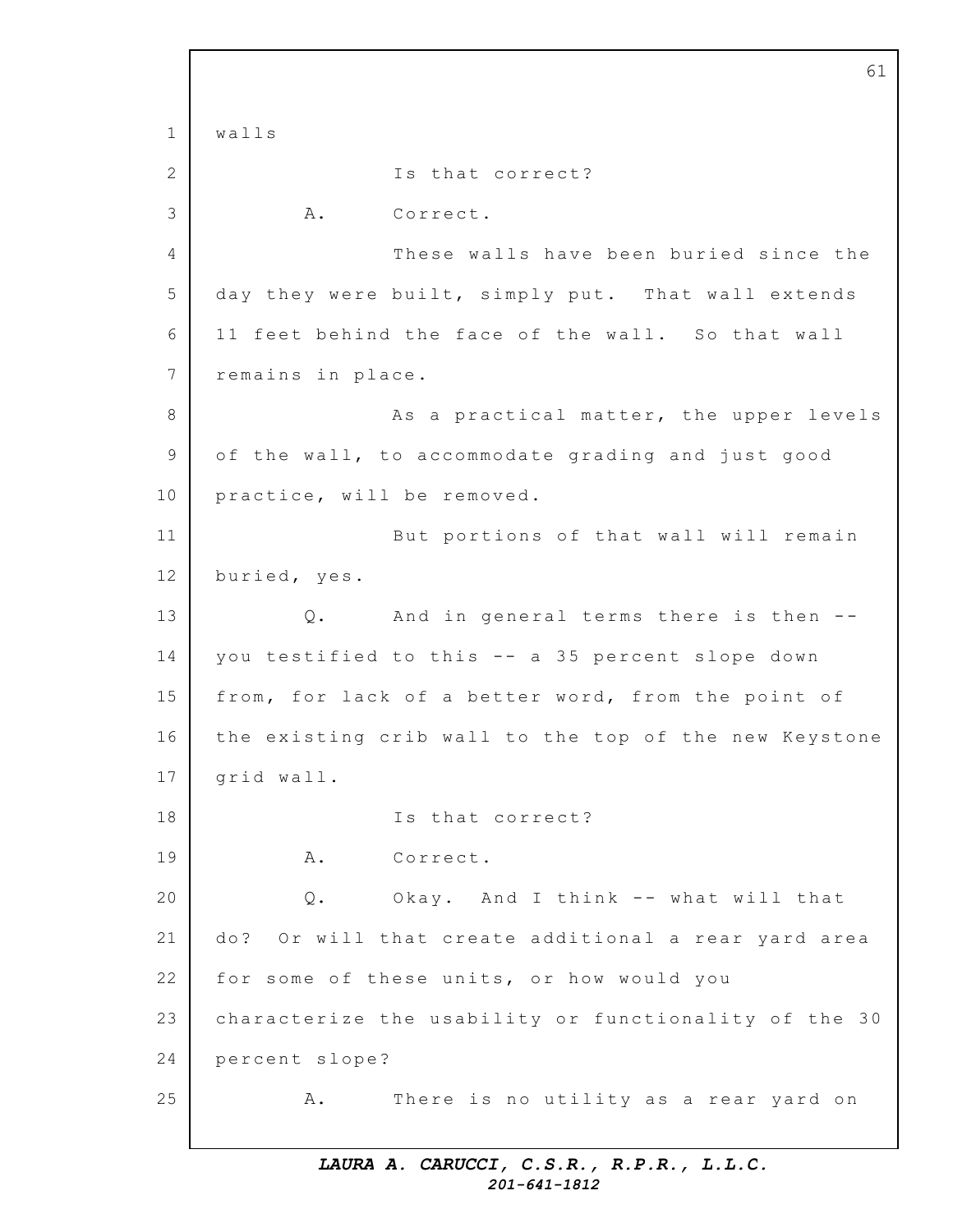1  $\mathcal{D}$ 3  $\Delta$ 5 6 7 8 9 10 11 12 13 14 15 16 17 18 19 20 21 22 23 24 25 62 that slope. That is a  $1$ -on-3, 30 degree slope, and there will be a fence. That is not a rear yard area. It is a slope. For erosion control measures, we have specified crown veg, which is a clover-like ground cover, a low maintenance. The plans currently call out a split rail fence 3 to 4 feet behind the wall. It can easily be put at the top of the slope, and perhaps should be from a safety perspective. But this is absolutely not a project to create rear yard area. It is to repair the walls. Q. What's the life span of the walls that are proposed to be installed? A. Again, well, they are concrete walls. Absolutely 50 years. Probably 75 to 100 years. And the one item, as we all know with concrete, the one item they're susceptible to is salt. I'm sure Chris knows this from his curbs and sidewalks. I don't if he'll acknowledge. This is in a protected area. No one is spreading or spraying salt in this location. Yes, we have runoff from the municipal storm sewer system. But certainly it's diluted by that point in time. And, yes, there can be measures to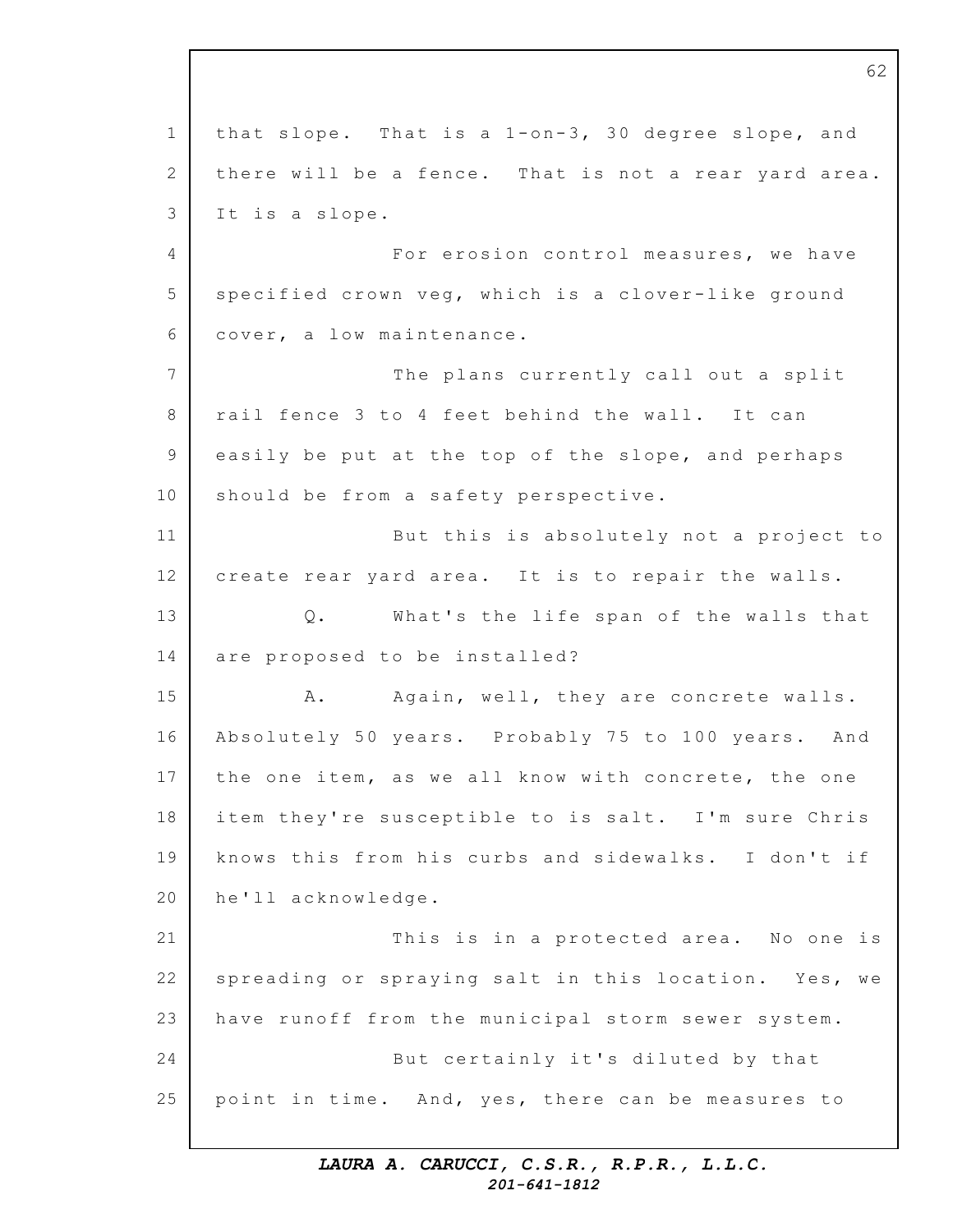1 2 3 4 5 6 7 8 9 10 11 12 13 14 15 16 17 18 19 20 21 22 23 24 25 increase. For example, there's coatings to put on the wall. It becomes a cost factor. But as a practical -- at Conklin Associates, we have constructed walls in the late '80s, early '90s, very similar walls. They are as good today as the day they were constructed. Q. And you have shown cross-sections in your plan, have you not, those plan sheets. I think it's Plan Sheet 6 and perhaps 6 and 7, or 5 and 6 Is that right? A. Plan Sheet 6 provides cross-sections to all the retaining walls. And also an element and soil movement calculations are also provided with those cross-sections. Q. Maybe we could look at that just very briefly. I don't want to spend a lot of time on that necessarily. And we're not going to obviously go through each point on it. But maybe you could just run the board very quickly through Sheet 6 so they understand what they're looking at and they can examine that at their leisure at another time. MR. RUTHERFORD: If we could have Sheet 6, please? Dylan, could you display Sheet 6, please?

63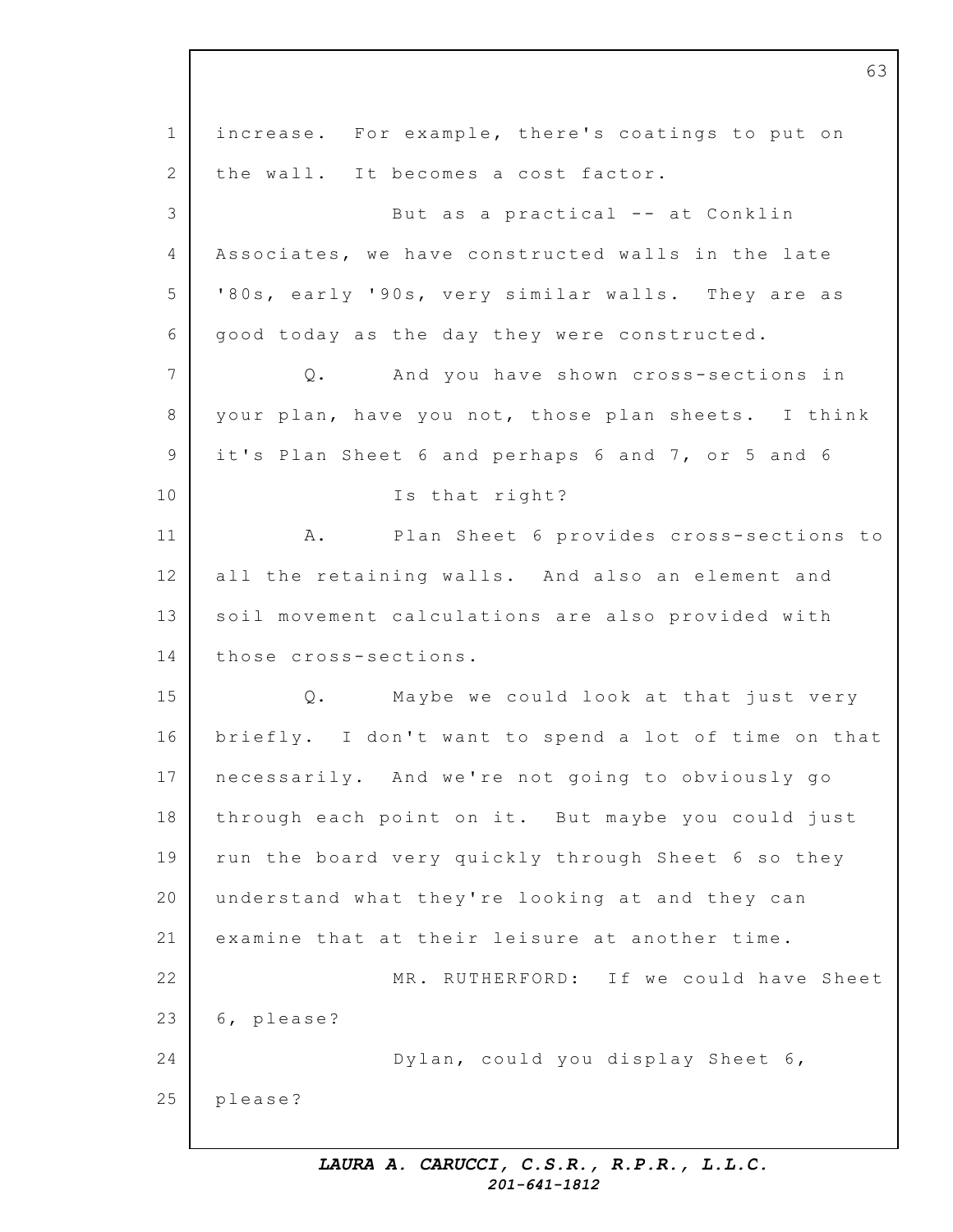1 2 3 4 5 6 7 8 9 10 11 12 13 14 15 16 17 18 19 20 21 22 23 24 25 IT MODERATOR: What's that? MR. RUTHERFORD: If you could just display Sheet 6, please? IT MODERATOR: Sorry about that. One second. MR. RUTHERFORD: That's fine. MR. LATINCSICS: Okay, now this is --MR. RUTHERFORD: That's not the one. MR. LATINCSICS: These are cross-sections through the upper three walls. You know, I will acknowledge very  $-$  you know, it's very techie from an engineering perspective. But the left-hand edge of the cross-section is actually the existing wall. And it shows the  $3$ -on-1 slope transitioning down to -- the right edge of each cross-section is the proposed wall. So you can see the slope from the existing upper wall. And, for example, if you want to look at some of the detail. If you look at the upper wall, if you look at the left edge of the cross-section, you can actually see the two tiers. There's the upper wall, the bench between the walls, and then the lower wall. The shaded area is the fill that we are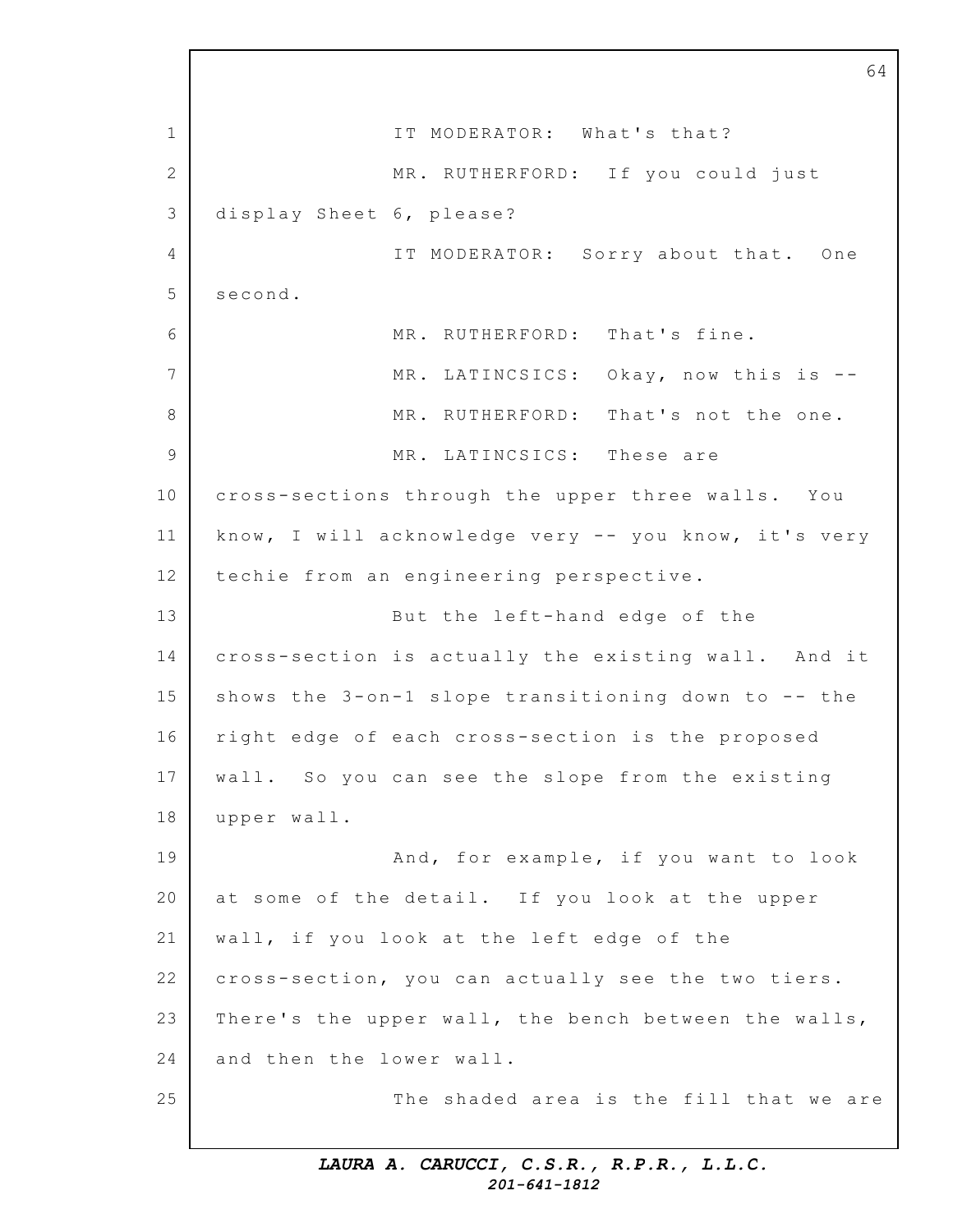1 2 3 4 5 6 7 8 9 10 11 12 13 14 15 16 17 18 19 20 21 22 23 24 25 placing that is held up by the right edge of the cross-section, which is the geogrid-reinforced Keystone wall. It's known as the average end area where we calculate the fill. You can see how the wall height varies. Now, if the goal was to create a level backyard area, which is not the case, you could see it would have to double the height of these walls, and hence double the cost of the walls. It's very easy to  $-$ - for example, if you look at the upper wall, you could see if the goal was to create a level backyard area, it's that much more wall, 12 foot, it would be a  $4-$  to  $6-$  foot more wall across the length of the wall, so on and so forth. But these cross-sections are provided. And you can see -- and this was a question that's been posed to me. We are not block -- because of that 3-on-1 slope, we are not blocking the line of sight from the back of the Kira Lane townhouse units. I mean, most of them have 6-foot-high stockage fences, so I'm not sure to what extent a line of sight is a concern. But if it is a concern, you can see that slope does not block the line of sight down to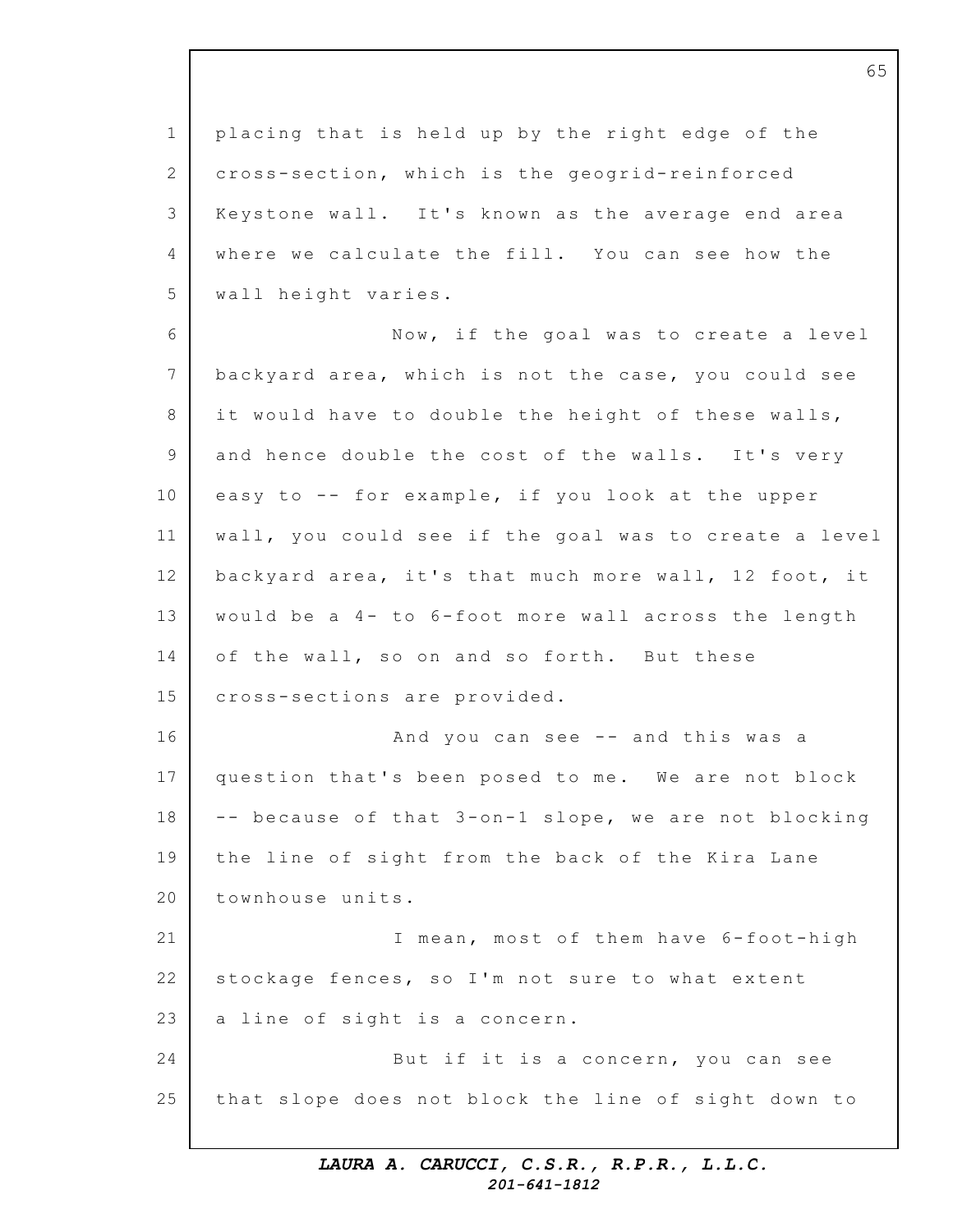1 2 3 4 5 6 7 8 9 10 11 12 13 14 15 16 17 18 19 20 21 22 23 24 25 66 the ponds, if that is a concern. Now, let me -- go ahead. Q. No, that's all right. Go ahead. I'm sorry. A. Okay, if I have a spare moment. On the -- circling back on the variance waiver for the riparian zone disturbance under your ordinance. I'm reading from Section 6 of the ordinance, Exceptions: "The disturbance of riparian buffer zones shall only be permitted for the following activities." And then it is different categories. "Category B: New disturbance necessary to protect the public health, safety or welfare, such but not limited to necessary or linear development or access for utilities where no feasibility alternative exists to such disturbance." I would submit we meet that standard exactly. Also, Item D of Section 6: "New disturbance necessary to prevent extraordinary hardship on the property owner peculiar to the property."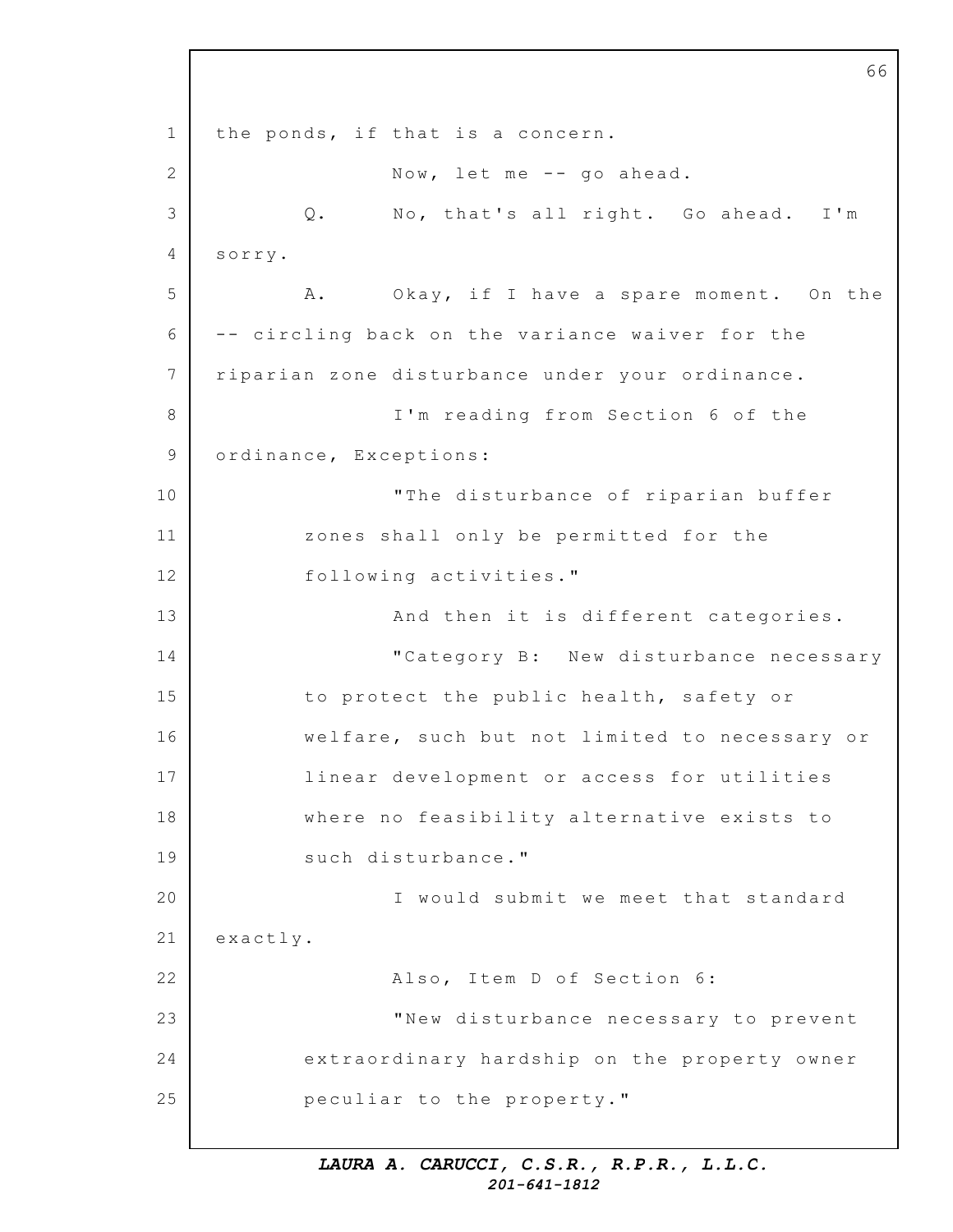1 2 3 4 5 6 7 8 9 10 11 12 13 14 15 16 17 18 19 20 21 22 23 24 25 67 I think we meet that criteria dead-on. So that is in support of the waiver/variance for riparian zone disturbance under the Village ordinance. And I just wanted to add that to clarify that. BY MR. RUTHERFORD: Q. And you indicated earlier that a DEP permit is required for this work. Would it be accurate to say, from an engineering perspective, that the purpose and intent of the DEP in terms of how this plan will be analyzed is essentially consistent with the purpose and objective of the Village ordinance as well, which is to protect the riparian areas. Is that right? A. Absolutely. Q. Okay. And just talk very briefly, if you could, about the construction sequence here, just in terms of what gets done first, what gets done second, what gets done third, what gets done last. A. Well, I wish a design engineer would have more control over that. Ultimately, that is going to be the contractor's responsibility. But a proper contractor who fits the scope of this project will have multiple crews.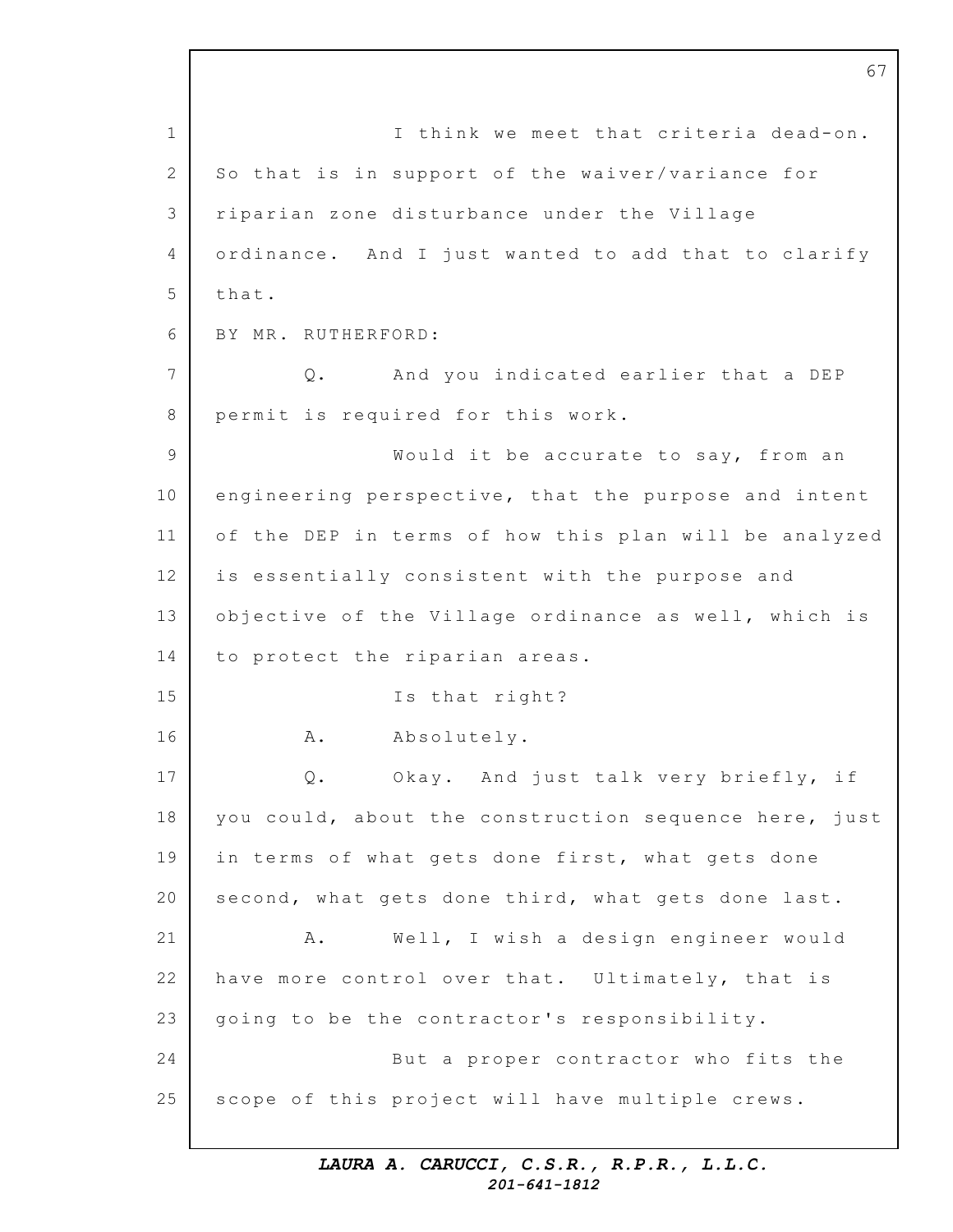1 2 3 4 5 6 7 8 9 10 11 12 13 14 15 16 17 18 19 20 21 22 23 24 25 They are going to need to set up their obviously pre-construction meeting, establish their erosion control measures. We do have the -- we have submitted these plans to the Bergen County Soil Conservation District and have received approvals. They're going to establish their access points. Certainly Durar Avenue at the south downstream end of the site, that circular around those townhouse units. Establish a proper access out to Cedar Avenue. In Chris Rutishauser's report, he had indicated that his expectation is proper protection of the Village sewer, and that will be addressed. The stockpile areas will be established, erosion control measures placed. While all that is going on, the ponds will be lowered by pumping down the ponds. And that is detailed on the plans. And we will be utilizing the silt chamber and the storm sewer manholes as pump chambers. And under a normal condition, to be clear, the pumps will be able to keep up with a no-flow or a low-flow. I'm sure we could get 5 inches of the rain the day we start. To be clear, the pumps at that point, that flow will flow into the ponds as a normal

> *LAURA A. CARUCCI, C.S.R., R.P.R., L.L.C. 201-641-1812*

68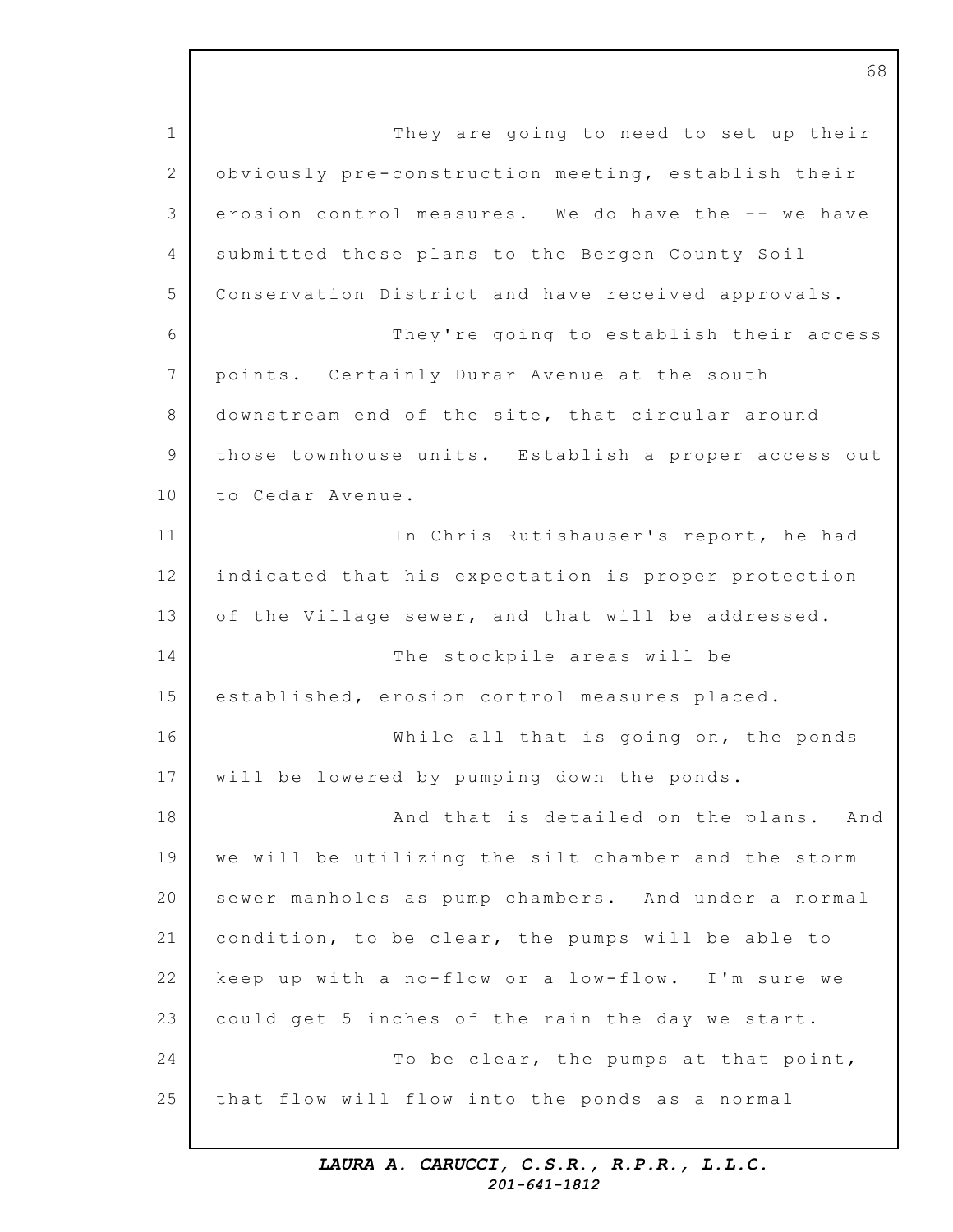1 2 3 4 5 6 7 8 9 10 11 12 13 14 15 16 17 18 19 20 21 22 23 24 25 occurrence. Then tree removal will follow. And then the dredging of the ponds necessary to set your base course of the crushed stone. And as a practical matter, the contractor is going to have to be flexible. There are going to be delays so they'll have to be able to shift crews from one task to another. For example, if there's a delay in block delivery -- who knows why, a tractor trailer accident on 287, there is no delivery today  $-$  he needs to be able to be placing crushed stone on another element of this project. And once the base course and we're up three courses of block, that's when production picks up. Because we'll have a leveling haul road behind the walls. And we're also compacting that select fill as they're tracking material back and forth. And these walls will rise up. But, ultimately -- I mean, that's a simplified summary  $-$  but that's going to be the contractor's responsibility. MR. RUTHERFORD: Okay. And the last question, Mr. Chairman, because I want to leave some time for questions and comments.

69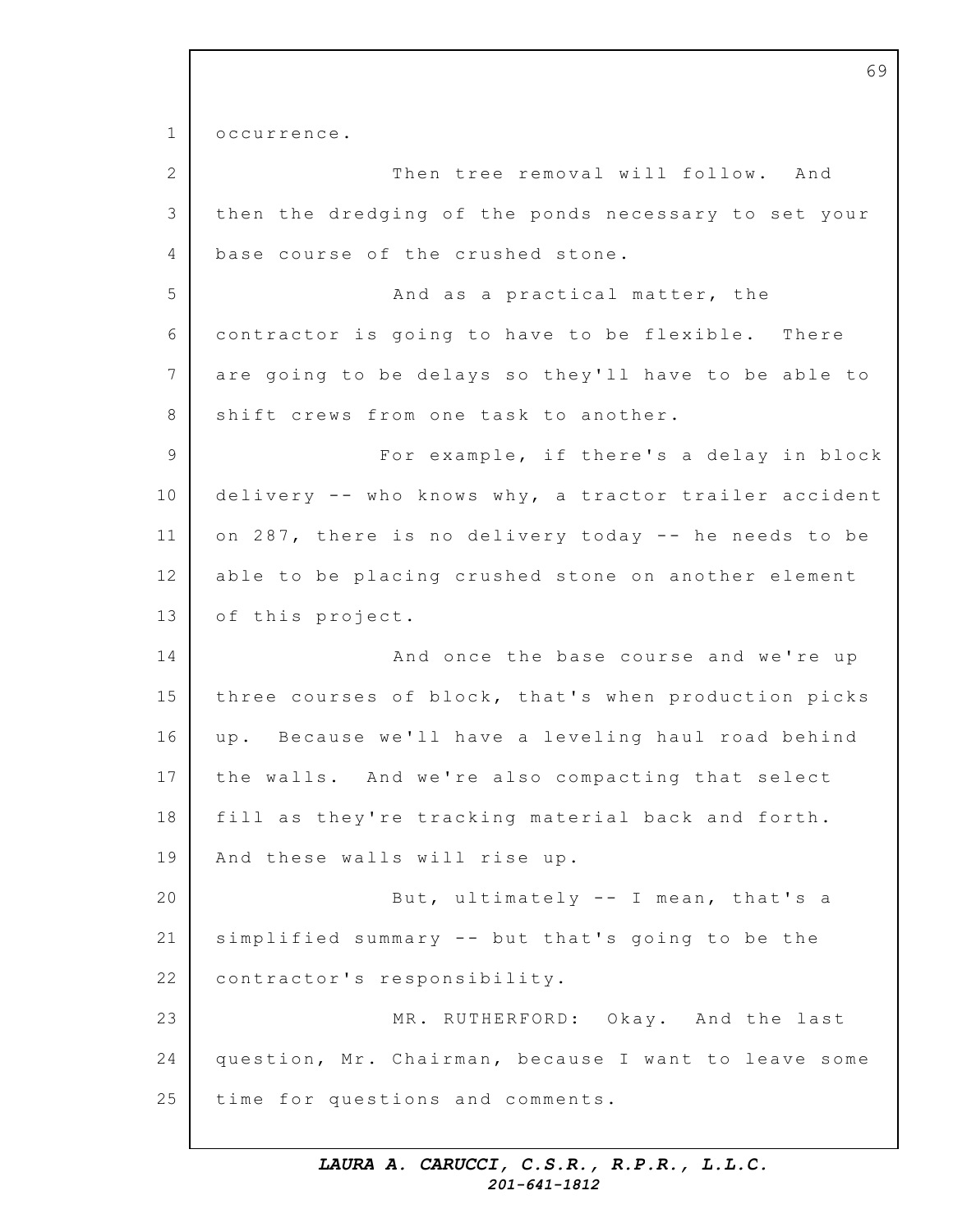1 2 3 4 5 6 7 8 9 10 11 12 13 14 15 16 17 18 19 20 21 22 23 24 25 BY MR. RUTHERFORD: Q. Mr. Latincsics, just comment briefly on the visibility of these walls from beyond the confines of the Hopper Ridge complex. A. Okay. Simply put, they're in the middle of the site in a ravine. They are not visible from the perimeter of the site, with one exception. A direct neighbor on Cedar Avenue, when the foliage is down, he may be able to see. Which is why we specified a Norway spruce. If you look at Plan Sheet 3 of 8, we specified a Norway spruce at the north end of the wall to block that line of sight. But simply put, other than one neighbor, these walls are not visible until you're on top of them. At the south end, they're totally hidden by the berm around the lower detention pond. They are in the middle of the site in a ravine. Q. And there are these buildings, two buildings of each of four units on the  $--$  I'm going to say the east side of these ponds as well, correct, between that -- A. Correct.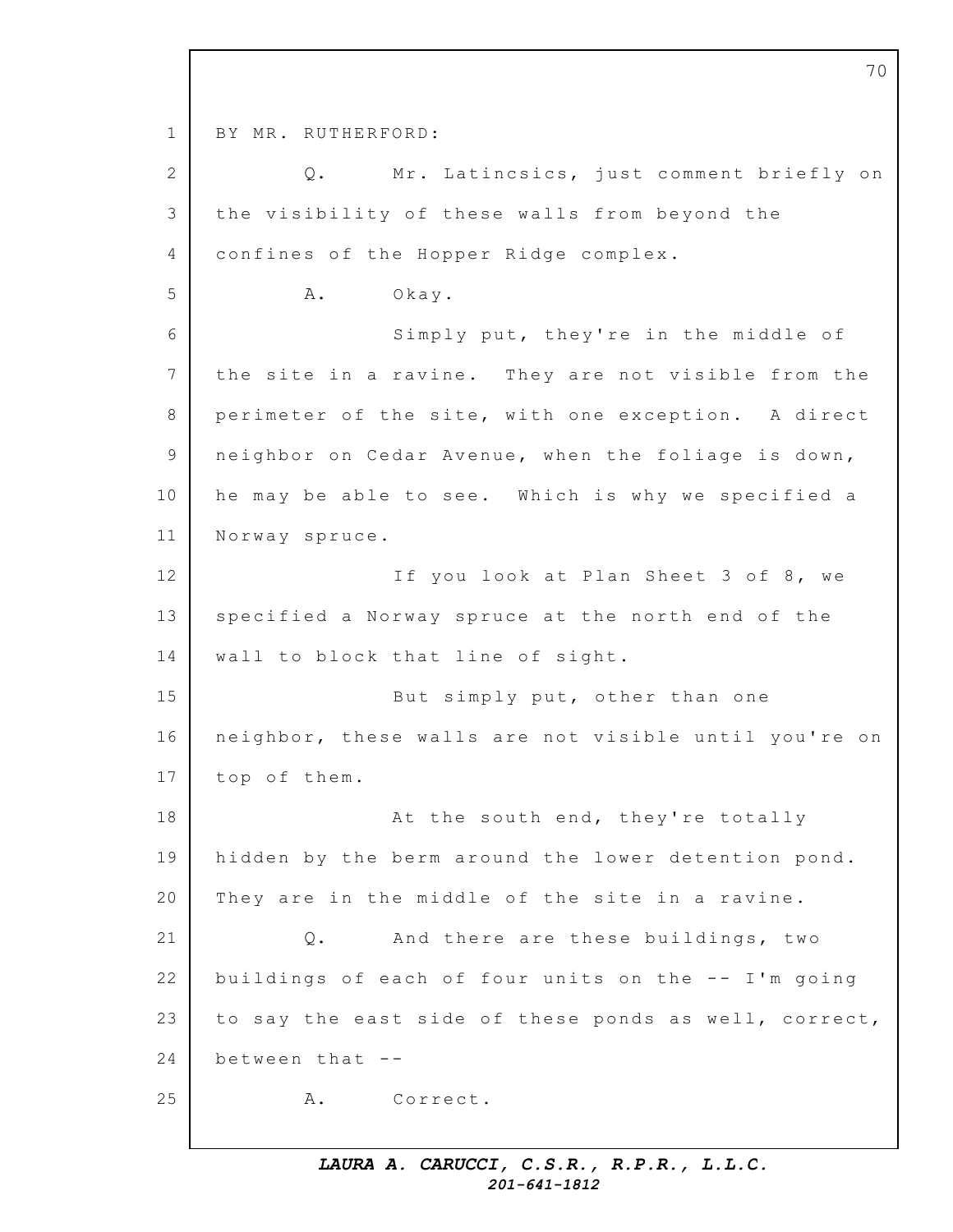1 2 3 4 5 6 7 8 9 10 11 12 13 14 15 16 17 18 19 20 21 22 23 24 25 71 Q. -- and South Irving Street? A. Yeah. There's two-and-a-half, correct. MR. RUTHERFORD: Mr. Chairman, that's all I have, subject to what I said a little bit. I said I will be providing a transcript and I may well have some more direct testimony. I'm sure there will be questions also that will require additional testimony from Mr. Latincsics. But that's all we have for now. I thank you and the board for your patience. This is a bit tedious, I admit. But I appreciate the patience of the board. Thank you. CHAIRMAN JOEL: Okay. Chris, for housekeeping, should we proceed with cross, or  $-$ - I mean, with the hour and stuff, I'm just trying to figure what would be the best flow on it. MR. MARTIN: Certainly, the best flow would be to adjourn, have cross, board questions, public questions, because, quite frankly, that could go for at least an hour or more. CHAIRMAN JOEL: Yeah. That was my concern.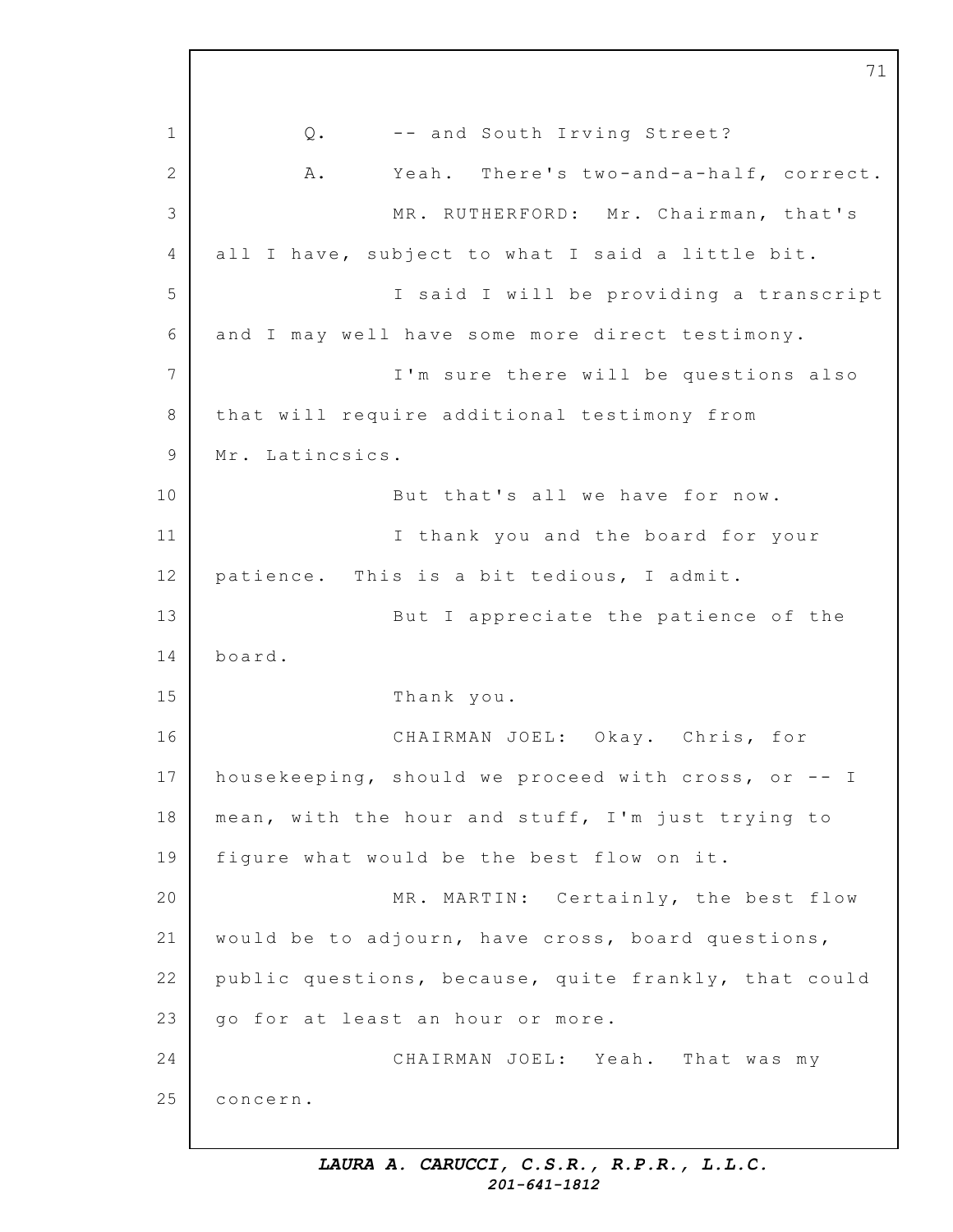1 2 3 4 5 6 7 8 9 10 11 12 13 14 15 16 17 18 19 20 21 22 23 24 25 If we started to get into it  $-$ - you know, I'm sure the board  $--$  it is a very big project, so I anticipate a lot of questions. And I also saw someone in the chat. MS. HOOBAN: Yeah. There are several questions in the  $Q$ and A section. I think an (Audio Distortion) I'm not sure which, and a couple of raised hands. I don't know if it's worth trying to get into those now. CHAIRMAN JOEL: Well, no, we're not going to get into those. I just wanted the people to know that they're able to ask questions of the engineer after the board and the board professional question -- ask questions. So they'll have their opportunity. So it's not really that they should post anything on the chat or anything. They'll have the opportunity to ask questions. So I quess for the flow, I didn't want to get into it and then kind of have to stop it and then pick up. It might disjoin. Where it might be better if we stop it now. You can actually review and fill up anything else at the next meeting. And then we can pick up from there. Then we can get into questions from the board, board

72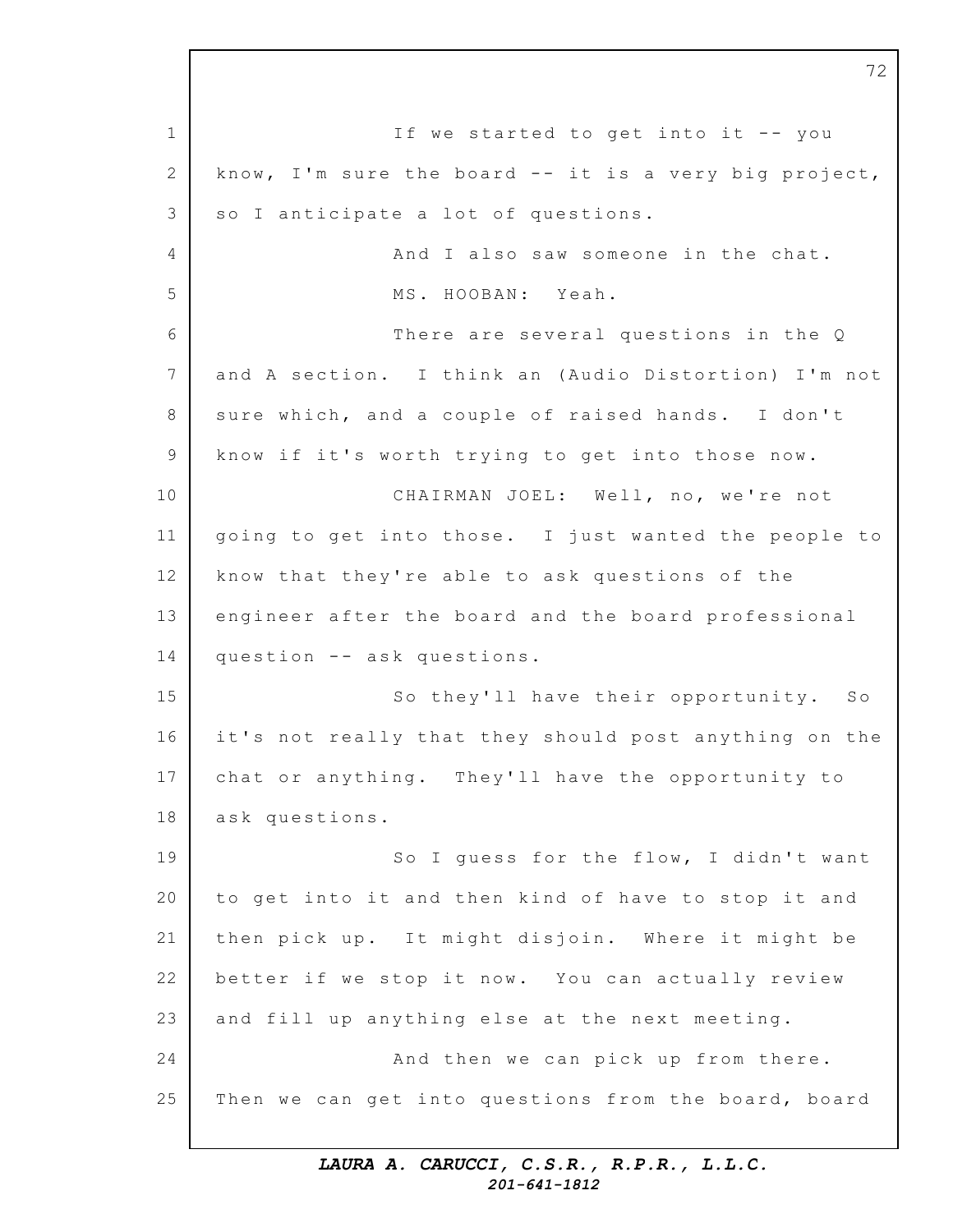1 2 3 4 5 6 7 8 9 10 11 12 13 14 15 16 17 18 19 20 21 22 23 24 25 professionals, and then from the public. MR. RUTHERFORD: I think that makes sense, Mr. Chairman. As I indicated earlier, I will provide a transcript. I think that will be helpful for all of us to kind of parse through the testimony heard this evening. CHAIRMAN JOEL: Okay. And there was a lot of exhibits. They are posted on the website. So for anyone that's listening, that they can review those. I think that would be helpful. MR. RUTHERFORD: Yes. Mr. Chairman, we did not post on the website. You know, when this application was filed, there was a multitude of documents and exhibits provided. They have not all been posted, quite honestly, because we are a little concerned that doing so might be a little bit overwhelming. I know that -- my understanding is that the Village Hall is now open to the public, if members wish to visit. And I believe that those are visible now and can be viewed at the Village Hall.

73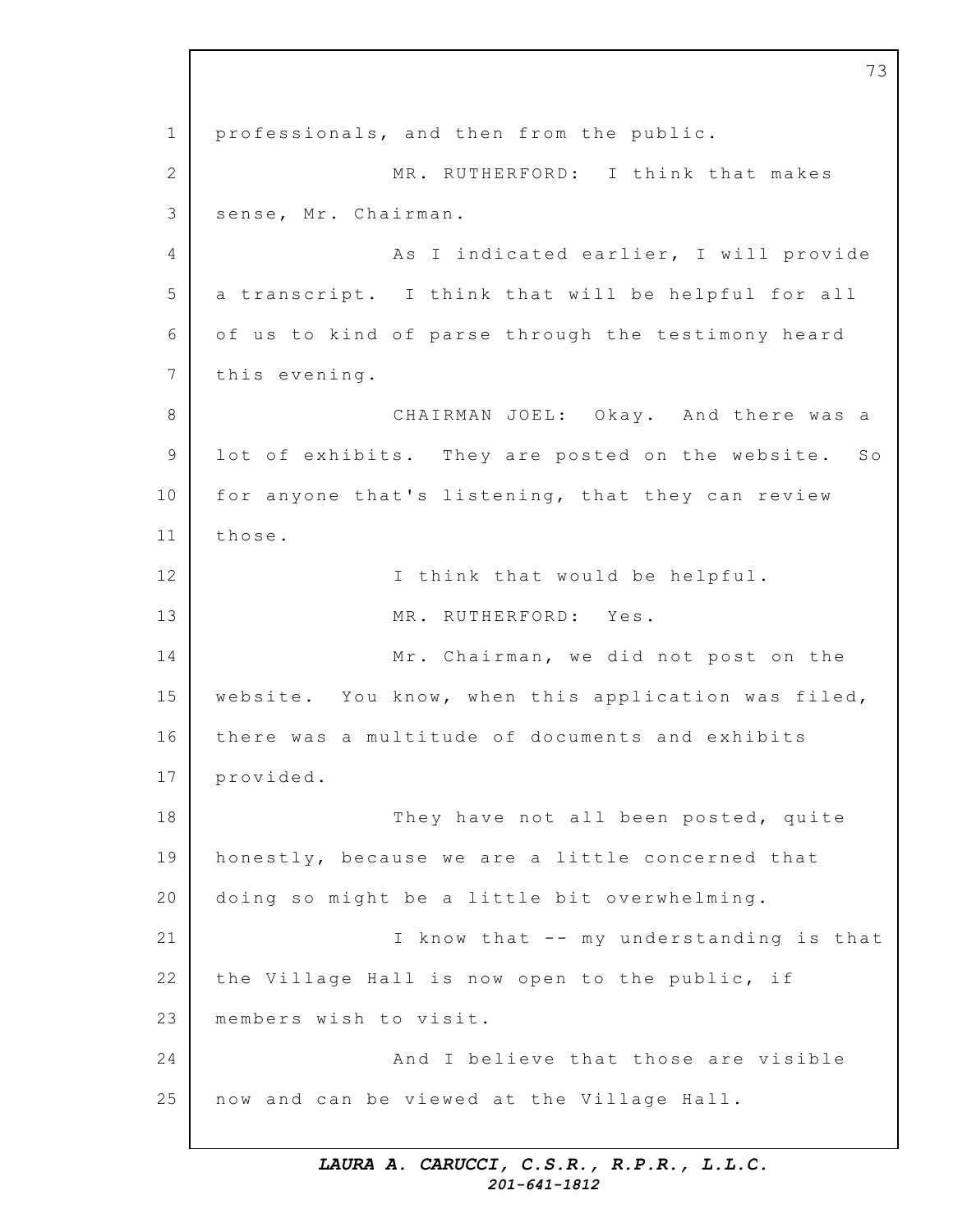1 2 3 4 5 6 7 8 9 10 11 12 13 14 15 16 17 18 19 20 21 22 23 24 25 I think probably in the interest of being complete and at the risk of overwhelming the board with documents, I think we will proceed to post and provide to Ms. Wondergem for posting on the Village website the balance of the exhibits that were provided when this application was filed. We're not going to necessarily refer to all of them. There's the subdivision maps and other historical data that I don't think we're necessarily going to have to deal with, but it might be helpful background information for the board as well as the public. CHAIRMAN JOEL: Okay. That's a good idea. Did you want to carry this to the next meeting, the October 20th meeting. MR. RUTHERFORD: I think that's fine. I'll let our court reporter know right now, if she can start on the transcript, that would be great. Mr. Latincsics, are you available on the 20th? MR. LATINCSICS: Yes. MR. RUTHERFORD: Yes. Okay, then, Mr. Chairman, that will be fine. I appreciate that we can keep this

74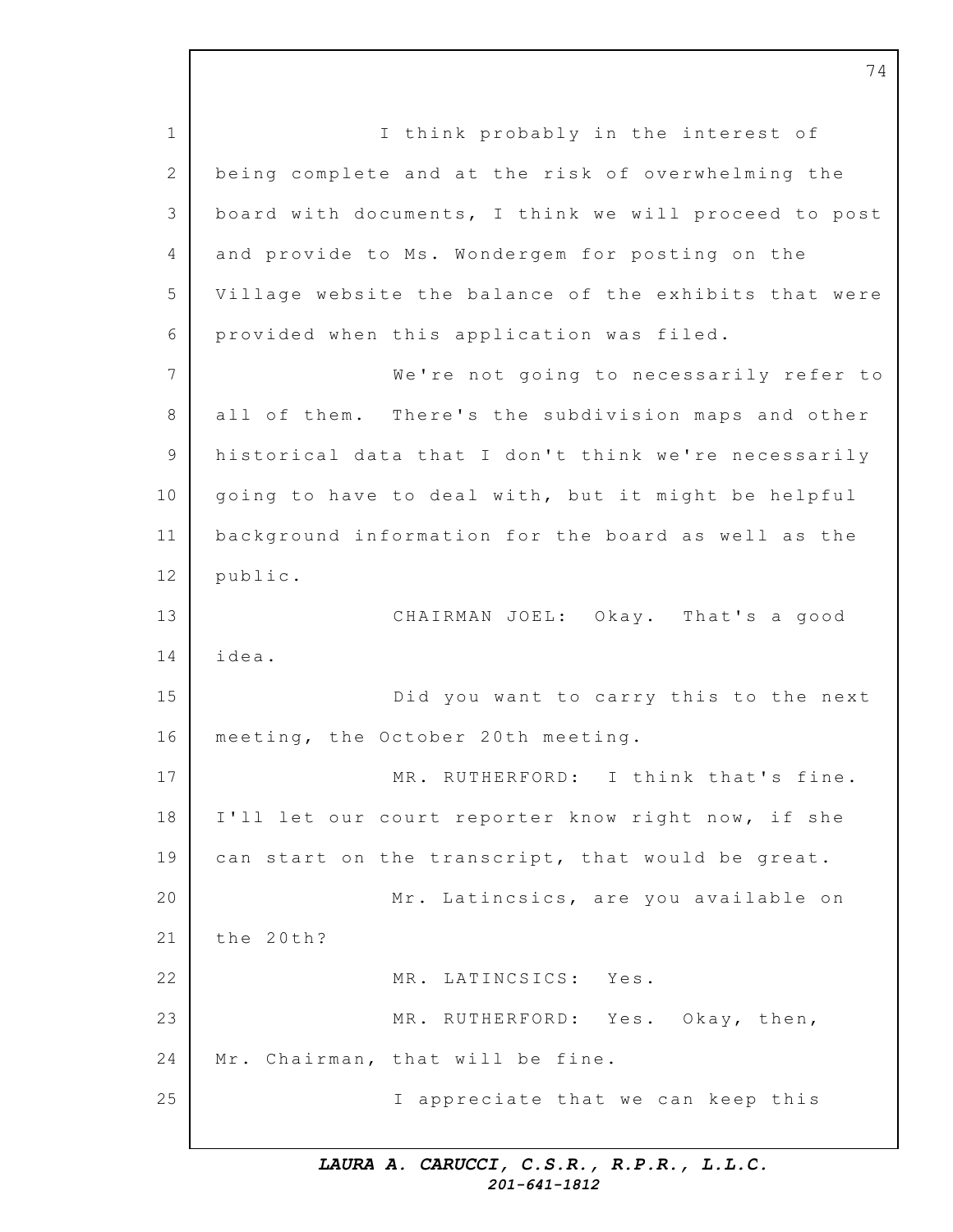1 2 3 4 5 6 7 8 9 10 11 12 13 14 15 16 17 18 19 20 21 22 23 24 25 moving forward. MR. MARTIN: And extension with no prejudice to the board, correct. MR. RUTHERFORD: Oh, absolutely. An extension of time as needed, Mr. Martin. Thank you. MS. HOOBAN: In the light of the fact that we have about 20 or so residents, maybe more, participating or ask  $-$ - raising hands and, yes, asking questions, can you just let them know how they may be able to submit questions for the next meeting since they didn't get there tonight, or if they can't attend, maybe we can just let them know. MR. MARTIN: If I may, Melanie. That's a good point. I was going to say. At the next meeting the engineer will be recalled. I don't think Mr. Rutherford has nearly as long as he did tonight, if at all. But he might have some. Then the engineer for the board, the planner, the board members, myself would have a chance to, as the Chair said, cross-examine or ask questions, probative questions as to the testimony. And then it would be opened up to the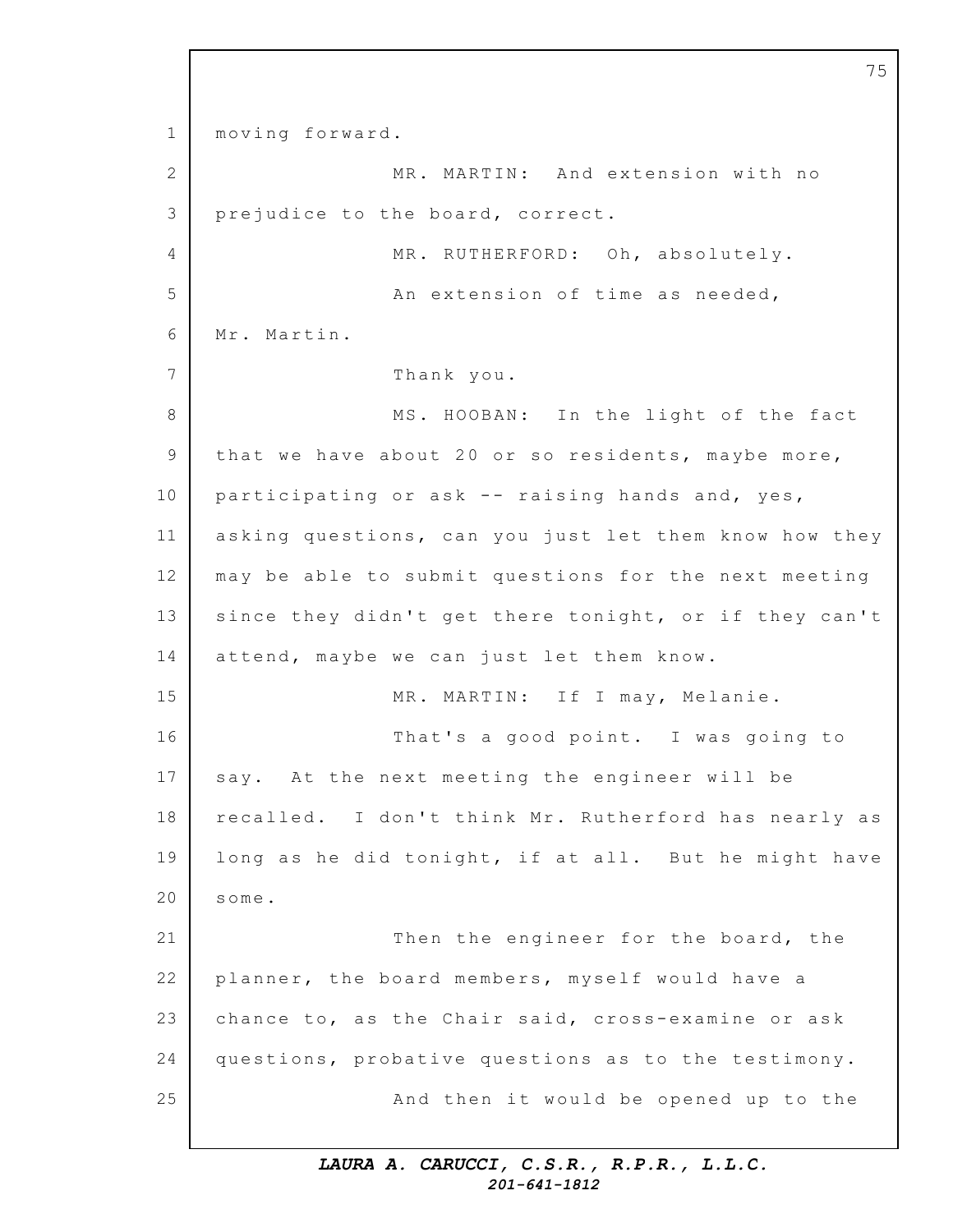1 2 3 4 5 6 7 8 9 10 11 12 13 14 15 16 17 18 19 20 21 22 23 24 25 public. At that point, you know, the public can go forward and ask their questions that they have written down or can hold from tonight, that they can pick up from any of the testimony at the next meeting, and then they can go through those before any other witness is called. So they don't have to wait for any other witness to be called and then have the engineer called back. They can do it right at that meeting at the next meeting. CHAIRMAN JOEL: And the questions from the public should be geared towards Tibor's testimony and focused on that. It's not to make statements or anything like that. So make it pointed toward what he testified to. MR. MARTIN: There will be time to make statements at the end, that's correct. MS. HOOBAN: Do resident have an ability, since we're doing Zoom or these remote meetings, submit questions, or that's strictly as usual? MR. MARTIN: It would have to be, like, a reqular meeting. Sort of, like yourself, you get to ask the questions at the meeting.

76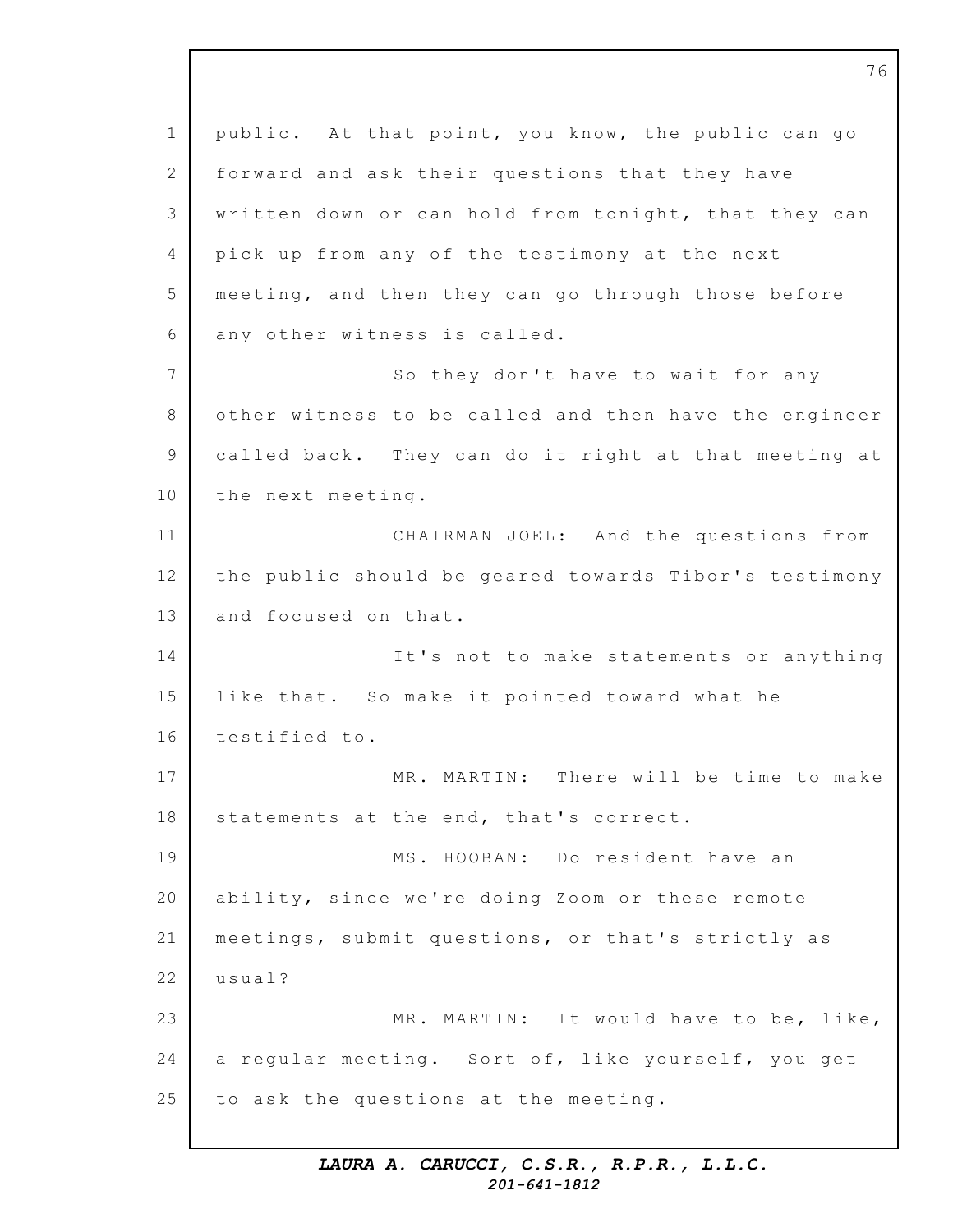1 2 3 4 5 6 7 8 9 10 11 12 13 14 15 16 17 18 19 20 21 22 23 24 25 If an individual can't be at the meeting, there's no ability really for them to approach the witness. MS. HOOBAN: Thank you. I was more clarifying for some people who posted that specific question in the comments. CHAIRMAN JOEL: What people can do, if there's a group of people and one person can't make it, if they can provide questions to that person and ask the question from -- you know, from the witness. MR. MARTIN: As if it was their own question, yes. CHAIRMAN JOEL: Yeah, okay. Anything else guys? (No response.) CHAIRMAN JOEL: All right. All right, Dave, thank you very much. MR. RUTHERFORD: Thank you, Mr. Chairman, Members of the Board. I appreciate it. Thank you. (Whereupon, this matter is continuing at a future date. Time noted:  $10:12$  p.m.)

77